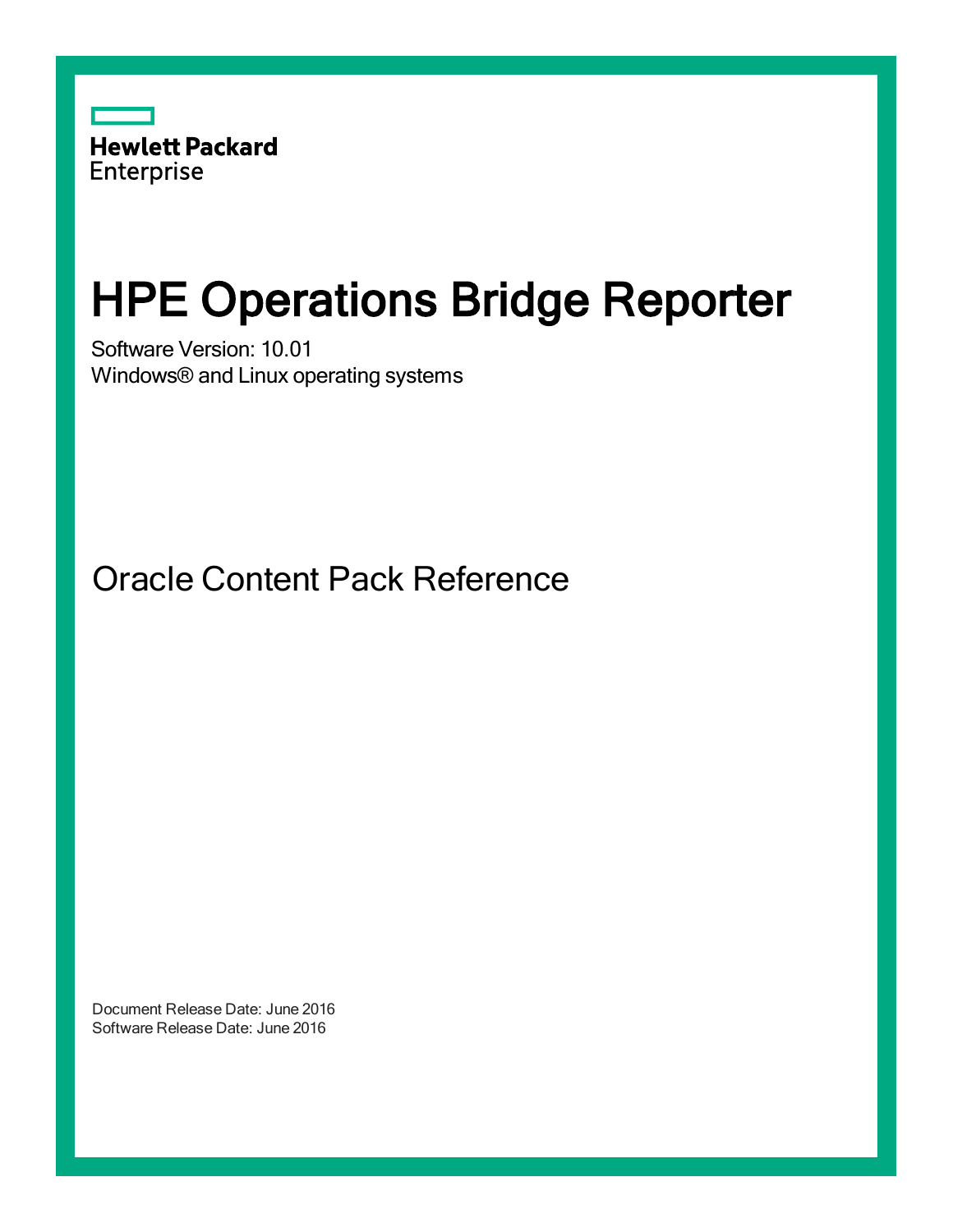### Legal Notices

#### **Warranty**

The only warranties for Hewlett-Packard Development Company, L.P. products and services are set forth in the express warranty statements accompanying such products and services. Nothing herein should be construed as constituting an additional warranty. HPE shall not be liable for technical or editorial errors or omissions contained herein.

The information contained herein is subject to change without notice.

#### Restricted Rights Legend

Confidential computer software. Valid license from HPE required for possession, use or copying. Consistent with FAR 12.211 and 12.212, Commercial Computer Software, Computer Software Documentation, and Technical Data for Commercial Items are licensed to the U.S. Government under vendor's standard commercial license.

#### Copyright Notice

© Copyright 2015 - 2016 Hewlett Packard Enterprise Development LP

#### Trademark Notices

Adobe™ is a trademark of Adobe Systems Incorporated.

Microsoft® and Windows® are U.S. registered trademarks of Microsoft Corporation.

UNIX® is a registered trademark of The Open Group.

### Documentation Updates

The title page of this document contains the following identifying information:

- Software Version number, which indicates the software version.
- Document Release Date, which changes each time the document is updated.
- Software Release Date, which indicates the release date of this version of the software.

To check for recent updates or to verify that you are using the most recent edition of a document, go to: **https://softwaresupport.hp.com**

This site requires that you register for an HP Passport and sign in. To register for an HP Passport ID, go to: **https://hpp12.passport.hp.com/hppcf/createuser.do**

Or click the **the Register** link at the top of the HP Software Support page.

You will also receive updated or new editions if you subscribe to the appropriate product support service. Contact your HP sales representative for details.

### Support

Visit the HP Software Support Online web site at: **https://softwaresupport.hp.com**

This web site provides contact information and details about the products, services, and support that HP Software offers.

HP Software online support provides customer self-solve capabilities. It provides a fast and efficient way to access interactive technical support tools needed to manage your business. As a valued support customer, you can benefit by using the support web site to:

- Search for knowledge documents of interest
- Submit and track support cases and enhancement requests
- Download software patches
- Manage support contracts
- Look up HP support contacts
- Review information about available services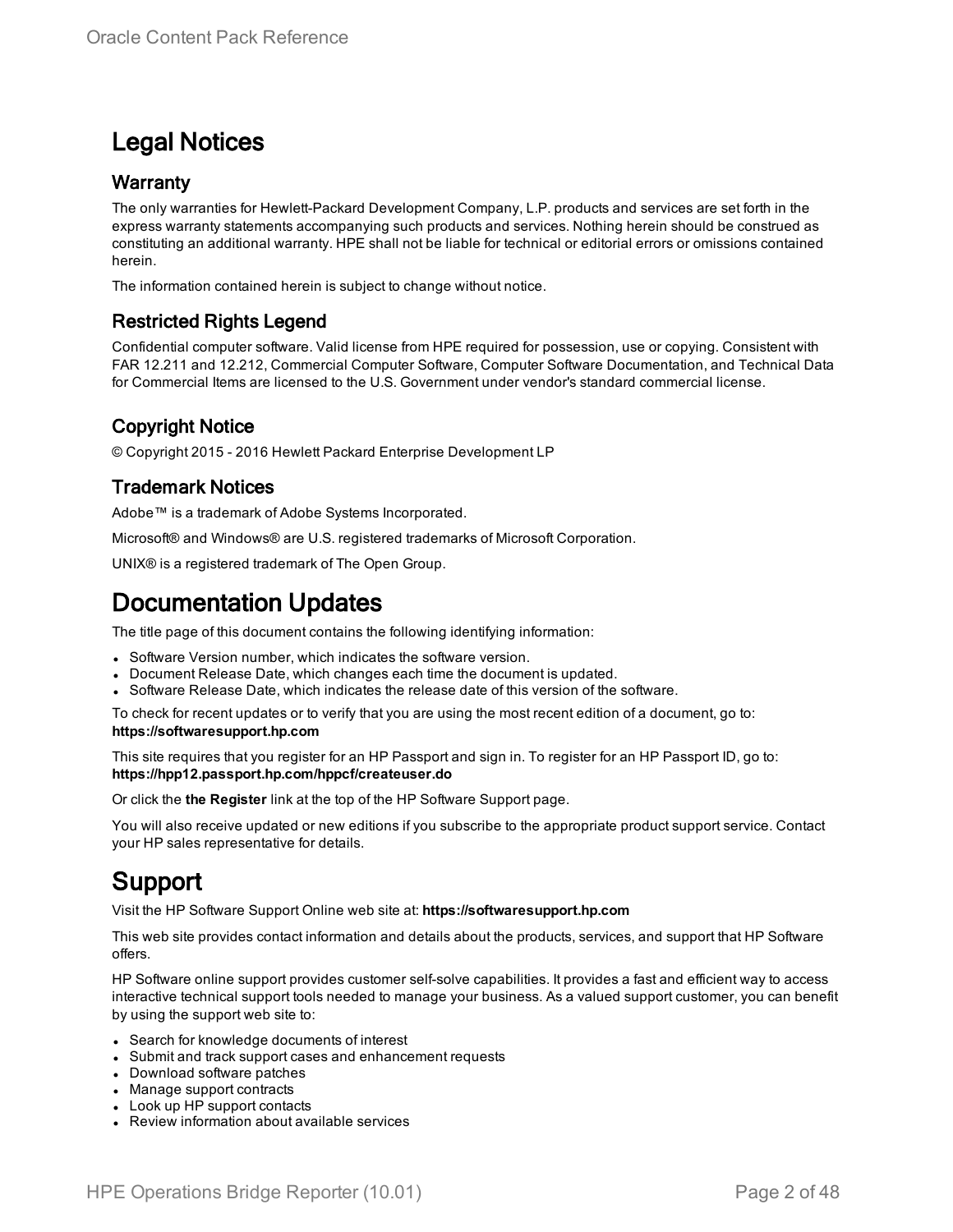- Enter into discussions with other software customers
- Research and register for software training

Most of the support areas require that you register as an HP Passport user and sign in. Many also require a support contract. To register for an HP Passport ID, go to:

#### **https://hpp12.passport.hp.com/hppcf/createuser.do**

To find more information about access levels, go to:

#### **https://softwaresupport.hp.com/web/softwaresupport/access-levels**

**HP Software Solutions Now** accesses the HPSW Solution and Integration Portal Web site. This site enables you to explore HP Product Solutions to meet your business needs, includes a full list of Integrations between HP Products, as well as a listing of ITIL Processes. The URL for this Web site is **http://h20230.www2.hp.com/sc/solutions/index.jsp**

### About this PDF Version of Online Help

This document is a PDF version of the online help. This PDF file is provided so you can easily print multiple topics from the help information or read the online help in PDF format. Because this content was originally created to be viewed as online help in a web browser, some topics may not be formatted properly. Some interactive topics may not be present in this PDF version. Those topics can be successfully printed from within the online help.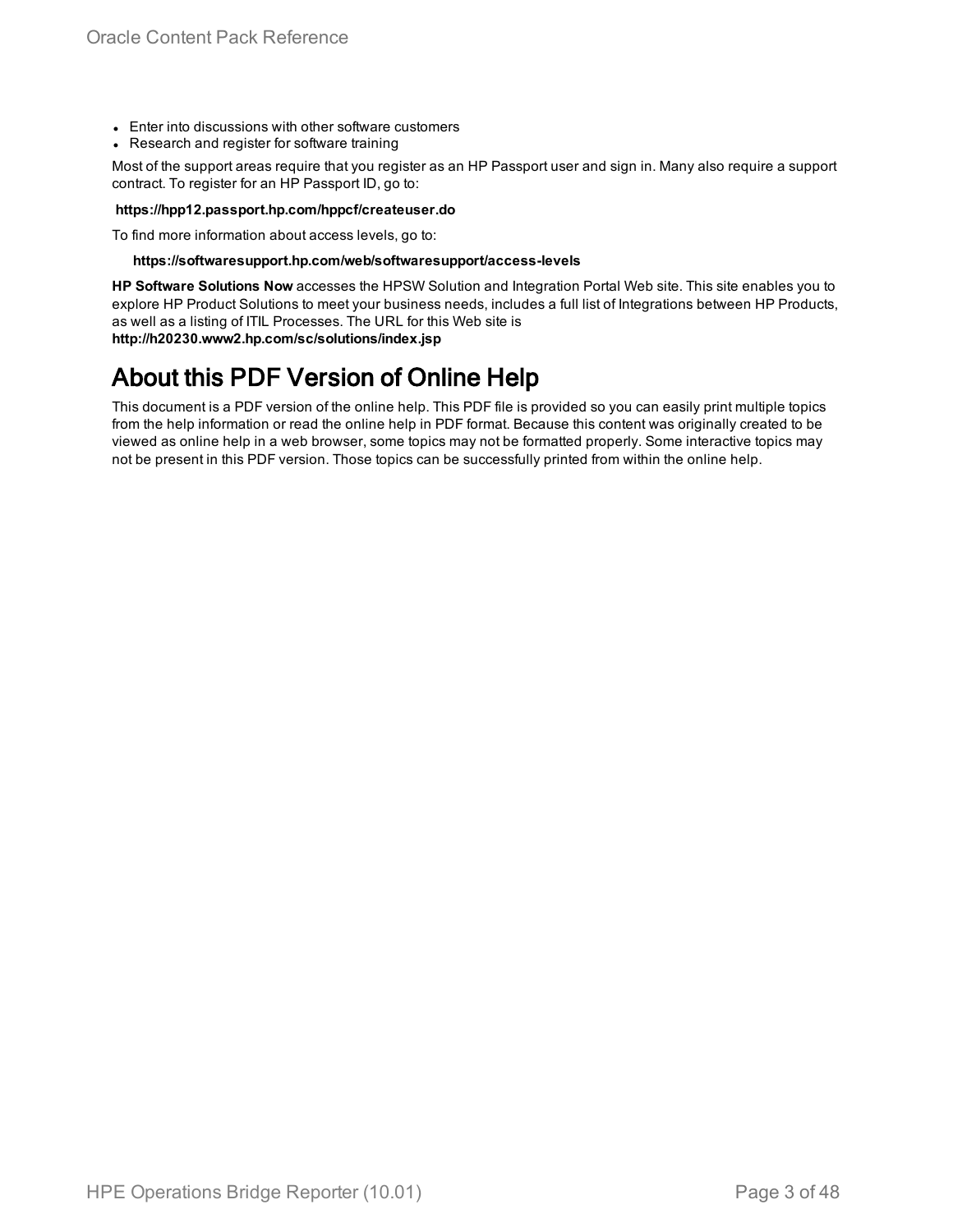# **Contents**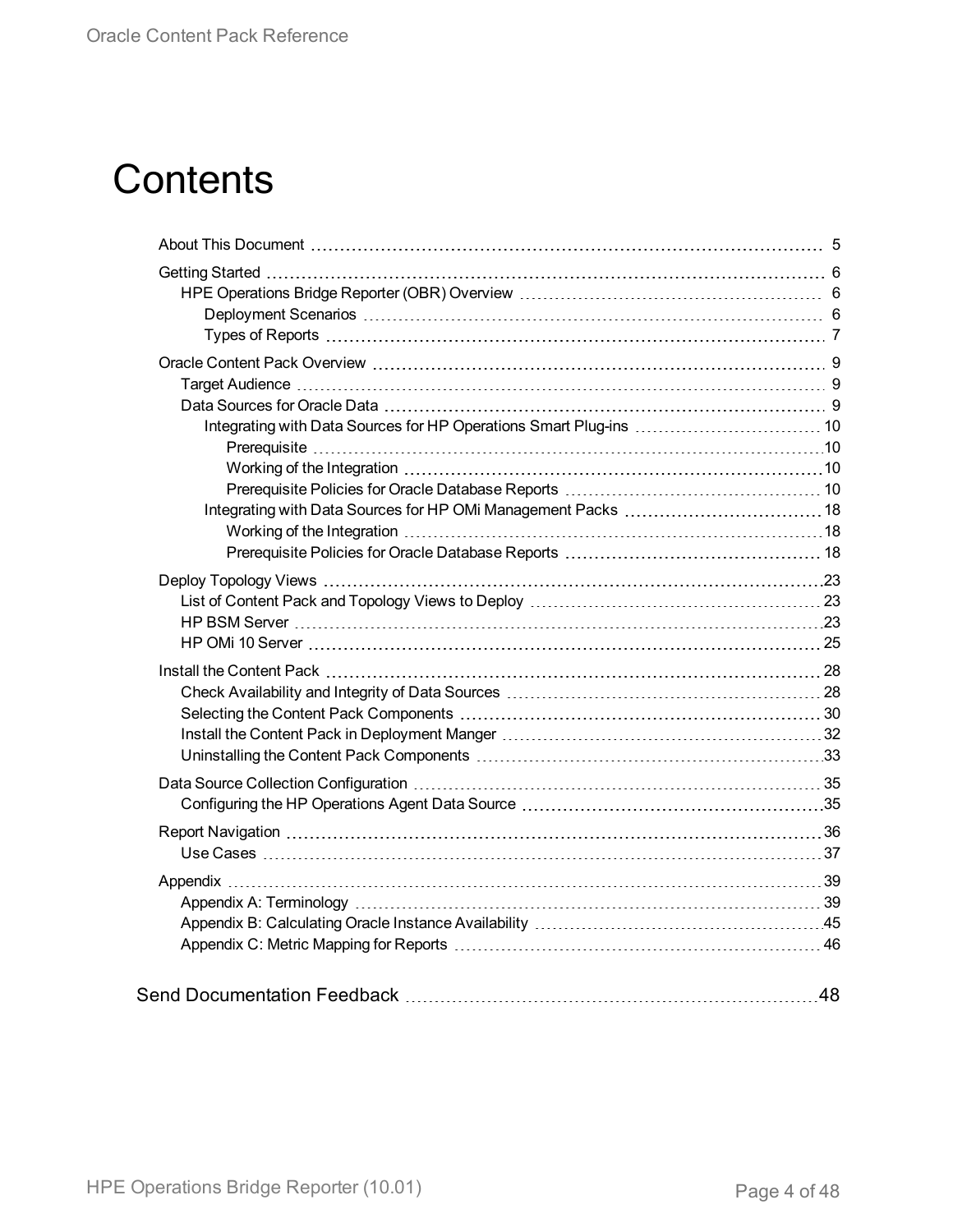# <span id="page-4-0"></span>About This Document

This document provides an overview of HPE OBR and Oracle Content Pack. This document provides the list of Oracle reports available with the Oracle Content Pack. The document also lists the prerequisite aspects and policies required for HPE Operations Bridge Reporter (OBR) to integrate with HP Operations Smart Plug-ins (SPIs) and HP OMi Management Packs.

This document helps you to deploy the topology views and install and configure the data source for the Oracle Content Pack. It provides information on report navigation, metric mapping for report and calculate instance availability.

For information on HPE Operations Bridge Reporter tools and contents, go to URL: <https://hpln.hpe.com/product/operations-bridge-reporter>.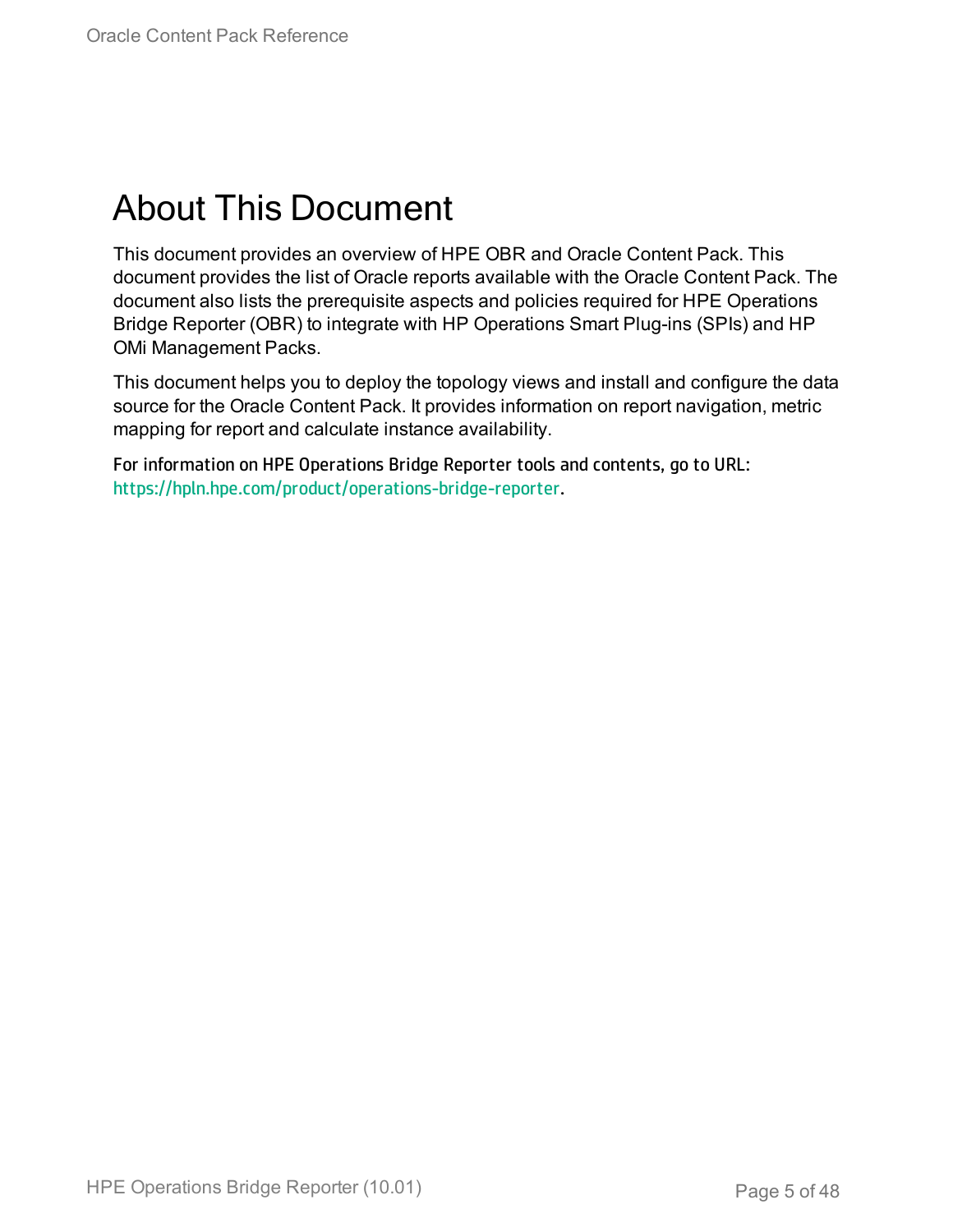# <span id="page-5-0"></span>Getting Started

<span id="page-5-1"></span>This section provides HPE OBR overview, deployment scenarios, and types of reports.

## HPE Operations Bridge Reporter (OBR) Overview

HPE OBR is a cross-domain historical infrastructure performance reporting solution. It displays top-down reports from Business Service Management (BSM) Business Service and Business Application, HP Operations Manager (HPOM) Node Group or HP OMi10 perspective to the underlying infrastructure. It also displays bottoms-up reports from the infrastructure to the impacted Business Services and Business Applications or Node Groups. It leverages the topology information to show how the underlying infrastructure health, performance and availability affects your Business Services and Business Applications or Node Groups in the long term. You can navigate from higher level cross domain reports to detailed domain level reports.

### <span id="page-5-2"></span>Deployment Scenarios

Following are the deployment scenarios supported on HPE OBR:

- **Deployment with BSM/OMi** In this deployment, Run-time Service Model (RTSM) is the source of topology information. HPE OBR discovers and synchronizes topology information from OMi. In a BSM environment with underlying HPOM servers, this synchronization technique receives discovered topology data from multiple HPOM systems and updates the Configuration Items (CIs) and CI relationships in the RTSM as soon as changes are discovered. However, you can also use the HPOM D-MoM dynamic topology synchronization technique to discover and synchronize the topology information in RTSM. In an environment with OMi 10.00, HPE OBR uses RTSM to obtain topology information and metrics from HP Operations Agent or HP SiteScope systems that are configured with OMi.
- <sup>l</sup> **Deployment with HP Operations Manager** In this deployment, the topology information is a group of managed nodes defined in HPOM that are logically combined for operational monitoring. These logical node groups are created by HPOM users to classify the nodes as specific organizations or entities within their enterprise. For example, a group called Exchange Servers can be created in HPOM to organize the specific Exchange Servers and Active Directory nodes for reporting or monitoring purposes. HPE OBR uses the node groups from HPOM for its topology computation.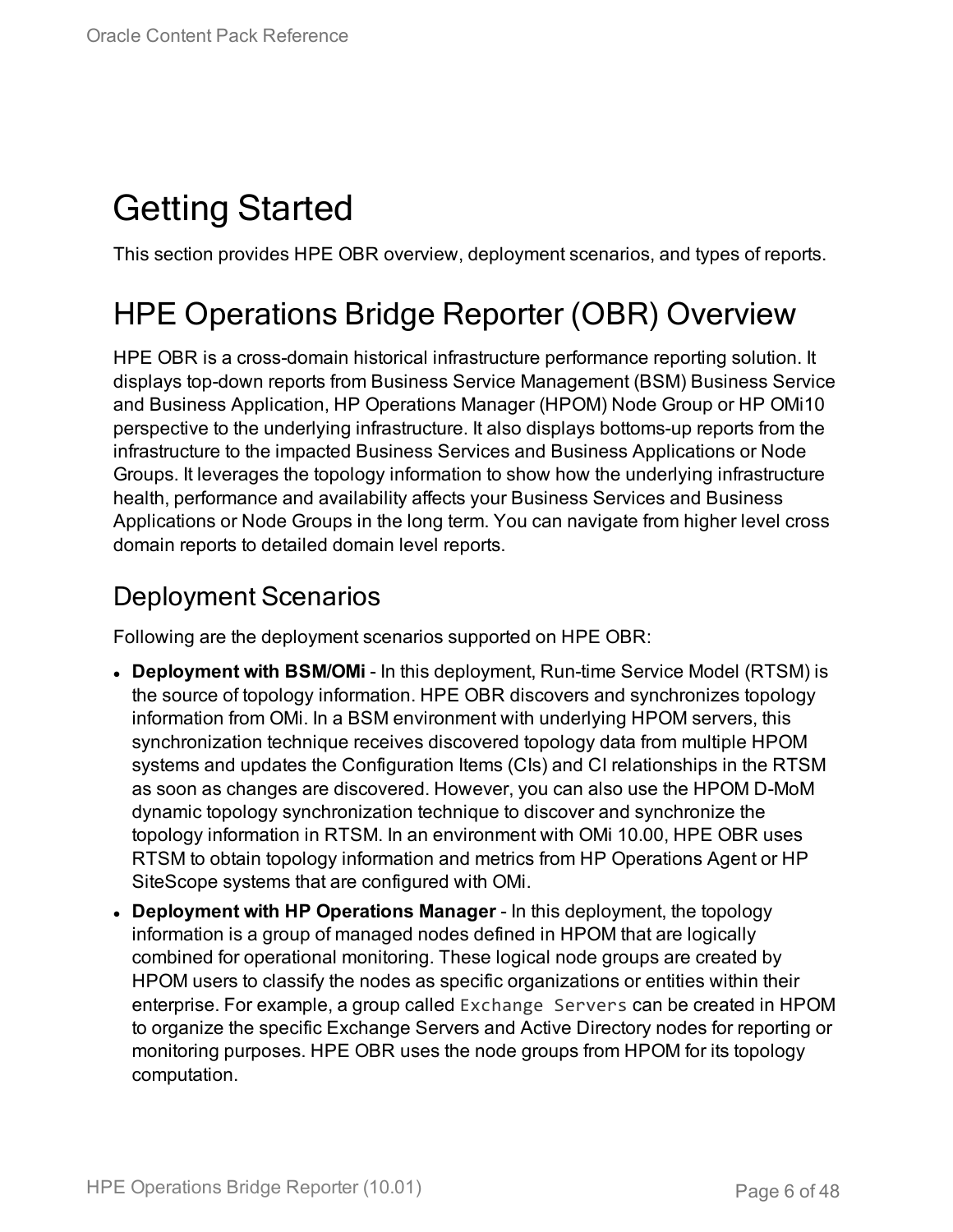- **.** Deployment with **VMware vCenter** VMware vCenter is a distributed server-client software solution that provides a central and a flexible platform for managing the virtual infrastructure in business-critical enterprise systems. VMware vCenter centrally monitors performance and events, and provides an enhanced level of visibility of the virtual environment, thus helping IT administrators to control the environment with ease.
- **Other deployments** Apart from the basic deployment scenarios, you can collect data from the following sources independently:
	- Deployment with NNMi
	- Deployment with a generic database
	- Deployment with other applications using CSV

### <span id="page-6-0"></span>Types of Reports

The reports available in HPE Operations Bridge Reporter (OBR) are divided into two broad categories:

- Business Service Management
- Infrastructure Management

The following image shows the supported list of reports folders under both these categories: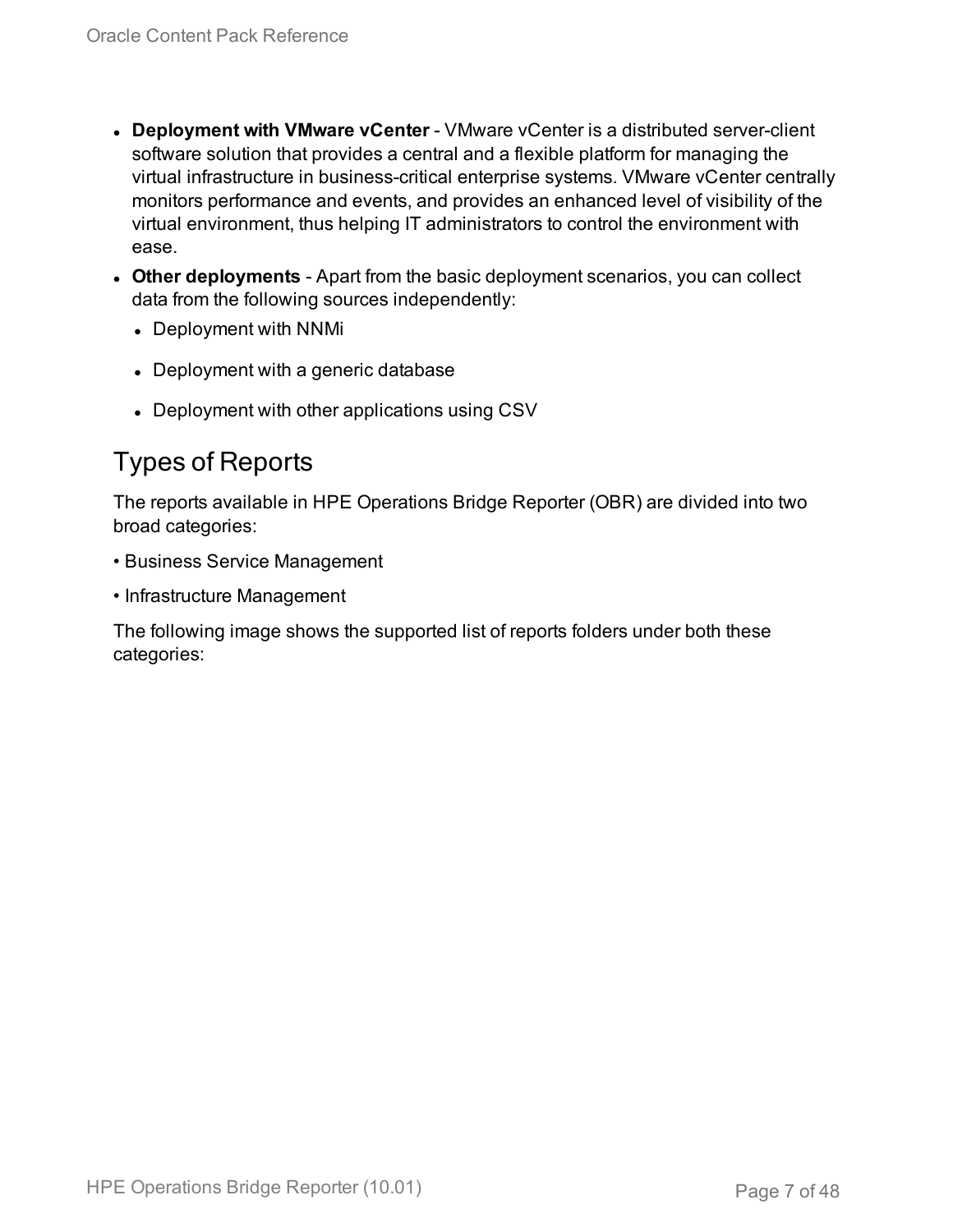

To view a map of all the reports available in the Oracle Content Pack, see [Report](#page-35-0) [Navigation](#page-35-0).

For more information on HPE Operations Bridge Reporter concepts, see *HPE Operations Bridge Reporter Concepts Guide* and *HPE Operations Bridge Reporter Content Development Guide*.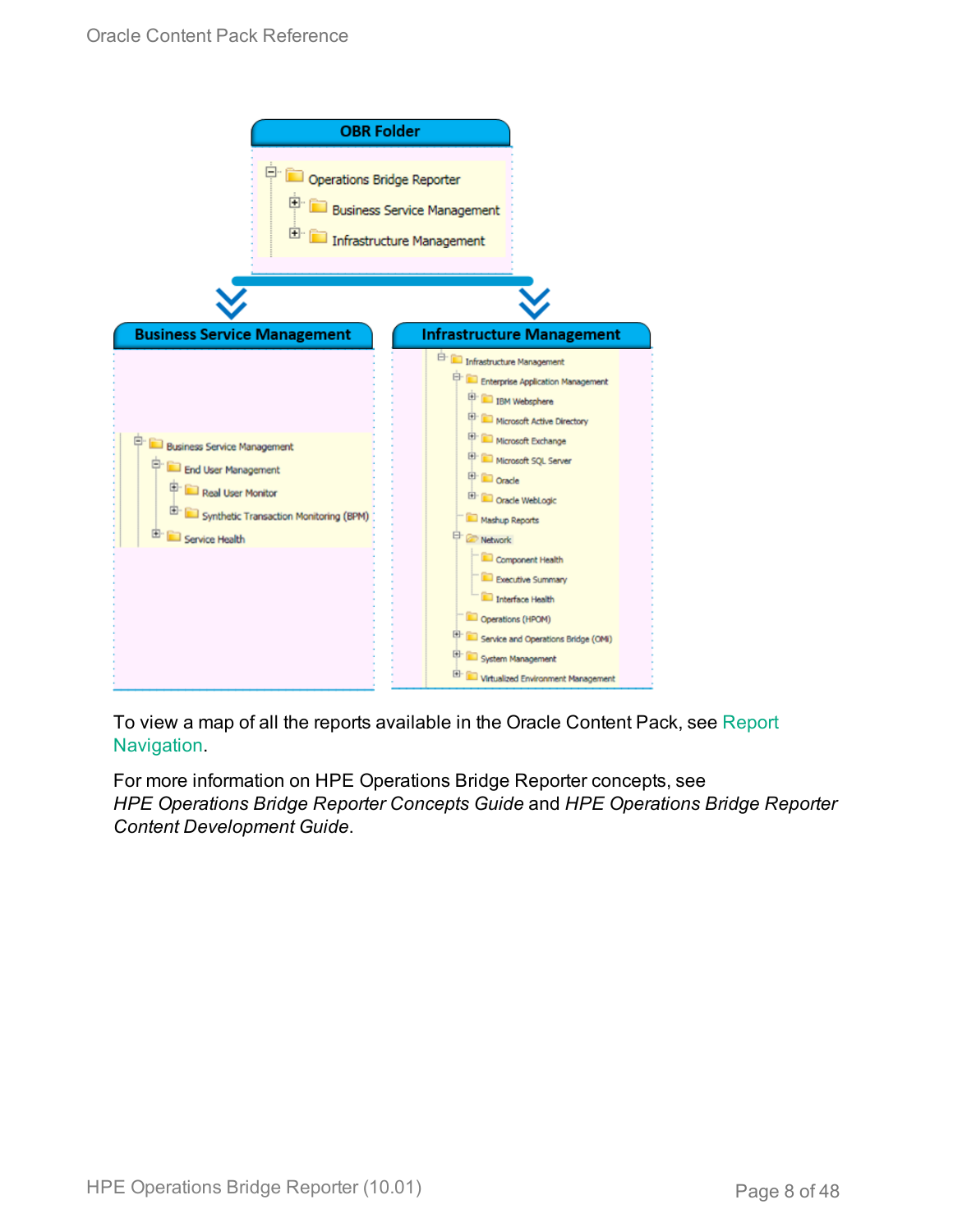# <span id="page-8-0"></span>Oracle Content Pack Overview

This section provides an overview of Oracle Content Pack, target audience, and supported data sources.

The Oracle Content Packs determine the fact data that are to be collected from the various data sources, and the interval at which the data is collected. Configuration of the data source connections for the Oracle Content Packs depends on the type of deployment scenario used.

## <span id="page-8-1"></span>Target Audience

Target audience for Oracle reports are Operations Center Managers and Database Administrators, who help to setup and maintain the database systems in the IT infrastructure. Oracle reports help to identify and analyze the best and worst performing database instances, in a specific period, based on availability, space usage, and I/O metrics. These instances and metrics help users to optimize the database parameters and appropriately allocate or merge resources to the applications.

## <span id="page-8-2"></span>Data Sources for Oracle Data

OBRintegrates and collects historical and ongoing database performance metrics from the HP Operations Smart Plug-In and HP OMi Management Pack for Oracle data stores in BSM Run-time Service Model (RTSM) and HPOM deployment scenarios.

The Oracle Content Pack identifies the list of metrics or facts that OBRmust collect from each of these data sources. The corresponding dimension data is collected from the RTSM or HPOM topology source, depending on OBR deployment scenario.

OBR collects data from different data sources at periodic intervals based on the collection policies predefined in the **Oracle\_ETL\_DBSPI Content Pack**. From each data source, summarized fact data is collected at a 5-minute interval. This fact data is called rate data and is stored in the database in rate tables as individual records. For a 60-minute interval, there are 12 records in the tables. OBR aggregates these records and converts the data to hourly and daily data. This aggregated data is displayed in the reports along with monthly and yearly aggregates that are derived by online aggregation.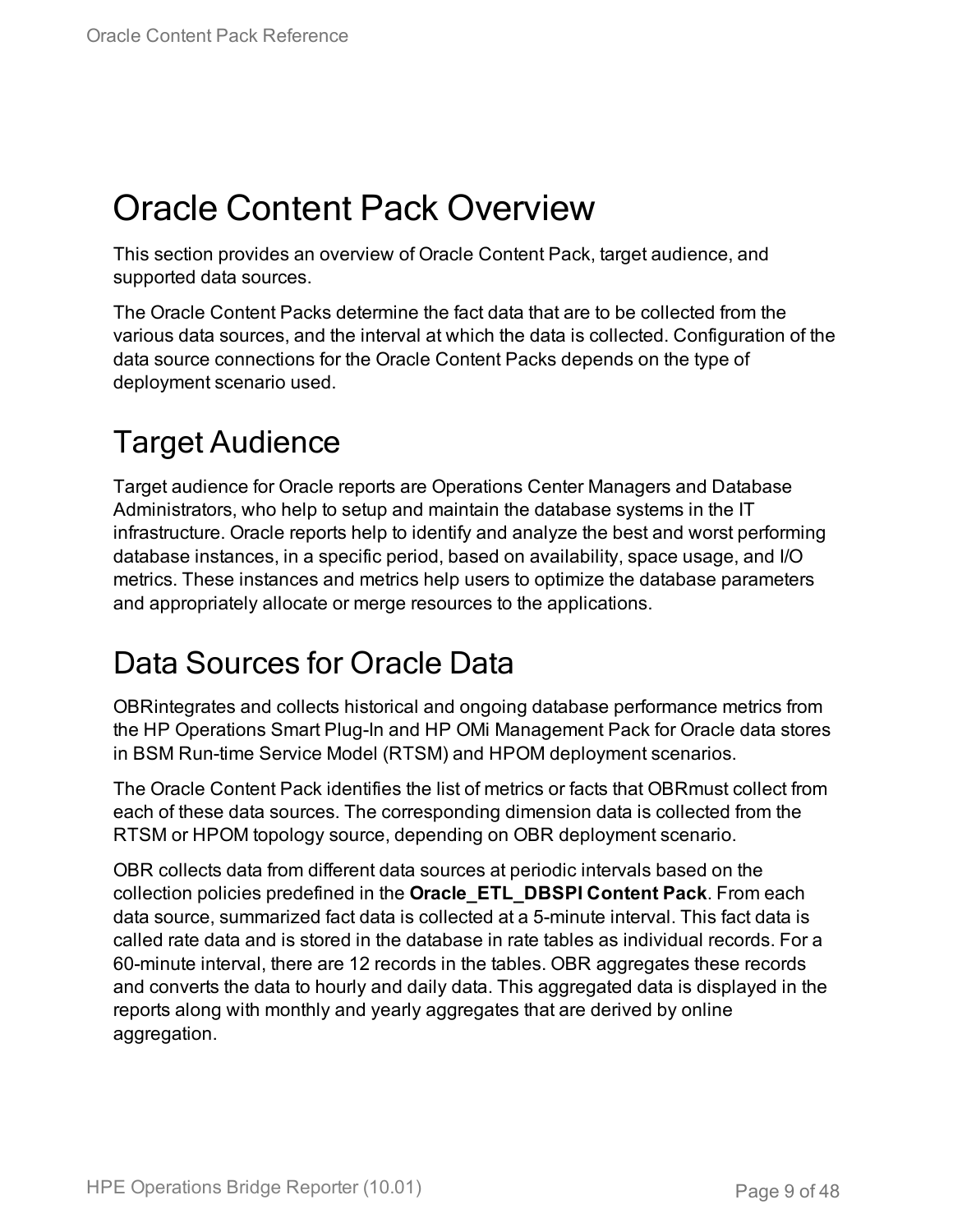### <span id="page-9-0"></span>Integrating with Data Sources for HP Operations Smart Plugins

To show reports on the data collected from Oracle, OBR relies on the metrics collected by collectors of HP Operations Smart Plug-ins for Oracle (Oracle SPI). SPI collectors store the data into the data store provided by the HP Operations agent. OBR's integration with SPI data sources facilitate transfer of data from HP Operations agent's data store to OBR's database. This integration is established when you deploy OBR in the HPOM deployment scenario.

<span id="page-9-1"></span>OBR provides performance reports for the Oracle Database enterprise application.

#### **Prerequisite**

The following is the prerequisite to integrate with data source for HP Operations Smart Plug-ins:

• CODA logging is a prerequisite for HPE OBR to be able to collect data from multiple instances.

#### <span id="page-9-2"></span>Working of the Integration

1. Installation and configuration of the SPI ensures that necessary instrumentation, scripts, programs, and policies are transferred to a node where the application is running and the HP Operations agent is already installed.

**Tip:** For successful installation and configuration of the Oracle SPI, see the SPI documentation.

- 2. SPI collectors start collecting data on the node based on rules and specifications available with the policies deployed on the node.
- 3. SPI stores the collected data into HP Operations agent's data store. The SPI creates at least one *data source* in agent's data store.
- 4. After configuring OBR to collect data from a data source and installing Oracle, OBR starts collecting historical data from agent's data store.

#### <span id="page-9-3"></span>Prerequisite Policies for Oracle Database Reports

The following table lists the Oracle Database SPI policies required by each Oracle Database report.

**Note:** Policy Configuration Requirement is not required; deploy the policy with default settings.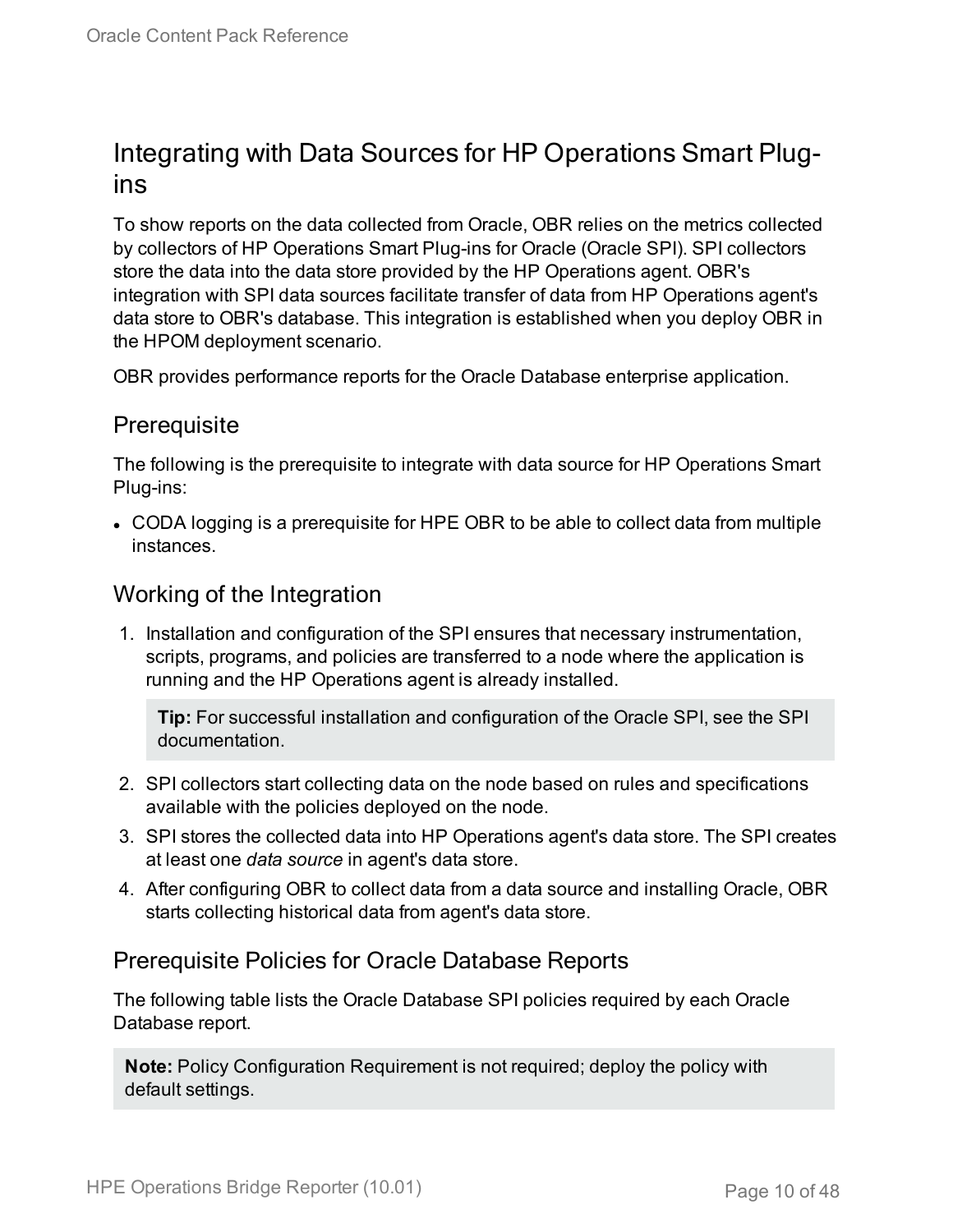| <b>Report Name</b>                                         | <b>Data</b><br><b>Source</b>         | <b>Data</b><br><b>Class</b>                 | <b>SPI Policy</b>                                                                                                                             |
|------------------------------------------------------------|--------------------------------------|---------------------------------------------|-----------------------------------------------------------------------------------------------------------------------------------------------|
| Database Oracle Executive<br>Summary                       | DBSPI<br><b>ORA</b><br><b>REPORT</b> | <b>DBSPI</b><br>ORA<br><b>REPORT</b>        | • Scheduled task policy<br>• DBSPI-Ora-05min-<br>Reporter (for<br>UNIX/Linux nodes)<br>DBSPI-Ora-05min-<br>Reporter-NT (for<br>Windows nodes) |
|                                                            |                                      |                                             | • Measurement threshold<br>Policy<br>• E201 InstUptime                                                                                        |
| Database Oracle Top 10<br><b>Instances and Tablespaces</b> | DBSPI<br><b>ORA</b><br><b>REPORT</b> | <b>DBSPI</b><br><b>ORA</b><br><b>REPORT</b> | • Scheduled task policy<br>• DBSPI-Ora-05min-<br>Reporter (for<br>UNIX/Linux nodes)                                                           |
|                                                            |                                      |                                             | • DBSPI-Ora-1d-<br>Reporter (for<br>UNIX/Linux nodes)                                                                                         |
|                                                            |                                      |                                             | DBSPI-Ora-05min-<br>Reporter-NT (for<br>Windows nodes)                                                                                        |
|                                                            |                                      |                                             | DBSPI-Ora-1d-<br>Reporter-NT (for<br>Windows nodes)                                                                                           |
|                                                            |                                      |                                             | Measurement threshold<br>Policy<br>• E201_InstUptime                                                                                          |
|                                                            |                                      |                                             | • E210 TblSpcSize                                                                                                                             |
|                                                            |                                      |                                             | $\cdot$ E212_Inst Size                                                                                                                        |
| Database Oracle Top 5<br>Instances Load and Efficiency     | DBSPI<br>ORA<br><b>GRAPH</b>         | <b>DBSPI</b><br>ORA_<br><b>GRAPH</b>        | • Scheduled task policy<br>• DBSPI-Ora-05min-<br><b>Favorites</b>                                                                             |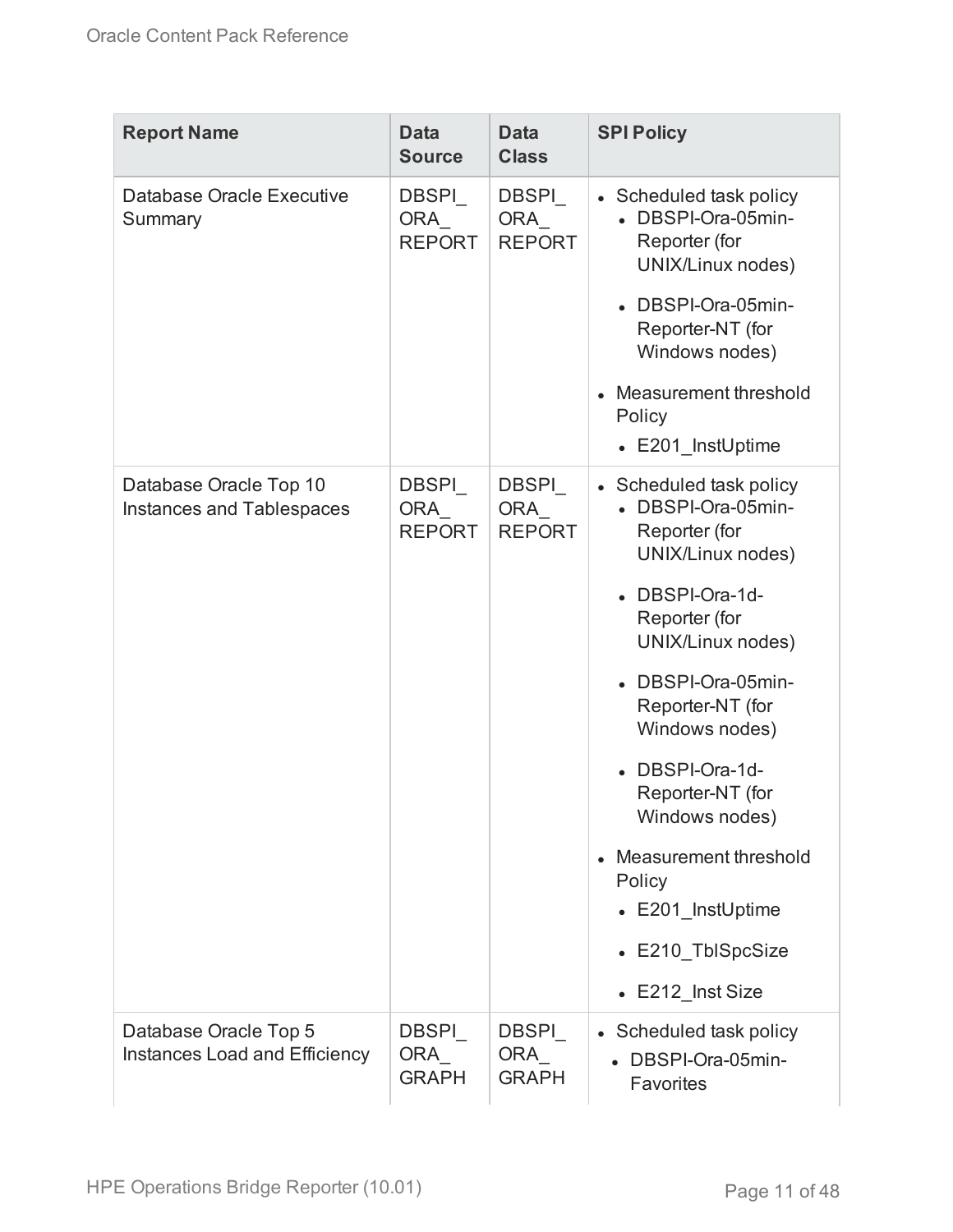| <b>Report Name</b>                              | <b>Data</b><br><b>Source</b>        | <b>Data</b><br><b>Class</b>          | <b>SPI Policy</b>                                          |
|-------------------------------------------------|-------------------------------------|--------------------------------------|------------------------------------------------------------|
|                                                 |                                     |                                      | • DBSPI-Ora-Add-Ons-<br>05 <sub>min</sub>                  |
|                                                 |                                     |                                      | • DBSPI-Ora-05min-<br><b>SQLNet</b>                        |
|                                                 |                                     |                                      | • DBSPI-Ora-1h-<br><b>Favorites</b>                        |
|                                                 |                                     |                                      | • DBSPI-Ora-1h-SQLNet                                      |
|                                                 |                                     |                                      | • DBSPI-Ora-05min-<br><b>Favorites</b>                     |
|                                                 |                                     |                                      | • Measurement threshold<br>Policy<br>• E021_BufferBusyPct  |
|                                                 |                                     |                                      | • E022_TotBufCacHitPct                                     |
|                                                 |                                     |                                      | • E039_LibCacGetHitPct                                     |
|                                                 |                                     |                                      | $\textcolor{blue}{\bullet}$ E032<br><b>REDOLGSPCREQCNT</b> |
|                                                 |                                     |                                      | • E019_SortDiskRate                                        |
|                                                 |                                     |                                      | • E020_SortMemoryPct                                       |
|                                                 |                                     |                                      | • E037_UserLogonCnt                                        |
|                                                 |                                     |                                      | $\textcolor{blue}{\bullet}$ E049<br><b>USERCALLRATE</b>    |
| Database Oracle Archive<br><b>Device Detail</b> | <b>DBSPI</b><br>ORA<br><b>GRAPH</b> | <b>DBSPI</b><br>ORA_<br><b>GRAPH</b> | • Scheduled task policy<br>• DBSPI-Ora-15min-<br>Favorites |
|                                                 |                                     |                                      | • DBSPI-Ora-05min-<br>Favorites                            |
|                                                 |                                     |                                      | • DBSPI-Ora-05min-<br><b>SQLNet</b>                        |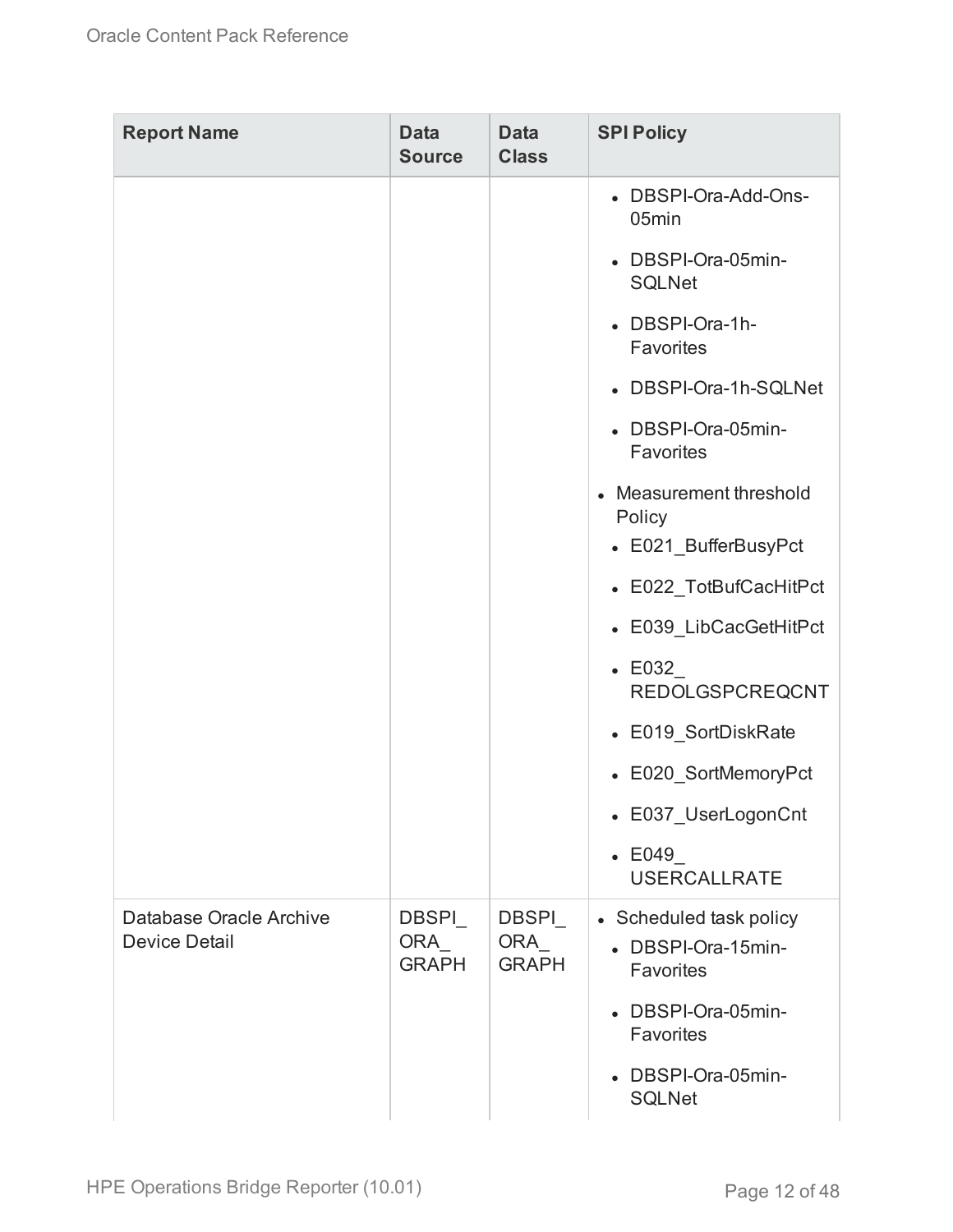| <b>Report Name</b>                                    | <b>Data</b><br><b>Source</b>         | <b>Data</b><br><b>Class</b>          | <b>SPI Policy</b>                                                      |
|-------------------------------------------------------|--------------------------------------|--------------------------------------|------------------------------------------------------------------------|
|                                                       |                                      |                                      | • DBSPI-Ora-Add-Ons-<br>15min                                          |
|                                                       |                                      |                                      | • DBSPI-Ora-1h-SQLNet                                                  |
|                                                       |                                      |                                      | • DBSPI-Ora-Add-Ons-<br>15min-NT (for Windows<br>nodes)                |
|                                                       |                                      |                                      | Measurement threshold<br>$\bullet$<br>Policy<br>• E058_ArchvFreeSpcPct |
|                                                       |                                      |                                      | $\textcolor{blue}{\bullet}$ E060                                       |
|                                                       |                                      |                                      | RedoUnarchvdCnt                                                        |
|                                                       |                                      |                                      | $\textcolor{blue}{\bullet}$ E062<br><b>BkgrDumpSpcePct</b>             |
|                                                       |                                      |                                      | • E063_TraceFileAddCnt                                                 |
|                                                       |                                      |                                      | $\textdegree$ E064<br>UserDumpSpacPct                                  |
|                                                       |                                      |                                      | $\textcolor{blue}{\bullet}\ \mathsf{E065}$<br>CoreDumpSpacPct          |
| Database Oracle Disk And<br><b>Memory Sort Detail</b> | <b>DBSPI</b><br>ORA_<br><b>GRAPH</b> | <b>DBSPI</b><br>ORA_<br><b>GRAPH</b> | • Scheduled task policy<br>• DDBSPI-Ora-1h-<br>Favorites               |
|                                                       |                                      |                                      | • DBSPI-Ora-1h-SQLNet                                                  |
|                                                       |                                      |                                      | • DBSPI-Ora-Add-Ons-<br>05min                                          |
|                                                       |                                      |                                      | • DBSPI-Ora-05min-<br><b>SQLNet</b>                                    |
|                                                       |                                      |                                      | • DBSPI-Ora-Add-Ons-1h                                                 |
|                                                       |                                      |                                      | • DBSPI-Ora-1h-SQLNet                                                  |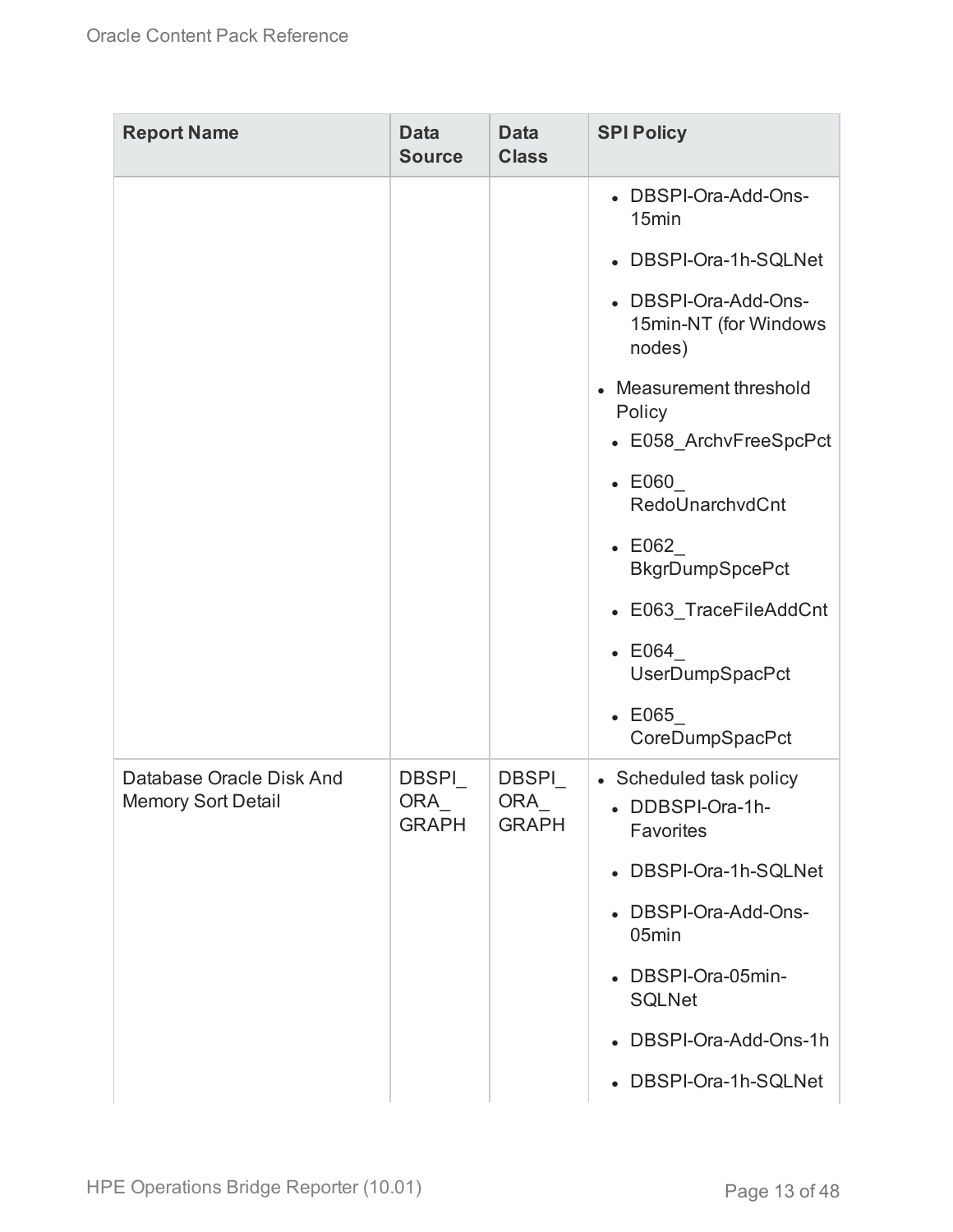| <b>Report Name</b>                                          | <b>Data</b><br><b>Source</b>         | <b>Data</b><br><b>Class</b>                 | <b>SPI Policy</b>                                                                                                                                                                                       |
|-------------------------------------------------------------|--------------------------------------|---------------------------------------------|---------------------------------------------------------------------------------------------------------------------------------------------------------------------------------------------------------|
|                                                             |                                      |                                             | • DBSPI-Ora-Add-Ons-<br>$1h-NT$<br>Measurement threshold<br>Policy<br>• E019_SortDiskRate<br>• E020 SortMemoryPct<br>• E052_SortTotalRate                                                               |
| Database Oracle Instance<br><b>Availability Detail</b>      | <b>DBSPI</b><br>ORA<br><b>REPORT</b> | <b>DBSPI</b><br><b>ORA</b><br><b>REPORT</b> | • Scheduled task policy<br>• DBSPI-Ora-05min-<br>Reporter (for<br>UNIX/Linux nodes)<br>• DBSPI-Ora-05min-<br>Reporter-NT (for<br>Windows nodes)<br>Measurement threshold<br>Policy<br>• E201_InstUptime |
| Database Oracle Instance<br><b>Space Utilization Detail</b> | DBSPI<br>ORA<br><b>REPORT</b>        | <b>DBSPI</b><br><b>ORA</b><br><b>REPORT</b> | • Scheduled task policy<br>• DBSPI-Ora-1d-Reporter<br>(for UNIX/Linux nodes)<br>• DBSPI-Ora-1d-<br>Reporter-NT (for<br>Windows nodes)<br>Measurement threshold<br>Policy<br>• E212 Inst Size            |
| Database Oracle Segment<br>Detail                           | <b>DBSPI</b><br>ORA<br><b>GRAPH</b>  | <b>DBSPI</b><br><b>ORA</b><br><b>GRAPH</b>  | • Scheduled task policy<br>• DBSPI-Ora-15min-<br><b>SQLNet</b><br>• DBSPI-Ora-15min-                                                                                                                    |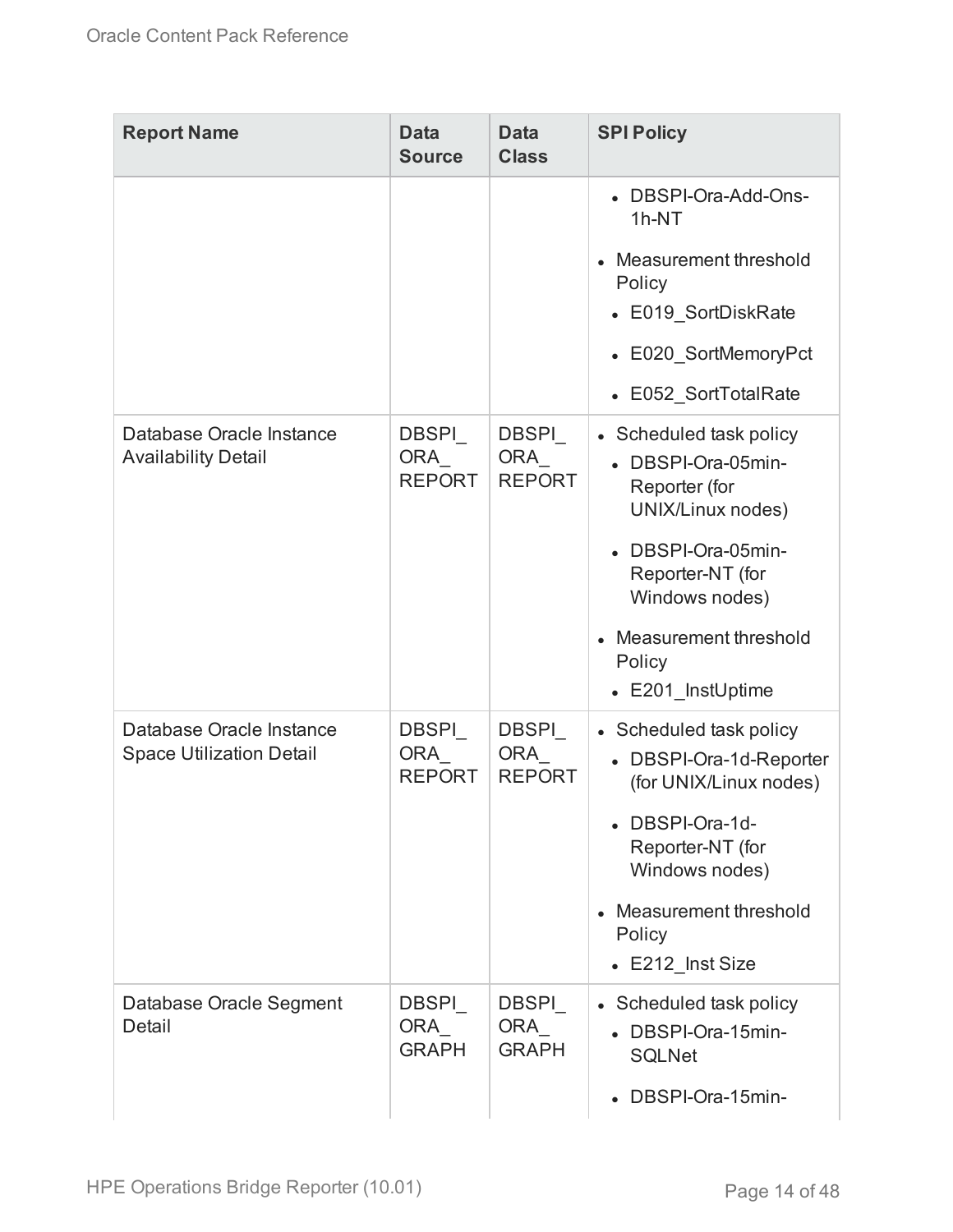| <b>Report Name</b>                                          | <b>Data</b><br><b>Source</b>  | <b>Data</b><br><b>Class</b>   | <b>SPI Policy</b>                                                               |
|-------------------------------------------------------------|-------------------------------|-------------------------------|---------------------------------------------------------------------------------|
|                                                             |                               |                               | Favorites                                                                       |
|                                                             |                               |                               | DBSPI-Ora-05min-<br>Favorites                                                   |
|                                                             |                               |                               | • DBSPI-Ora-05min-<br><b>SQLNet</b>                                             |
|                                                             |                               |                               | Measurement threshold<br>$\bullet$<br>Policy<br>$\cdot$ E016<br>SegmntExtendCnt |
|                                                             |                               |                               | $\text{-}$ E017<br>SegMaxExtentCnt                                              |
|                                                             |                               |                               | • E018_SegExtRapidCnt                                                           |
|                                                             |                               |                               | $\textcolor{red}{\bullet}\ \mathsf{E067}$<br><b>RBSegmntStatCnt</b>             |
| Database Oracle Shared Pool<br>and Cache Performance Detail | DBSPI_<br>ORA<br><b>GRAPH</b> | DBSPI_<br>ORA<br><b>GRAPH</b> | • Scheduled task policy<br>• DBSPI-Ora-05min-<br>Favorites                      |
|                                                             |                               |                               | DBSPI-Ora-Add-Ons-<br>05min                                                     |
|                                                             |                               |                               | • DBSPI-Ora-05min-<br><b>SQLNet</b>                                             |
|                                                             |                               |                               | • DBSPI-Ora-Add-Ons-<br>05min-NT                                                |
|                                                             |                               |                               | • DBSPI-Ora-05min-<br><b>SQLNet</b>                                             |
|                                                             |                               |                               | Measurement threshold<br>$\bullet$<br>Policy                                    |
|                                                             |                               |                               | • E021_BufferBusyPct                                                            |
|                                                             |                               |                               | • E022_TotBufCacHitPct                                                          |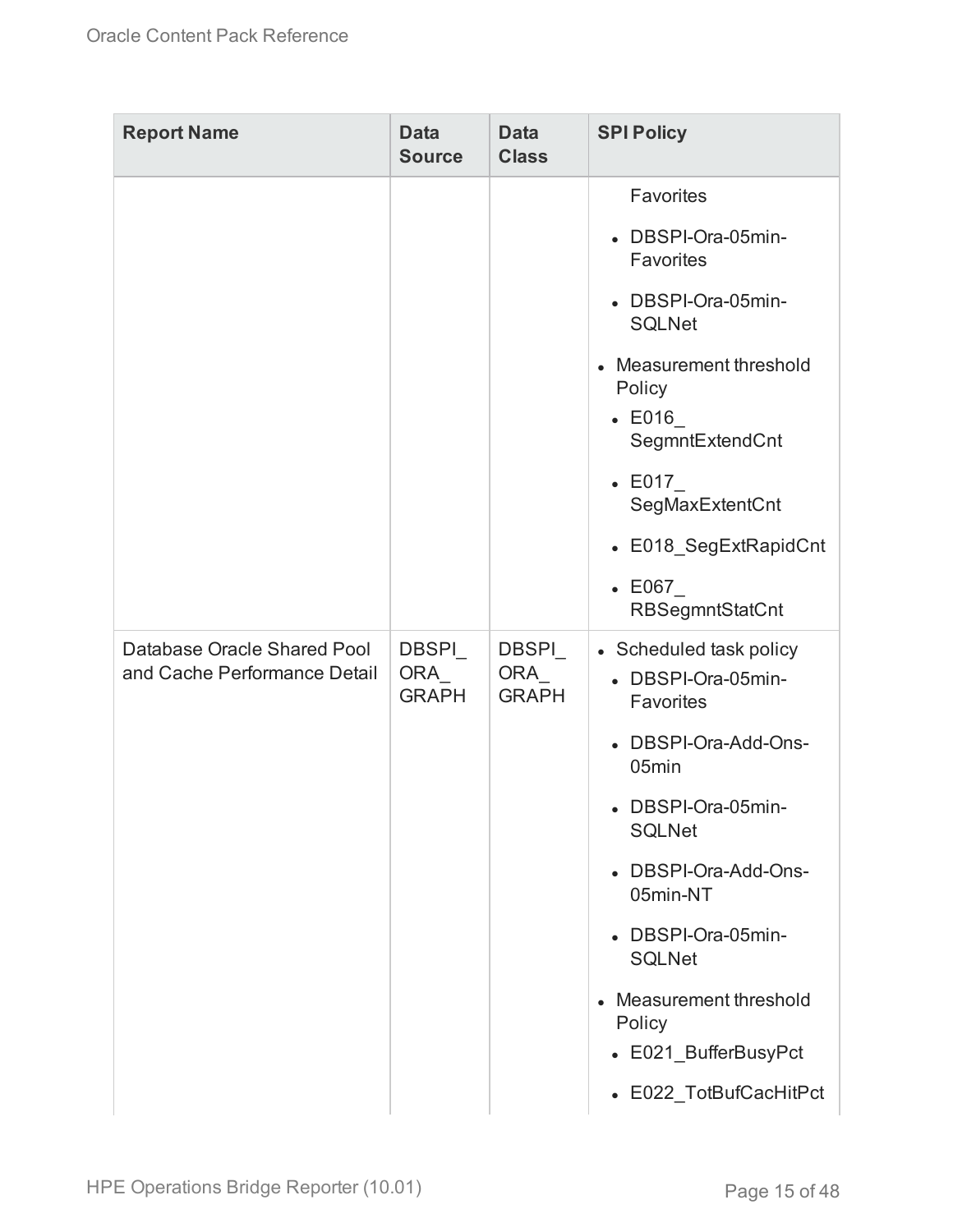| <b>Report Name</b>                               | <b>Data</b><br><b>Source</b>        | <b>Data</b><br><b>Class</b>         | <b>SPI Policy</b>                                                                                   |
|--------------------------------------------------|-------------------------------------|-------------------------------------|-----------------------------------------------------------------------------------------------------|
|                                                  |                                     |                                     | • E039_LibCacGetHitPct                                                                              |
|                                                  |                                     |                                     | • E026_DictCacheHitPct                                                                              |
|                                                  |                                     |                                     | • E040_LibCacPinHitPct                                                                              |
|                                                  |                                     |                                     | • E045_ShrdPoolFreePct                                                                              |
| Database Oracle SQL<br><b>Performance Detail</b> | <b>DBSPI</b><br>ORA<br><b>GRAPH</b> | <b>DBSPI</b><br>ORA<br><b>GRAPH</b> | • Scheduled task policy<br>• DBSPI-Ora-05min-<br>Favorites                                          |
|                                                  |                                     |                                     | • DBSPI-Ora-05min-<br><b>SQLNet</b>                                                                 |
|                                                  |                                     |                                     | • DBSPI-Ora-Add-Ons-<br>1h-NT                                                                       |
|                                                  |                                     |                                     | • DBSPI-Ora-1h-SQLNet                                                                               |
|                                                  |                                     |                                     | • DBSPI-0070                                                                                        |
|                                                  |                                     |                                     | • DBSPI-0071                                                                                        |
|                                                  |                                     |                                     | • DBSPI-0074                                                                                        |
|                                                  |                                     |                                     | • DBSPI-0076                                                                                        |
|                                                  |                                     |                                     | Measurement threshold<br>$\bullet$<br>Policy<br>$\textcolor{blue}{\bullet}$ E030<br>FulLgTbIScnRate |
|                                                  |                                     |                                     | $\textdegree$ E046<br>RowFetcByIdxPct                                                               |
|                                                  |                                     |                                     | $\textcolor{blue}{\bullet}$ E070<br>PQServrsBusyPct                                                 |
|                                                  |                                     |                                     | • E071_PQSrvHighwtrPct                                                                              |
|                                                  |                                     |                                     | • E074_PQQueryRate                                                                                  |
|                                                  |                                     |                                     | $\cdot$ E076                                                                                        |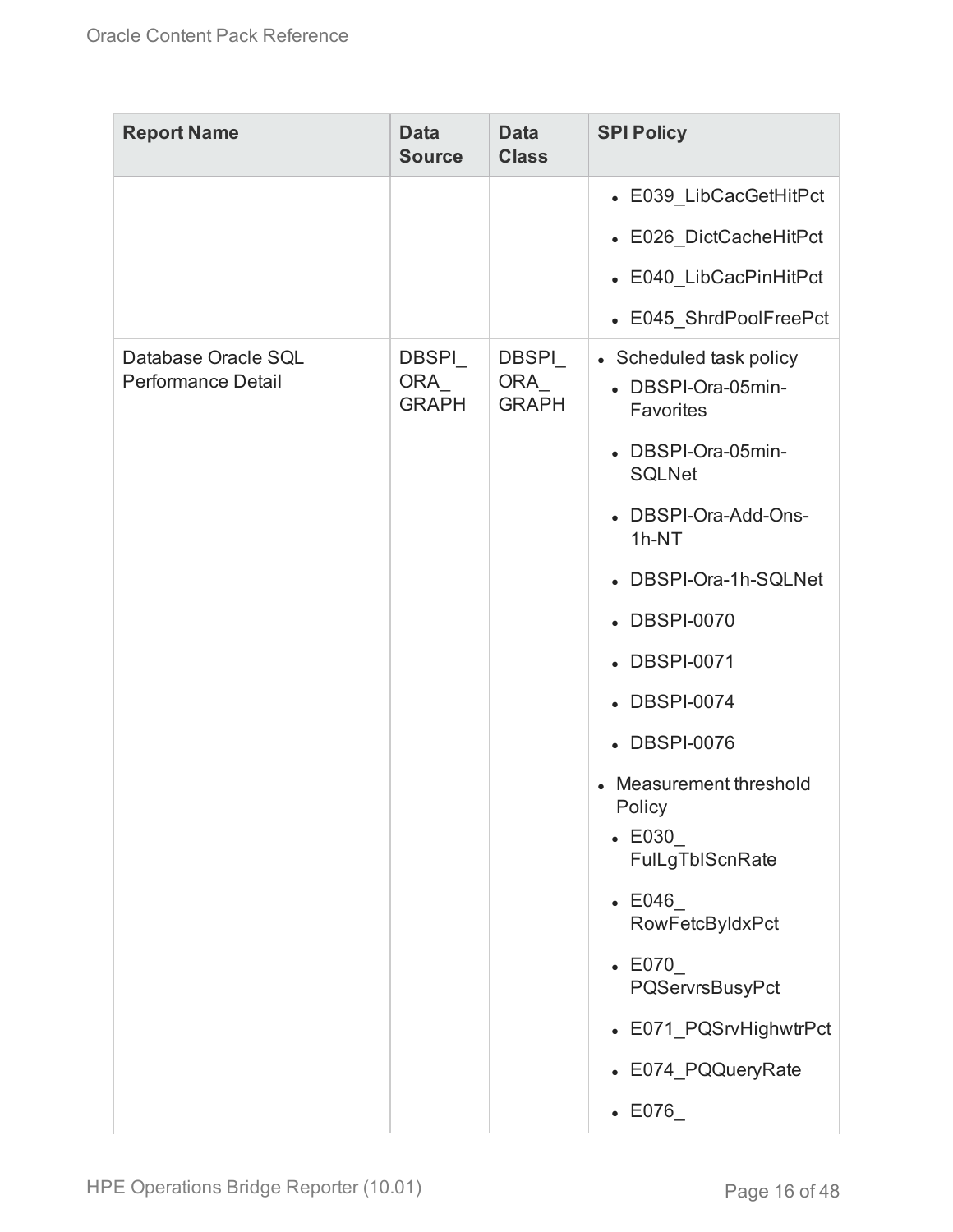| <b>Report Name</b>                                            | <b>Data</b><br><b>Source</b>         | <b>Data</b><br><b>Class</b>          | <b>SPI Policy</b>                                                            |
|---------------------------------------------------------------|--------------------------------------|--------------------------------------|------------------------------------------------------------------------------|
|                                                               |                                      |                                      | PQRangeScanPct                                                               |
| Database Oracle Tablespace<br>Detail                          | <b>DBSPI</b><br>ORA_<br><b>GRAPH</b> | <b>DBSPI</b><br>ORA<br><b>GRAPH</b>  | • Scheduled task policy<br>• DBSPI-Ora-05min-<br><b>Favorites</b>            |
|                                                               |                                      |                                      | • DBSPI-Ora-05min-<br><b>SQLNet</b>                                          |
|                                                               |                                      |                                      | • DBSPI-0006                                                                 |
|                                                               |                                      |                                      | • DBSPI-Ora-1h-<br>Favorites                                                 |
|                                                               |                                      |                                      | • DBSPI-Ora-Add-Ons-<br>05min                                                |
|                                                               |                                      |                                      | • DBSPI-Ora-Add-Ons-<br>05min-NT                                             |
|                                                               |                                      |                                      | Measurement threshold<br>Policy                                              |
|                                                               |                                      |                                      | • E007_TblSpcStatusCnt                                                       |
|                                                               |                                      |                                      | • E006_TblSpFreePctCnt                                                       |
|                                                               |                                      |                                      | $\textcolor{red}{\bullet}\ \mathsf{E008}$<br><b>TSBReadRatioCnt</b>          |
|                                                               |                                      |                                      | • E004_UsersTmpDfltCnt                                                       |
|                                                               |                                      |                                      | • E005_ObjctsForignCnt                                                       |
|                                                               |                                      |                                      | $\cdot$ E011<br>TbISpcFrgmntCnt                                              |
| Database Oracle Tablespace<br><b>Space Utilization Detail</b> | DBSPI<br><b>ORA</b><br><b>REPORT</b> | DBSPI<br><b>ORA</b><br><b>REPORT</b> | • Scheduled task policy<br>• DBSPI-Ora-1d-Reporter<br>(for UNIX/Linux nodes) |
|                                                               |                                      |                                      | DBSPI-Ora-1d-<br>Reporter-NT (for<br>Windows nodes)                          |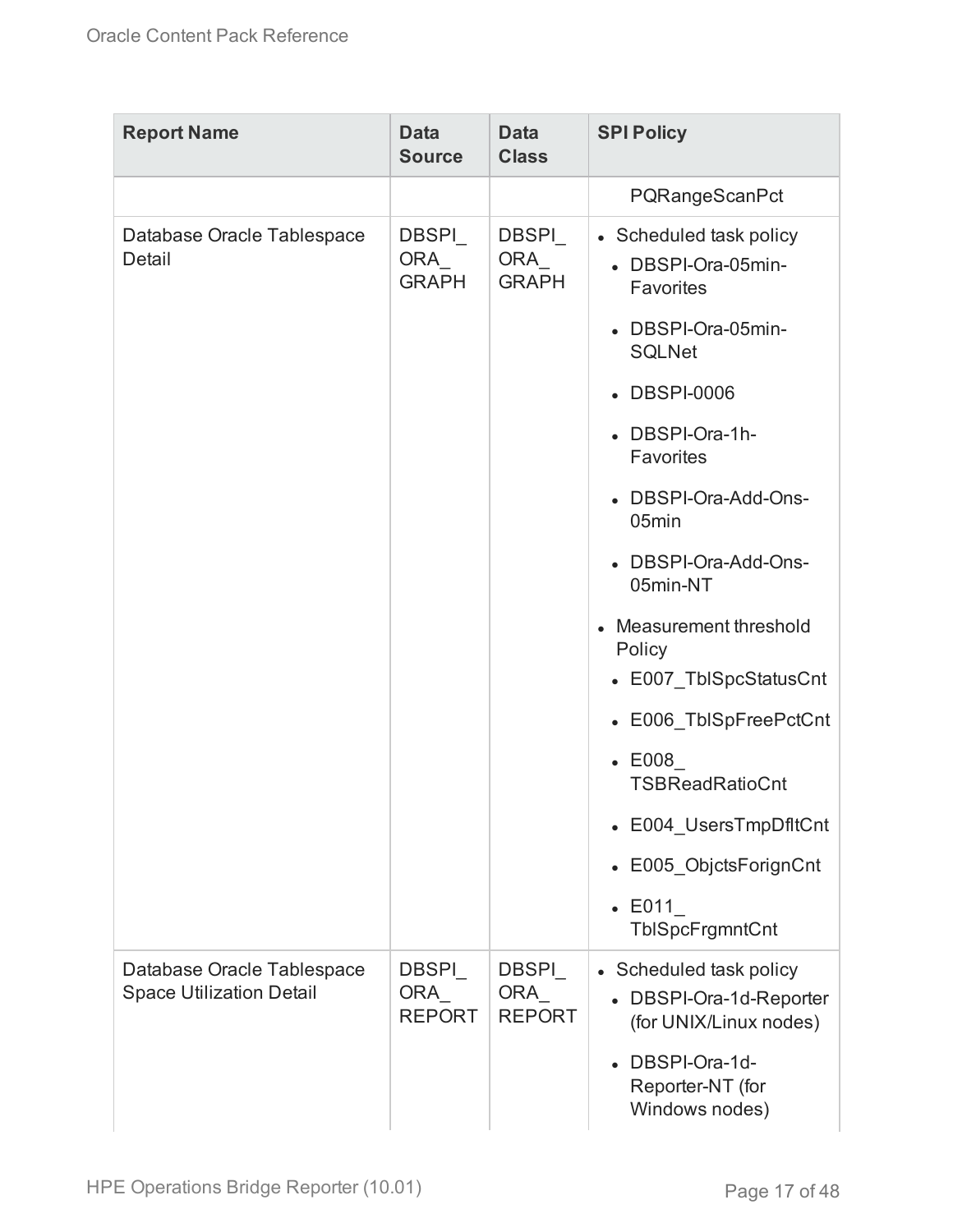| <b>Report Name</b> | <b>Data</b><br><b>Source</b> | <b>Data</b><br><b>Class</b> | <b>SPI Policy</b>                                      |
|--------------------|------------------------------|-----------------------------|--------------------------------------------------------|
|                    |                              |                             | • Measurement threshold<br>Policy<br>• E210 TblSpcSize |

### <span id="page-17-0"></span>Integrating with Data Sources for HP OMi Management Packs

To show reports on the data collected from Oracle, OBR relies on the metrics collected by HP OMi Management Pack. The HP OMi Management Pack collectors store the data into the data store provided by the HP Operations agent. OBR's integration with HP OMi Management Pack data sources facilitates transfer of data from HP Operations agent's data store to OBR's database. This integration is established when you deploy OBR views in the RTSM deployment scenario.

OBR provides performance reports for the Oracle Management Pack enterprise applications.

### <span id="page-17-1"></span>Working of the Integration

1. Installation and configuration of an HP OMi Management Pack ensures that necessary instrumentation, scripts, programs, and policies are transferred to a node where the application is running and the HP Operations agent is already installed.

**Tip:** For successful installation and configuration of HP OMi Management Packs, see the *HP Operations Manager i Management Pack* documentation.

- 2. HP OMi Management Pack collectors start collecting data on the node based on rules and specifications available with the policies deployed on the node.
- 3. HP OMi Management Pack stores the collected data into HP Operations agent's data store. HP OMi Management Pack creates at least one *data source* in agent's data store.
- 4. After configuring OBR to collect data from a data source and installing Content Packs, OBR starts collecting historical data from agent's data store.

### <span id="page-17-2"></span>Prerequisite Policies for Oracle Database Reports

The following table lists the OMi MP for Oracle Database policies and aspects required for each Oracle database report.

**Note:** For OMi MP for Oracle Database, Data Source Name is same as Data Class Name.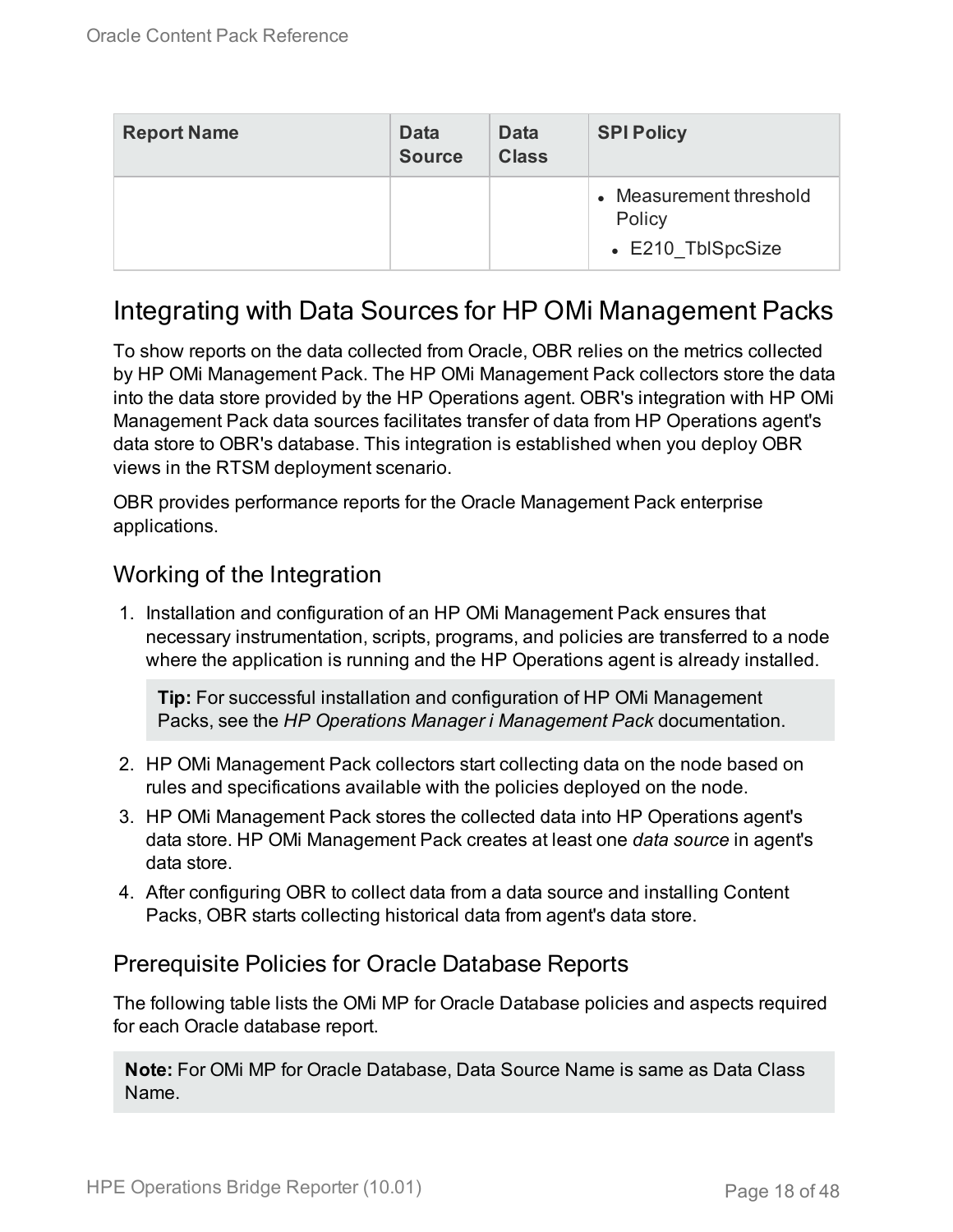| <b>Report Name</b>                                            | <b>Aspect Name</b>                                                                   | <b>Policy</b><br><b>Templates in</b><br><b>Aspect</b>                                             | <b>HP</b><br><b>Operations</b><br>agent     |
|---------------------------------------------------------------|--------------------------------------------------------------------------------------|---------------------------------------------------------------------------------------------------|---------------------------------------------|
|                                                               |                                                                                      |                                                                                                   | <b>Data</b><br><b>Source</b><br><b>Name</b> |
| Database Oracle Executive<br>Summary                          | <b>Oracle Database</b><br>Availability                                               | OracleDB<br>0201                                                                                  | <b>DBSPI</b><br><b>ORA</b><br><b>REPORT</b> |
| Database Oracle Top 10<br><b>Instances and Tablespaces</b>    | <b>Oracle Database</b><br><b>Space Utilization</b><br>Oracle<br>Tablespace<br>Health | OracleDB<br>0210<br>OracleDB<br>0212                                                              | <b>DBSPI</b><br>ORA<br><b>REPORT</b>        |
| Database Oracle Top 5<br><b>Instances Load and Efficiency</b> | <b>Oracle Memory</b><br>Performance                                                  | OracleDB<br>0021<br>OracleDB<br>0022<br>OracleDB<br>0039<br>OracleDB<br>0019<br>OracleDB_<br>0020 | <b>DBSPI</b><br>ORA<br><b>GRAPH</b>         |
|                                                               | <b>Basic Oracle</b><br>Memory<br>Performance                                         | OracleDB<br>0032                                                                                  |                                             |
|                                                               | <b>Oracle Database</b><br>Availability                                               | OracleDB<br>0037                                                                                  |                                             |
|                                                               | Oracle<br><b>Transactions</b>                                                        | OracleDB<br>0049                                                                                  |                                             |
| Database Oracle Archive Device<br>Detail                      | <b>Oracle Archive</b><br>Health                                                      | OracleDB<br>0058<br>OracleDB                                                                      | <b>DBSPI</b><br>ORA<br><b>GRAPH</b>         |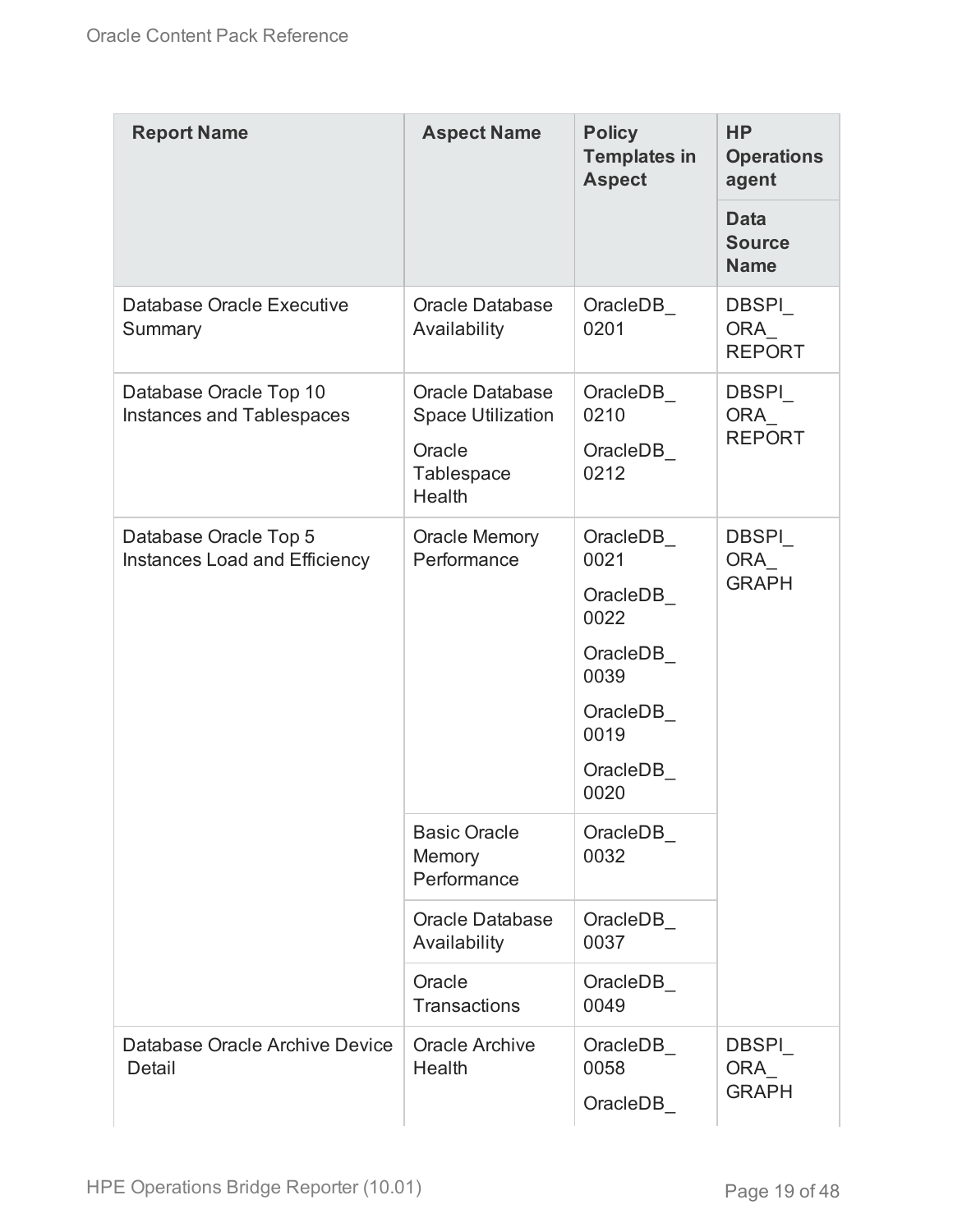| <b>Report Name</b>                                          | <b>Aspect Name</b>                                 | <b>Policy</b><br><b>Templates in</b><br><b>Aspect</b>    | <b>HP</b><br><b>Operations</b><br>agent     |
|-------------------------------------------------------------|----------------------------------------------------|----------------------------------------------------------|---------------------------------------------|
|                                                             |                                                    |                                                          | <b>Data</b><br><b>Source</b><br><b>Name</b> |
|                                                             |                                                    | 0060                                                     |                                             |
|                                                             | <b>Oracle Database</b><br><b>Space Utilization</b> | OracleDB_<br>0062                                        |                                             |
|                                                             |                                                    | OracleDB<br>0064                                         |                                             |
|                                                             |                                                    | OracleDB<br>0065                                         |                                             |
| Database Oracle Disk And<br><b>Memory Sort Detail</b>       | <b>Oracle Memory</b><br>Performance                | OracleDB<br>0019<br>OracleDB<br>0020<br>OracleDB         | <b>DBSPI</b><br><b>ORA</b><br><b>REPORT</b> |
|                                                             |                                                    | 0052                                                     |                                             |
| Database Oracle Instance<br><b>Availability Detail</b>      | <b>Oracle Database</b><br>Availability             | OracleDB<br>0201                                         | <b>DBSPI</b><br><b>ORA</b><br><b>REPORT</b> |
| Database Oracle Instance Space<br><b>Utilization Detail</b> | <b>Oracle Database</b><br><b>Space Utilization</b> | OracleDB<br>0212                                         | <b>DBSPI</b><br><b>ORA</b><br><b>REPORT</b> |
| Database Oracle Segment Detail                              | <b>Oracle Segment</b><br>Space                     | OracleDB<br>0016<br>OracleDB<br>0017<br>OracleDB<br>0018 | <b>DBSPI</b><br>ORA<br><b>GRAPH</b>         |
| Database Oracle Shared Pool<br>and Cache Performance Detail | <b>Oracle Memory</b><br>Performance                | OracleDB<br>0021                                         | <b>DBSPI</b><br>ORA<br><b>GRAPH</b>         |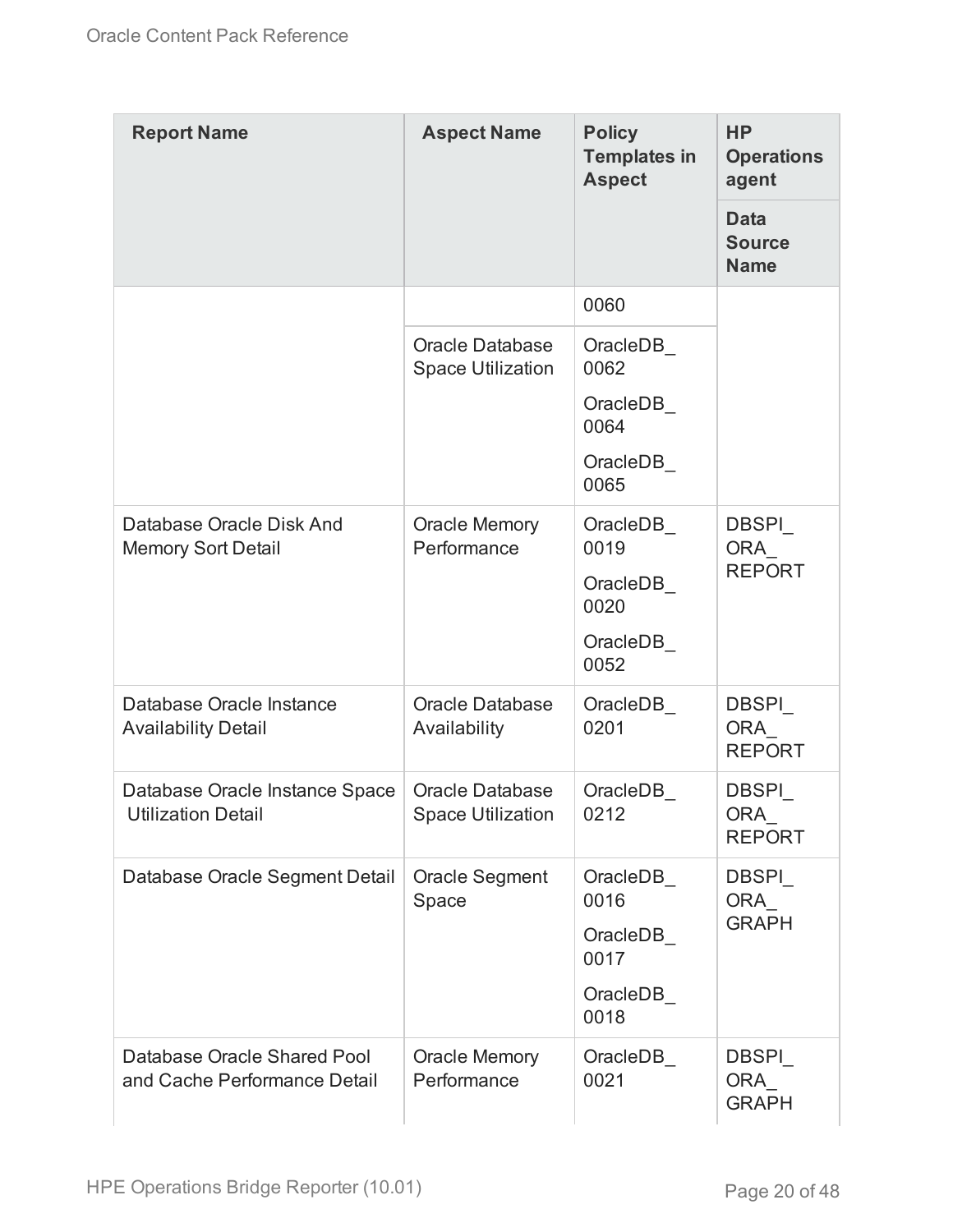| <b>Report Name</b>                        | <b>Aspect Name</b>                             | <b>Policy</b><br><b>Templates in</b><br><b>Aspect</b> | <b>HP</b><br><b>Operations</b><br>agent     |
|-------------------------------------------|------------------------------------------------|-------------------------------------------------------|---------------------------------------------|
|                                           |                                                |                                                       | <b>Data</b><br><b>Source</b><br><b>Name</b> |
|                                           |                                                | OracleDB<br>0022                                      |                                             |
|                                           |                                                | OracleDB<br>0039                                      |                                             |
|                                           |                                                | OracleDB_<br>0026                                     |                                             |
|                                           |                                                | OracleDB<br>0040                                      |                                             |
|                                           |                                                | OracleDB<br>0045                                      |                                             |
| Database Oracle SQL<br>Performance Detail | Oracle Object<br>Faults                        | OracleDB<br>0030                                      | <b>DBSPI</b><br><b>ORA</b><br><b>GRAPH</b>  |
|                                           |                                                | OracleDB_<br>0046                                     |                                             |
|                                           | <b>Oracle Parallel</b><br>Query<br>Performance | OracleDB<br>0070                                      |                                             |
|                                           |                                                | OracleDB<br>0071                                      |                                             |
|                                           |                                                | OracleDB_<br>0074                                     |                                             |
|                                           |                                                | OracleDB_<br>0076                                     |                                             |
| Database Oracle Tablespace<br>Detail      | Oracle<br>Tablespace<br>Health                 | OracleDB_<br>0007                                     | <b>DBSPI</b><br>ORA_<br><b>GRAPH</b>        |
|                                           |                                                | OracleDB_<br>0006                                     |                                             |
|                                           |                                                | OracleDB<br>0008                                      |                                             |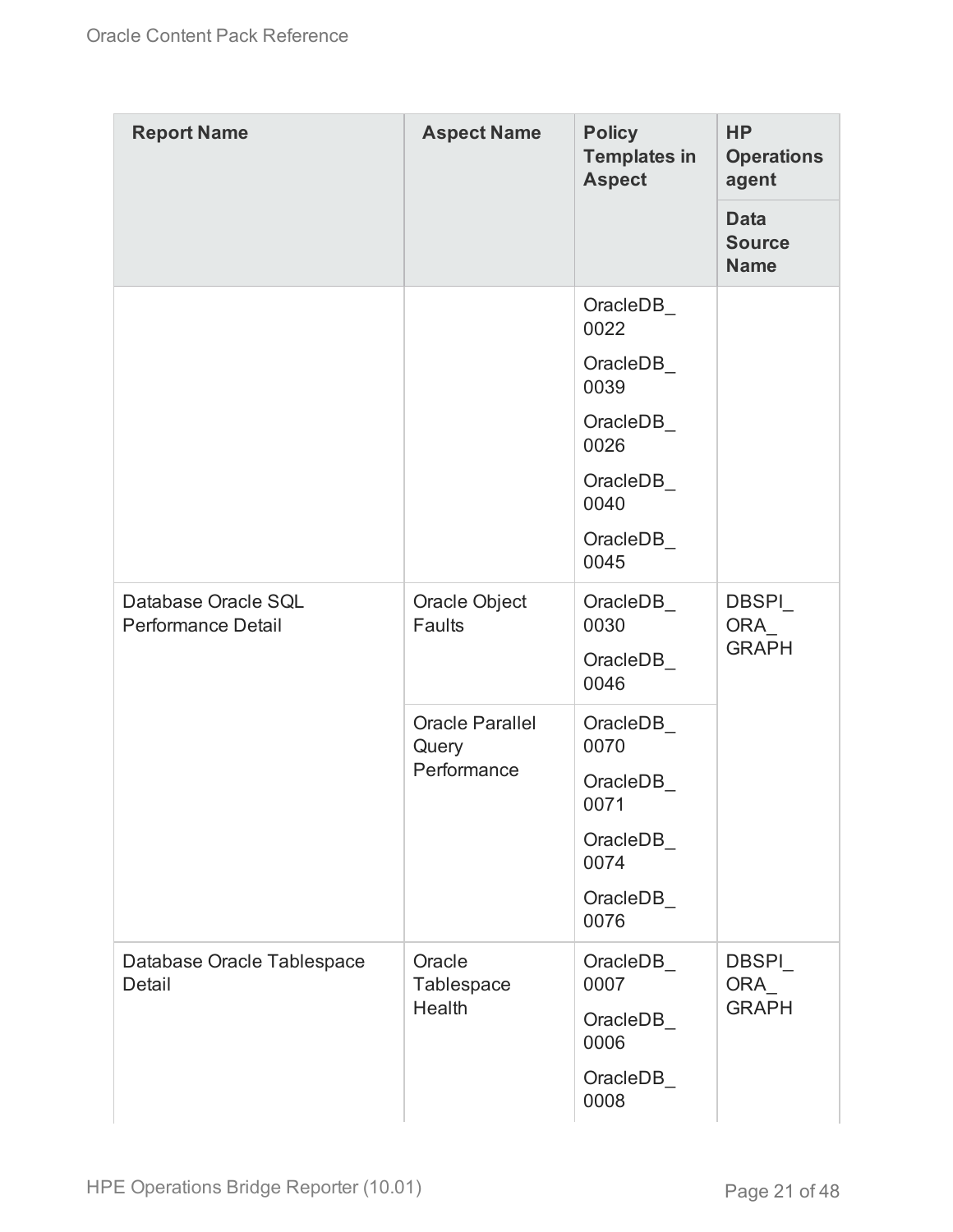| <b>Report Name</b>                                            | <b>Aspect Name</b>                    | <b>Policy</b><br><b>Templates in</b><br><b>Aspect</b> | <b>HP</b><br><b>Operations</b><br>agent     |
|---------------------------------------------------------------|---------------------------------------|-------------------------------------------------------|---------------------------------------------|
|                                                               |                                       |                                                       | <b>Data</b><br><b>Source</b><br><b>Name</b> |
|                                                               |                                       | OracleDB<br>0011                                      |                                             |
|                                                               | Oracle Object<br><b>Faults</b>        | OracleDB<br>0004<br>OracleDB<br>0005                  |                                             |
| Database Oracle Tablespace<br><b>Space Utilization Detail</b> | Oracle<br><b>Tablespace</b><br>Health | OracleDB<br>0210                                      | <b>DBSPI</b><br><b>ORA</b><br><b>REPORT</b> |

**Note:** The following metrics are deprecated in the MP:

- E063\_TraceFileAddCnt
- E067\_RBSegmntStatCnt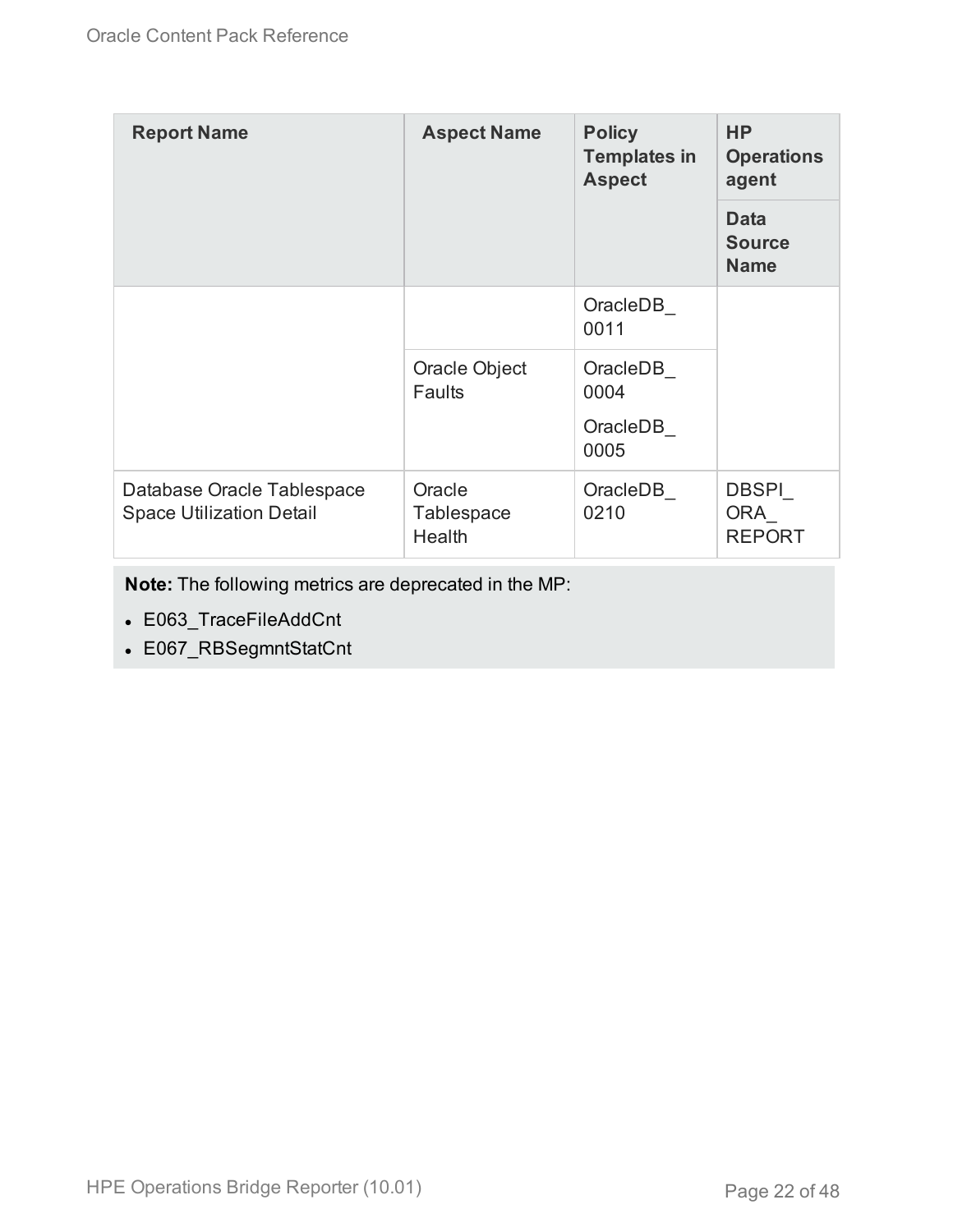# <span id="page-22-0"></span>Deploy Topology Views

To configure HPE OBR to collect domain-specific data, you need to deploy the topology views for Oracle Content Pack. These topology views contain specific CI attributes that Oracle Content Pack uses to collect the relevant data.

## <span id="page-22-1"></span>List of Content Pack and Topology Views to Deploy

| <b>Content Pack</b> | <b>View Name</b>                                    | <b>Location</b>                                                                       |  |  |
|---------------------|-----------------------------------------------------|---------------------------------------------------------------------------------------|--|--|
| <b>On Windows</b>   |                                                     |                                                                                       |  |  |
| Oracle              | SHR DBOracle<br>Views.zip<br>SHR DBOracle<br>OM.zip | %PMDB<br>HOME%\Packages\DatabaseOracle\ETL<br>DBOracle_DBSPI.ap\source\cmdb_<br>views |  |  |
| <b>On Linux</b>     |                                                     |                                                                                       |  |  |
| Oracle              | SHR DBOracle<br>Views.zip<br>SHR DBOracle<br>OM.zip | \$PMDB<br>HOME/Packages/DatabaseOracle/ETL<br>DBOracle DBSPI.ap/source/cmdb<br>views  |  |  |

The following table lists the topology views to deploy for Oracle Content Pack:

## <span id="page-22-2"></span>HP BSM Server

To deploy the topology model views for the Oracle Content Pack in the HP BSM server, follow these steps:

1. In the web browser, type the following URL:

```
http://<BSM system FQDN>/bsm
```
where, *<BSM system FQDN>* is the FQDN of the HP BSM server.

**Note:** You can launch the HP BSM server from a system where HPE OBR is installed or any other local system. If you are launching from local system, ensure that you browse to the location mentioned in List of [Content](#page-22-1) Pack and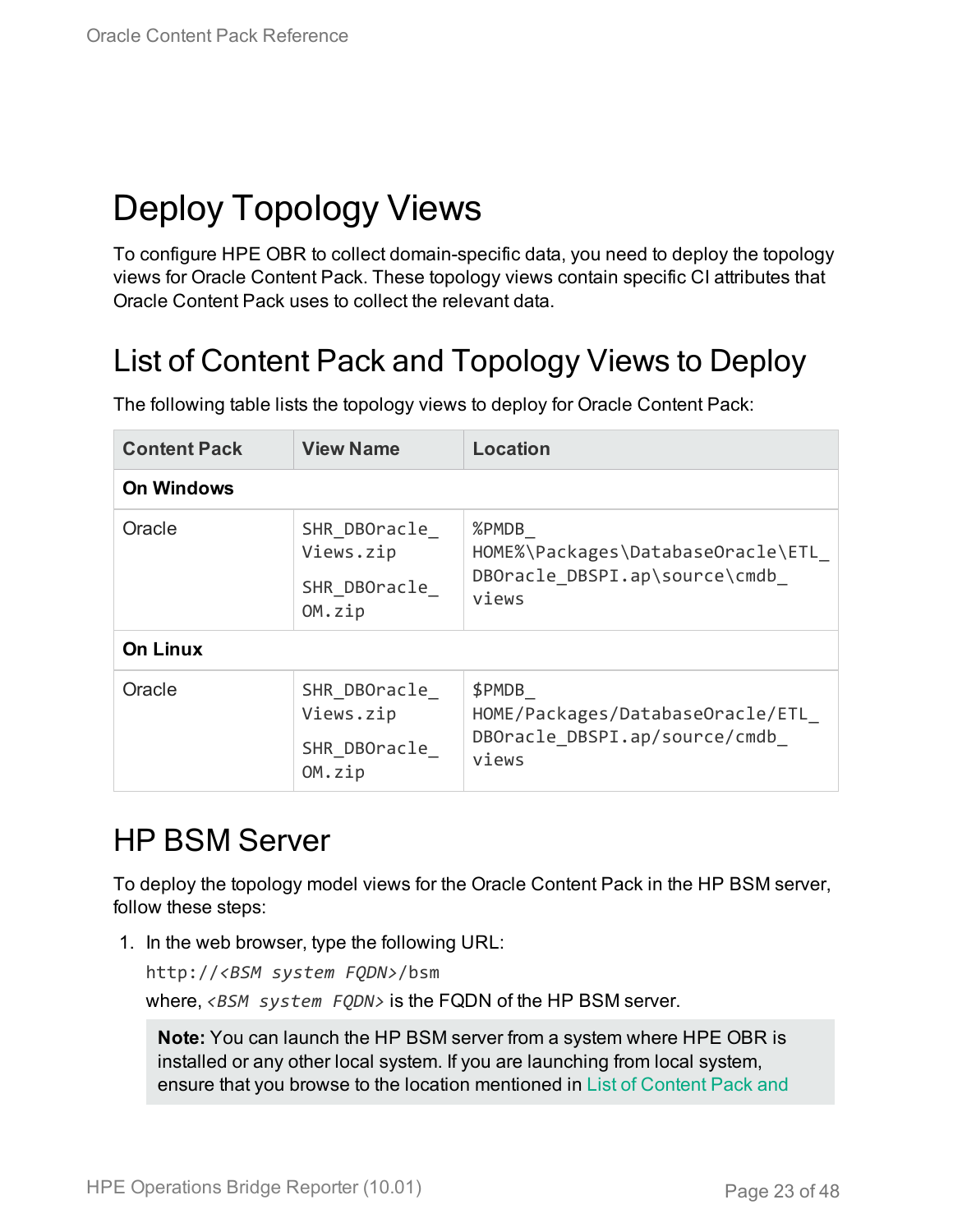[Topology](#page-22-1) Views to Deploy and copy the required views to your local system.

The Business Service Management Login page appears.

- 2. Type the login name and password and click **Log In**. The Business Service Management - Site Map appears.
- 3. Click **Administration > RTSM Administration**. The RTSM Administration page appears.



4. Click **Administration > Package Manager**. The Package Manager page appears.

| $\omega$<br><b>Business Service Management</b> - RTSM Administration |                                       |                           |              | <b>Full Screen View</b>             | User: administrator | Logout   |
|----------------------------------------------------------------------|---------------------------------------|---------------------------|--------------|-------------------------------------|---------------------|----------|
| <b>MyBSM</b><br>♦<br>$\ket{c}$<br>$\overline{\phantom{a}}$           | Applications $\star$<br>Admin $\star$ | Help $\blacktriangledown$ | Site Map     |                                     |                     |          |
| Administration > Package Manager                                     |                                       |                           |              |                                     |                     |          |
| Modeling                                                             | <b>Data Flow Management</b>           | Administration            |              |                                     |                     | OD.<br>E |
| Tools -<br>$View -$                                                  |                                       |                           |              |                                     |                     |          |
| $-1.5$<br>골<br>$*$ $\alpha$ $\alpha$<br>네요                           | $\alpha$<br>0                         | $\sqrt{ }$<br>40          | <b>IF IT</b> |                                     |                     |          |
| ≐ Package Name                                                       | Category                              | Readme                    | Vers         | <b>Description</b>                  |                     |          |
| Active Directory                                                     | Applications                          | Readme                    | 11.0         | Active Directory topology discovery |                     | ۸        |
| AlertsModel                                                          |                                       |                           |              |                                     |                     | E        |
| AlertsTals<br>$\mathbf{H}$                                           | Alerts                                |                           | 8.0          |                                     |                     |          |

5. Click the **Deploy Packages to Server (from local disk)** icon. The **Deploy Package to Server** dialog box appears.



6. Click the **Add** icon.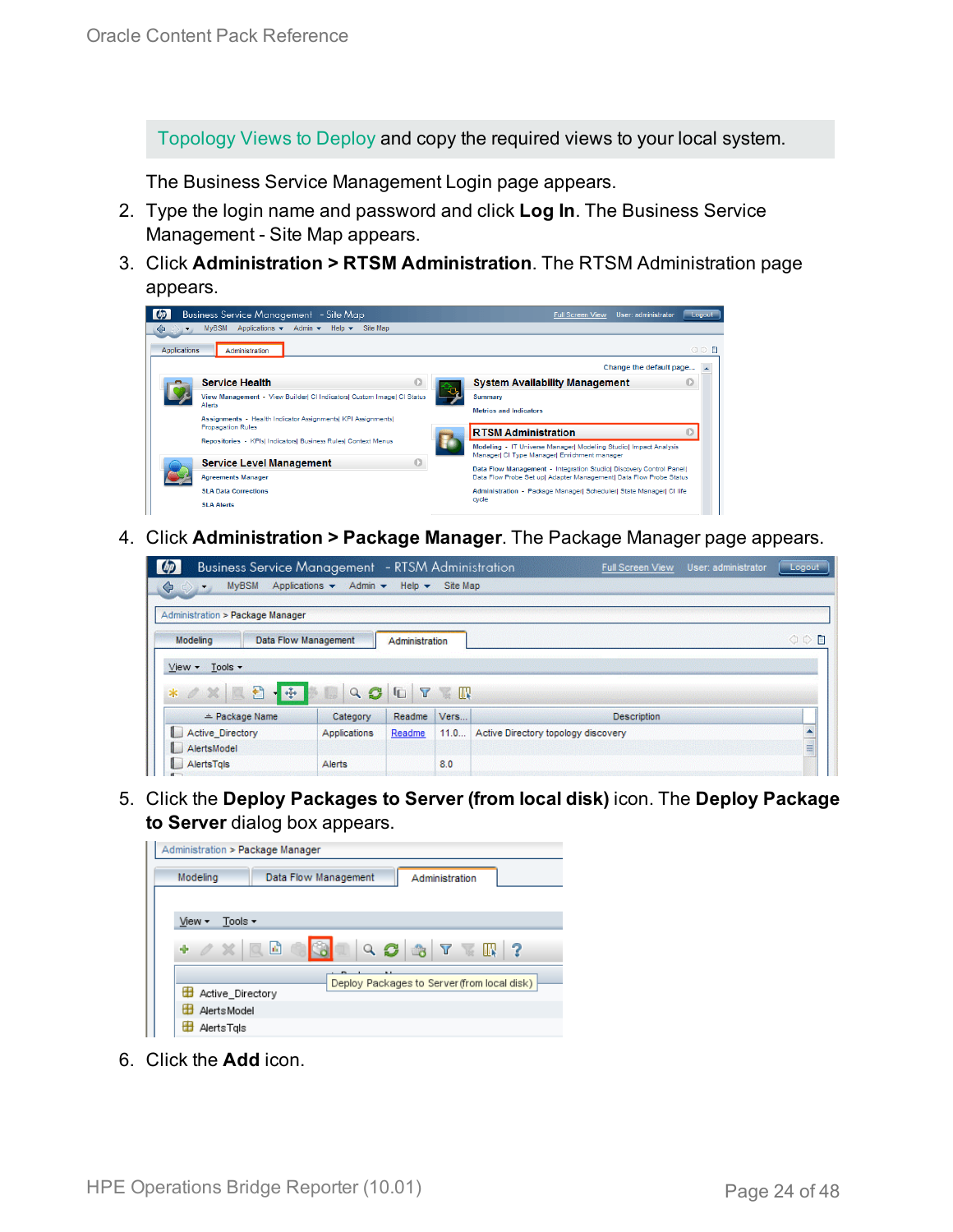| <b>Deploy Packages to Server</b>            |  |
|---------------------------------------------|--|
| Choose the package zip files to be deployed |  |
| Package(zip)                                |  |
|                                             |  |
|                                             |  |

The **Deploy Package to Server (from local disk)** dialog box appears.

7. Browse to the location of the Content Pack zip files, select the required files, and then click **Open**.

You can view and select the TQL and ODB views that you want to deploy under **Select the resources you want to deploy** in the **Deploy Package to Server (from local disk)** dialog box. Ensure that all the files are selected.

8. Click **Deploy** to deploy the Content Pack views.

You have successfully deployed the Content Packs views based on the type of deployment scenario selected for HPE OBR.

## <span id="page-24-0"></span>HP OMi 10 Server

To deploy the topology model views for the Oracle Content Pack in the HP OMi 10 server, follow these steps:

1. In the web browser, type the following URL:

```
http://<OMi system FQDN>/omi
```
where, *<OMi system FQDN>* is the FQDN of the HP OMi server.

**Note:** You can launch the HP OMi server from a system where HPE OBR is installed or any other local system. If you are launching from local system, ensure that you browse to the location mentioned in List of [Content](#page-22-1) Pack and [Topology](#page-22-1) Views to Deploy and copy the required views to your local system.

The Operations Manager i Login page appears.

- 2. Type the login name and password and click **Log In**. The Operations Manager i Workspace page appears.
- 3. Click **Administration > RTSM Administration > Package Manager**.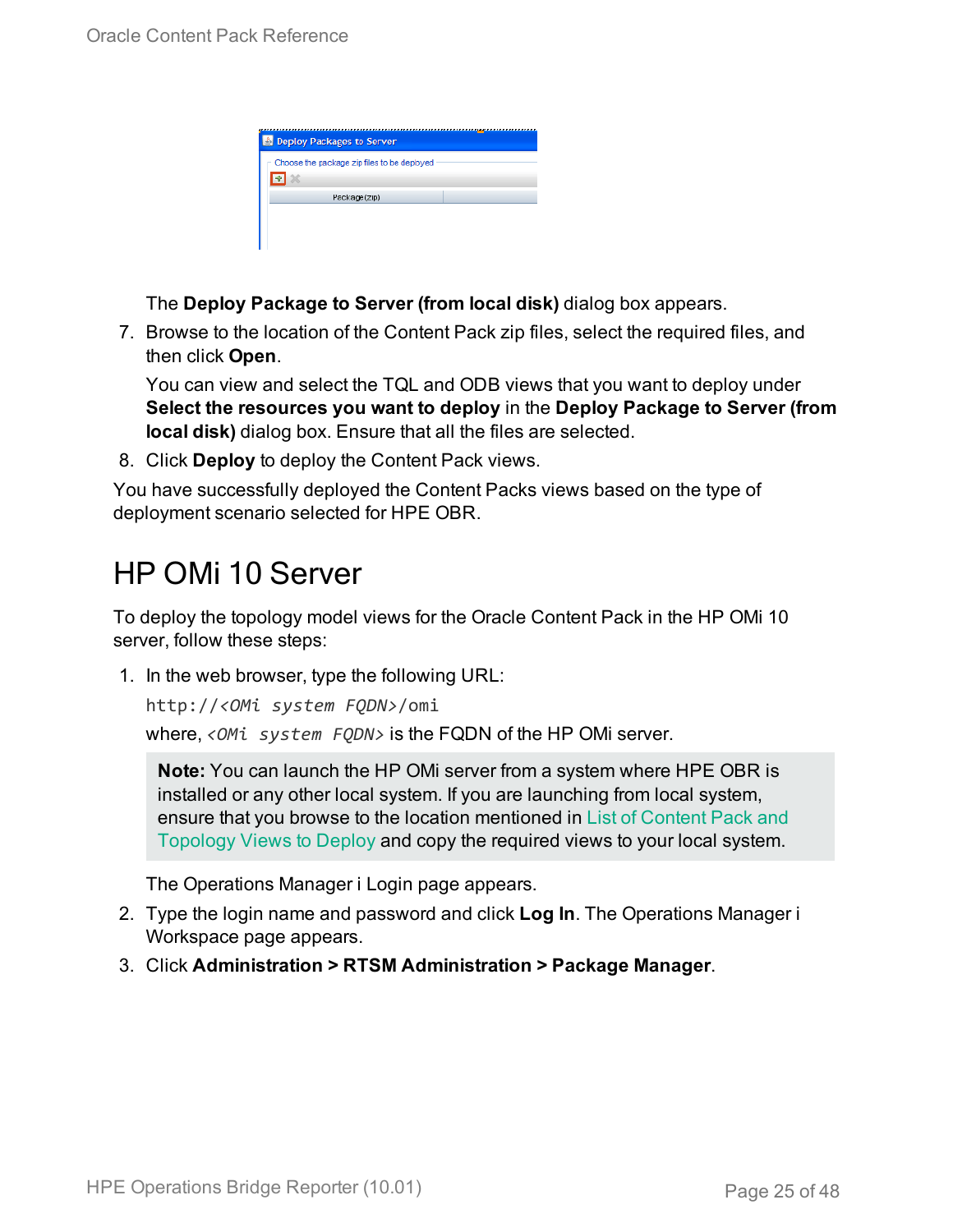| <b>Operations Manager i</b><br>Workspaces $\smile$                                   | Administration $\sim$                         | Q search for menu items        |                                                               |            | $\Delta$ admin $\sim$ | $\Omega$ |
|--------------------------------------------------------------------------------------|-----------------------------------------------|--------------------------------|---------------------------------------------------------------|------------|-----------------------|----------|
| Workspaces $>$ My Workspace                                                          |                                               |                                |                                                               | Ħ.<br>N. ∥ |                       |          |
| 360° View x                                                                          | <b>Event Processing</b>                       |                                |                                                               |            |                       |          |
| Hierarchy                                                                            |                                               |                                |                                                               |            |                       |          |
| [Select a Filter]<br>EUM_BSMR<br>$\checkmark$<br>P.<br>$\overline{\mathbf{Y}}$<br>7/ | 6<br>> Service Health                         |                                |                                                               |            |                       |          |
| Name                                                                                 | $\sim$ RTSM Administration                    |                                |                                                               |            |                       |          |
| E EUM_BSMR                                                                           | <b>Modeling</b><br><b>IT Universe Manager</b> |                                | <b>Data Flow Management</b><br><b>Reconciliation Priority</b> |            |                       |          |
| $\boxed{0}$ 1                                                                        | <b>Modeling Studio</b>                        |                                | <b>Integration Studio</b>                                     |            |                       |          |
| Ë<br>16.55.245.42                                                                    |                                               | <b>Impact Analysis Manager</b> | <b>Discovery Control Panel</b>                                |            |                       |          |
| $\bullet$ 16.59.1.1 - 16.59.50.255                                                   | <b>CI Type Manager</b>                        |                                | <b>Data Flow Probe Setup</b>                                  |            |                       |          |
|                                                                                      | <b>Enrichment manager</b>                     |                                | <b>Adapter Management</b>                                     |            |                       |          |
| $\bigotimes$ 16.59.101.1 - 16.59.150.255                                             |                                               |                                | <b>Data Flow Probe Status</b>                                 |            |                       |          |
| $\bigcirc$ 16.59.151.1 - 16.59.255.1                                                 | <b>Administration</b>                         |                                |                                                               |            |                       |          |
| $16.59.42.70 - 16.59.42.70$                                                          | <b>Package Manager</b>                        |                                |                                                               |            |                       |          |
|                                                                                      | Scheduler                                     | Package Manager                |                                                               |            |                       |          |
| $\bigotimes$ 16.59.51.1 - 16.59.100.255                                              | <b>State Manager</b>                          |                                |                                                               |            |                       |          |
| 16.59.67.149<br>L)                                                                   | <b>CI Life Cycle</b>                          |                                |                                                               |            |                       |          |
| $\bigcirc$ 2                                                                         |                                               |                                |                                                               |            |                       |          |
| $\Theta$ 4                                                                           | Ö<br>> Setup and Maintenance                  |                                |                                                               |            |                       |          |
| $\mathbf{C}$<br>Active                                                               | > Users<br>п                                  |                                |                                                               |            |                       |          |

The Package Manager page appears.

4. Click the **Deploy Packages to Server (from local disk)** icon. The **Deploy Package to Server** dialog box appears.

| <b>Operations Manager i</b>                                             | Workspaces $\smile$ |        | Administration $\sim$ |          | Q search for menu items             | $\blacktriangle$ r admin $\blacktriangleright$ | $\odot$ |  |
|-------------------------------------------------------------------------|---------------------|--------|-----------------------|----------|-------------------------------------|------------------------------------------------|---------|--|
| Administration > RTSM Administration > Administration > Package Manager |                     |        |                       |          |                                     |                                                |         |  |
| View - Tools - Help -                                                   |                     |        |                       |          |                                     |                                                |         |  |
|                                                                         |                     |        |                       |          |                                     |                                                |         |  |
| ≐ Package N Deploy packages to server (from local disk)                 |                     | Readme | <b>Version</b>        | Build Nu | <b>Description</b>                  |                                                |         |  |
| Active_Directory                                                        | Applications        | Readme | 13.0-1179             | 1179     | Active Directory topology discovery |                                                |         |  |
| AlertsModel                                                             |                     |        |                       |          |                                     |                                                |         |  |
| AlertsTqls                                                              | Alerts              |        | 8.0                   |          |                                     |                                                |         |  |

5. Click the **Add** icon.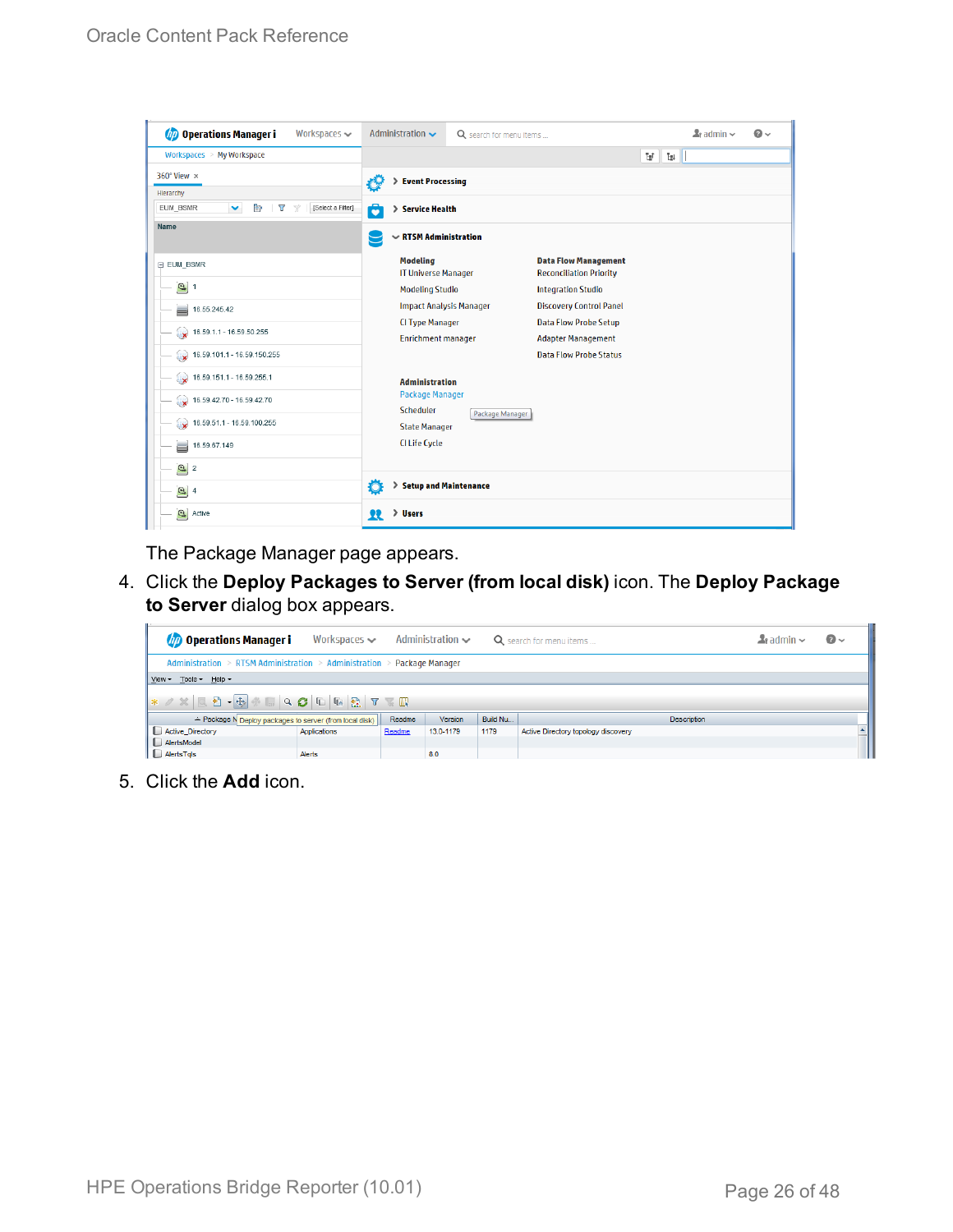| Deploy Packages to Server                   |        | ×      |
|---------------------------------------------|--------|--------|
| Choose the package zip files to be deployed |        |        |
| 串 ※                                         |        |        |
| Package(zip)<br>Add                         | Path   |        |
|                                             |        |        |
|                                             |        |        |
|                                             |        |        |
|                                             |        |        |
| Select the resources you want to deploy     |        |        |
| 名马路                                         |        |        |
|                                             |        |        |
|                                             |        |        |
|                                             |        |        |
|                                             |        |        |
|                                             |        |        |
|                                             |        |        |
|                                             |        |        |
|                                             | Deploy | Cancel |

The **Deploy Package to Server (from local disk)** dialog box appears.

6. Browse to the location of the Content Pack zip files, select the required files, and then click **Open**.

You can view and select the TQL and ODB views that you want to deploy under **Select the resources you want to deploy** in the **Deploy Package to Server (from local disk)** dialog box. Ensure that all the files are selected.

7. Click **Deploy** to deploy the Content Pack views.

You have successfully deployed the Content Packs views based on the type of deployment scenario selected for HPE OBR.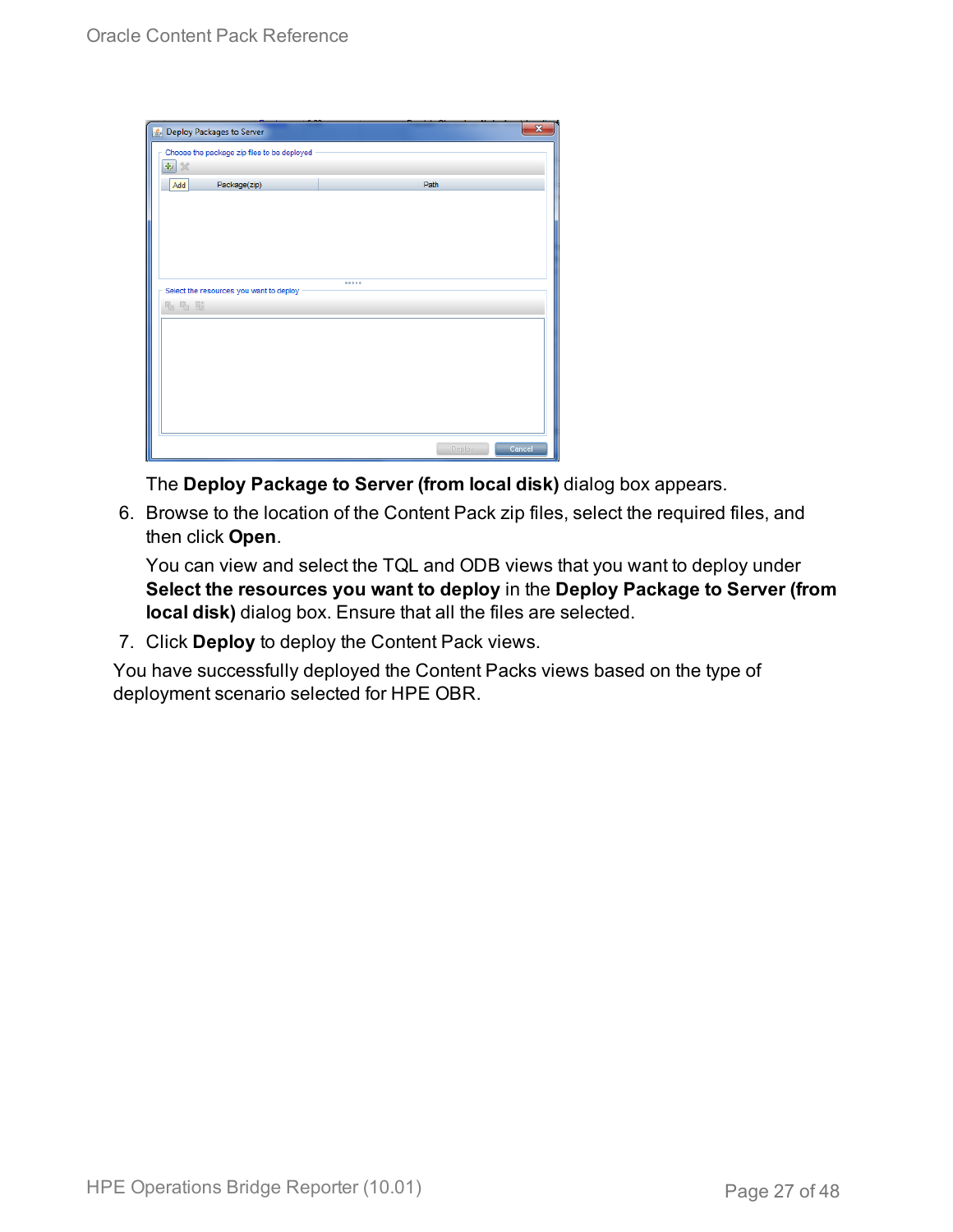# <span id="page-27-0"></span>Install the Content Pack

Before you begin to install the Content Packs, check the availability and integrity of the data sources.

### <span id="page-27-1"></span>Check Availability and Integrity of Data Sources

HPE OBR has Data Source Readiness Check tool that enables you to check the availability and integrity of RTSM and PA data sources before installing Content Packs. The tool is available on Windows and Linux operating systems. You can check the data source readiness using the property file or by database.

#### **Check Data Source Related to RTSM**

To check the availability and integrity of data source related to RTSM, follow these steps:

- 1. Log on to the HPE OBR system.
- 2. Before you check the data source readiness, ensure the following:
	- a. The **dscheck** folder is available in PMDB\_HOME.
	- b. The dscheckRTSM.sh script is available in %PMDB\_HOME%\dscheck\bin (**On Windows**) and \$PMDB\_HOME/dscheck/bin (**On Linux**).
	- c. Property file is created with the following entries:

## RTSM DB connection properties

rtsm.hostname=<*hostname*>

rtsm.username=<*username*>

rtsm.password=<*password*>

```
rtsm.port=<port>
```
- 3. To check the data source readiness, run the following command in the command prompt:
	- a. cd {PMDB\_HOME}/dscheck/bin
	- b. Check the data source readiness using:
		- i. **Property file**:

```
dscheckRTSM.sh -propFile <File_Path>/<property_file>
```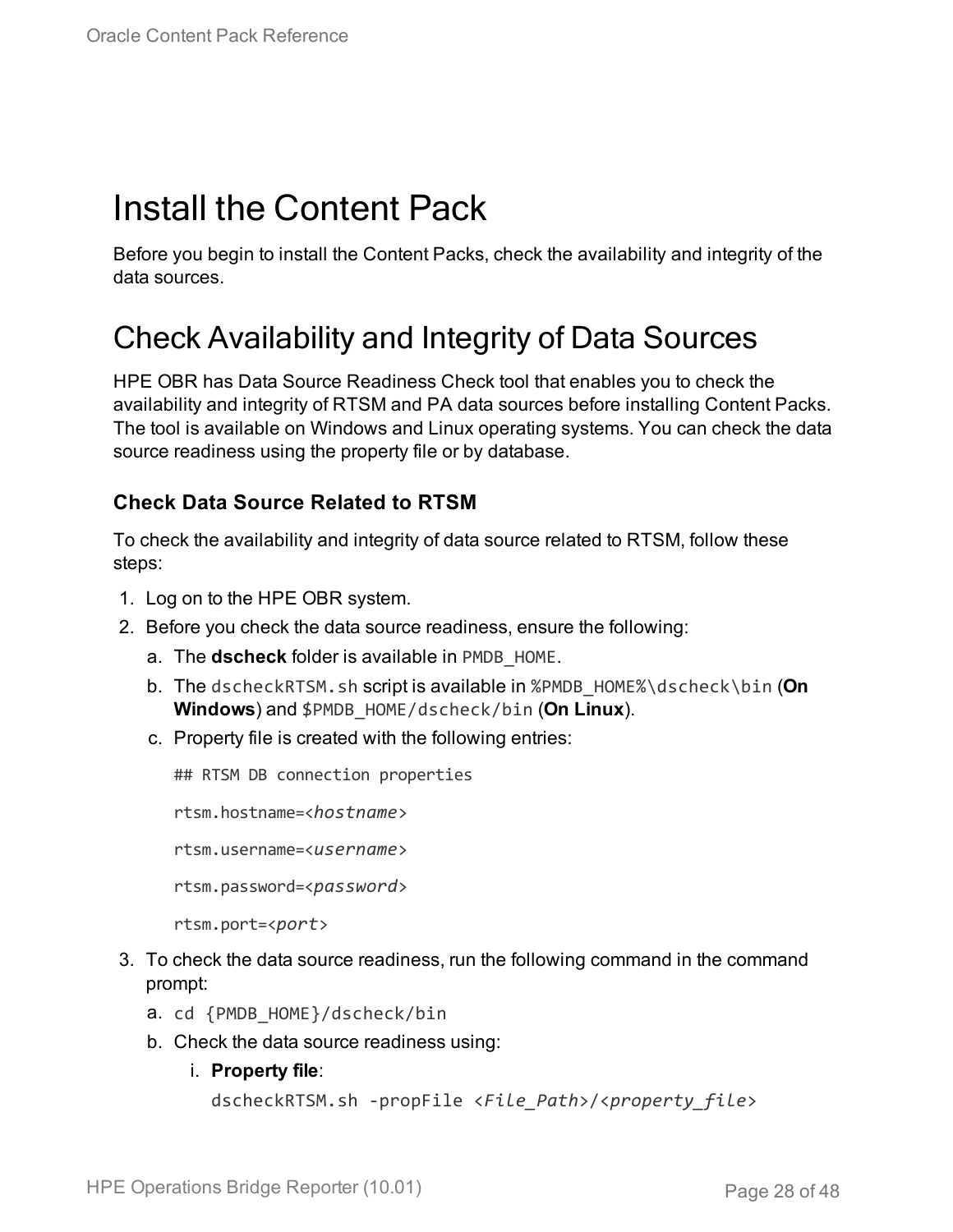where, <*File\_Path*> is the path where property file is created. <*property\_file*> is the name of the RTSM property file. For example, rtsm.prp.

#### ii. **Database**:

./dscheckRTSM.sh

You can open the .html file created in **dscheck** folder to check the availability and integrity of the RTSM data source.

| <b>Status Summary</b>                 |                                         |                                             |                              |                                           |                                           |
|---------------------------------------|-----------------------------------------|---------------------------------------------|------------------------------|-------------------------------------------|-------------------------------------------|
| <b>BSM/OMi</b><br><b>Version</b>      | <b>Host Name</b>                        | <b>Connection</b><br><b>Status</b>          | <b>View</b><br><b>Status</b> | <b>Mandatory CI Type</b><br><b>Status</b> | <b>Mandatory CI<br/>Attributes Status</b> |
| <b>Unknown</b>                        | IWFVM02277.hpswlabs.adapps.hp.com       | Ø                                           | ◶                            | ☺                                         | 0                                         |
|                                       |                                         |                                             |                              |                                           |                                           |
| <b>Select Views:</b>                  |                                         |                                             |                              |                                           |                                           |
|                                       |                                         |                                             |                              |                                           |                                           |
| Not available in RTSM                 | Missing Mandatory CI Types              |                                             |                              | Missing Mandatory CI Attributes           |                                           |
|                                       |                                         |                                             |                              |                                           |                                           |
| <b>View Summary</b>                   |                                         |                                             |                              |                                           |                                           |
| <b>View Name</b>                      | <b>Available in</b>                     |                                             |                              |                                           |                                           |
|                                       | RTSM?                                   | <b>Mandatory CI</b><br><b>Types Missing</b> |                              | <b>Mandatory CI</b><br><b>Attributes</b>  |                                           |
|                                       |                                         |                                             |                              | <b>Missing</b>                            |                                           |
| SM_PA                                 | Yes:                                    |                                             |                              | $\boldsymbol{A}$                          |                                           |
| SM SiS BusinessView                   | Yes.                                    |                                             |                              |                                           |                                           |
| Exchange Site View<br>J2EE Deployment | <b>Yes</b><br>Yes.                      |                                             |                              |                                           |                                           |
| SM_HyperV_BusinessView                | Yes.                                    |                                             |                              |                                           |                                           |
| SM_SiS_Server                         | Yes:                                    |                                             |                              |                                           |                                           |
| SM Sol Zones                          | Yes:                                    |                                             |                              |                                           |                                           |
| <b>ORA Deployment</b>                 | Yes:                                    |                                             |                              |                                           |                                           |
| MSSQL_BusinessView                    | Yes                                     |                                             |                              |                                           |                                           |
| <b>ORA</b> BusinessView               | Yes:                                    |                                             |                              |                                           |                                           |
|                                       | SM Sol Zones BusinessView<br><b>Yes</b> |                                             |                              | 12 <sub>12</sub>                          |                                           |
| <b>SHR_Network</b>                    | Yes:                                    |                                             |                              |                                           |                                           |
| <b>SM_LPAR</b>                        | Yes                                     |                                             |                              |                                           |                                           |
| SM SiS                                | Yes:                                    |                                             |                              |                                           |                                           |

The file displays the following information:

- i. Server status
- ii. Configuration details
- iii. Views available in RTSM
- iv. Mandatory CI types missing in the view
- v. Mandatory CI attributes missing with the CI type

#### **Check Data Source Related to PA**

To check the availability and integrity of data source related to PA, follow these steps:

- 1. Log on to the HPE OBR system.
- 2. Before you check the data source readiness, ensure the following:
	- a. The **dscheck** folder is available in PMDB\_HOME.
	- b. The dscheckPA.sh script is available in %PMDB\_HOME%\dscheck\bin (**On Windows**) and \$PMDB\_HOME/dscheck/bin (**On Linux**).
	- c. Property file with the entries of PA nodes is created.
- 3. To check the data source readiness, run the following command in the command prompt: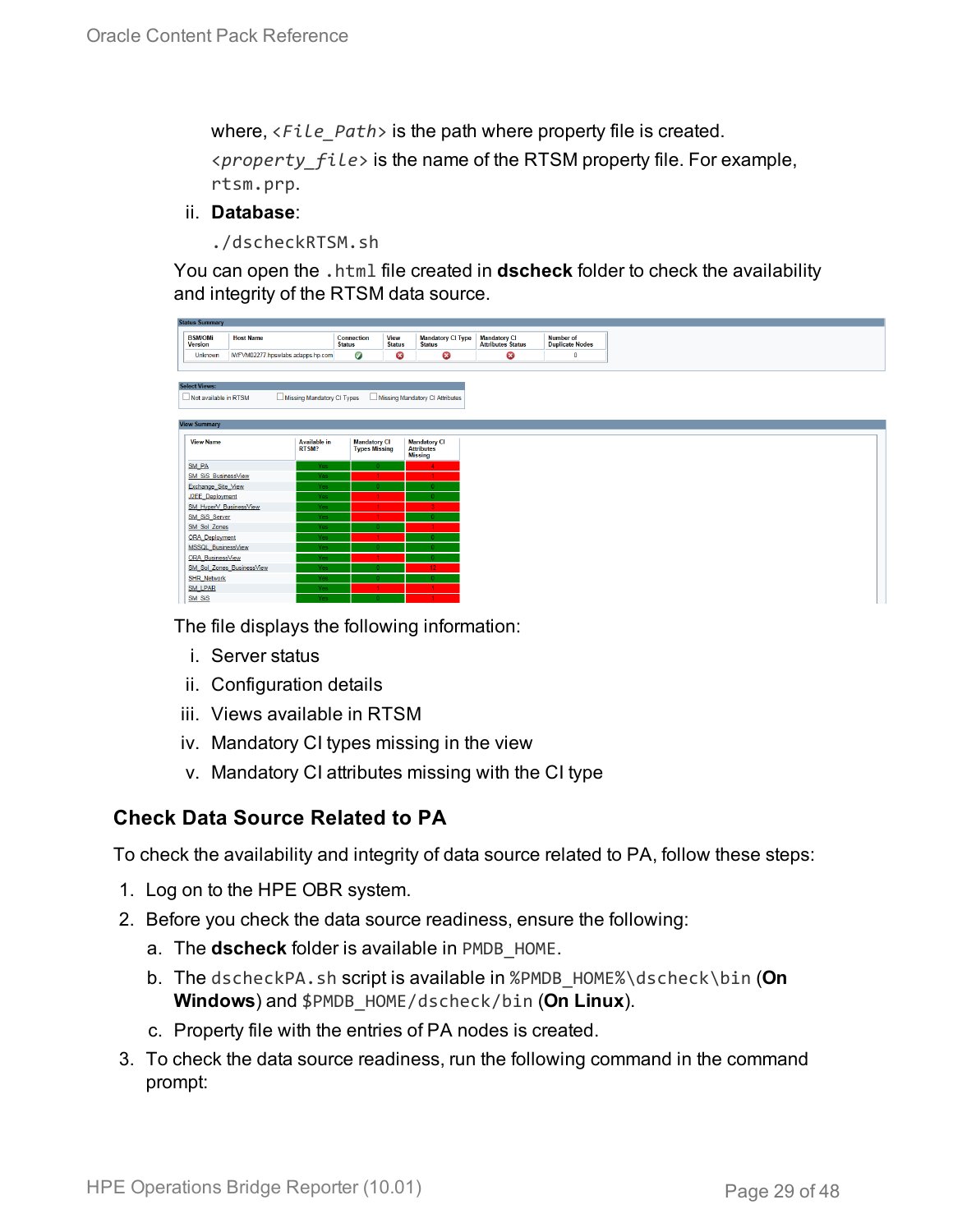- a. cd {PMDB\_HOME}/dscheck/bin
- b. Check the data source readiness using:
	- i. **Property file**:

```
dscheckPA.sh -propFile <File_Path>/<property_file>
where, <File_Path> is the path where property files is created.
<property_file> is the name of the PA property file. For example,
pa.prp.
```
#### ii. **Database**:

./dscheckPA.sh

You can open the .html file created in **dscheck** folder to check the availability and integrity of the PA data source.

| <b>Node Status Summary</b> |                      |             |                       |             |                             |                                 |                                   |                        |                 |  |
|----------------------------|----------------------|-------------|-----------------------|-------------|-----------------------------|---------------------------------|-----------------------------------|------------------------|-----------------|--|
| <b>Total</b>               | <b>Not Reachable</b> |             | <b>Policy Missing</b> |             |                             | Data not logged for last 2 days |                                   | <b>DSi/CODA Status</b> |                 |  |
| ∸                          | 0                    |             |                       |             |                             |                                 |                                   |                        |                 |  |
|                            |                      |             |                       |             |                             |                                 |                                   |                        |                 |  |
|                            |                      |             |                       |             |                             |                                 |                                   |                        |                 |  |
| <b>Select any</b>          |                      |             |                       |             |                             |                                 |                                   |                        |                 |  |
| Node Name:                 |                      |             |                       |             | Domains: -- Select All -- V |                                 |                                   |                        |                 |  |
|                            |                      |             |                       |             |                             |                                 |                                   |                        |                 |  |
|                            |                      |             |                       |             |                             |                                 |                                   |                        |                 |  |
| <b>Node Status</b>         |                      |             |                       |             |                             |                                 |                                   |                        |                 |  |
| <b>Node Name</b>           |                      | <b>ICMP</b> | <b>BBC</b>            | <b>CODA</b> | <b>Agent Version</b>        | <b>Last Log Time</b>            | <b>Number</b>                     | <b>Domain</b>          | <b>DSi/CODA</b> |  |
|                            |                      |             |                       |             |                             |                                 | of                                |                        |                 |  |
|                            |                      | ping        | ping                  | ping        |                             |                                 |                                   |                        |                 |  |
|                            |                      |             |                       |             |                             |                                 | <b>Missing</b><br><b>Policies</b> |                        |                 |  |

The file displays the following information:

- i. Node status summary
- ii. Node status

### <span id="page-29-0"></span>Selecting the Content Pack Components

A typical Content Pack consists of three components - the Domain, Extraction Transformation Loading (ETL), and Application components.

The following figure shows the typical data flow between the components of the Content Pack: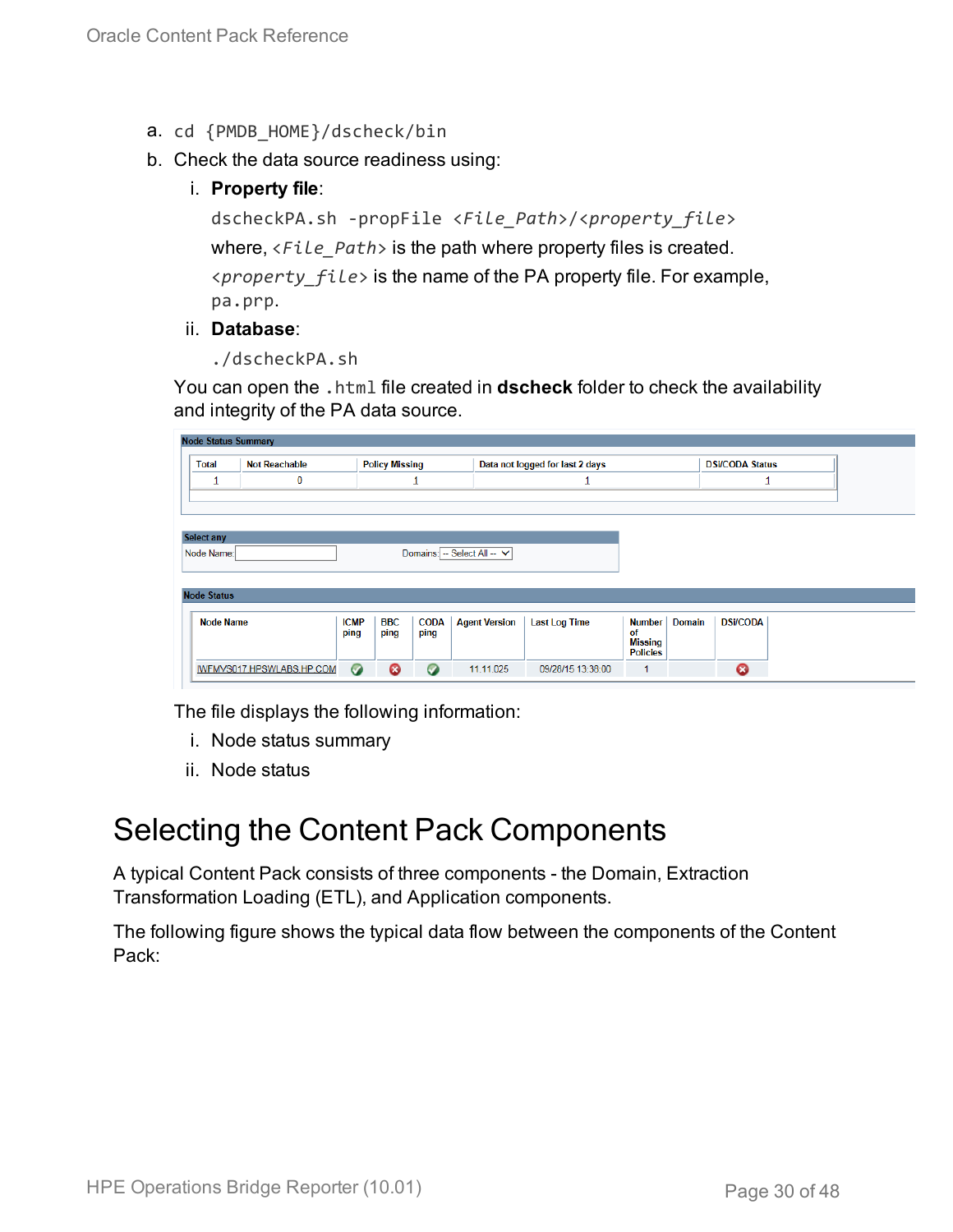

- **Domain component**: The Domain or Core Domain component defines the data model for a particular Content Pack. It contains the rules for generating the relational schema. It also contains the data processing rules, including a set of standard preaggregation rules, for processing data into the database. The Domain component can include the commonly-used dimensions and cubes, which can be leveraged by one or more Report Content Pack components. The Domain Content Pack component does not depend on the configured topology source or the data source from where you want to collect data.
- <sup>l</sup> **ETL (Extract, Transform, and Load) component**: The ETL Content Pack component defines the collection policies and the transformation, reconciliation, and staging rules. It also provides the data processing rules that define the order of execution of the data processing steps.

A single data source app.lication can have multiple ETL components. For example, you can have one ETL component for each virtualization technology supported in Performance Agent such as Oracle Solaris Zones, VMware, IBM LPAR, and Microsoft HyperV. The ETL component can be dependent on one or more Domain components. In addition, you can have multiple ETL components feeding data into the same Domain component.

The ETL Content Pack component is data source dependent. Therefore, for a particular domain, each data source application has a separate ETL Content Pack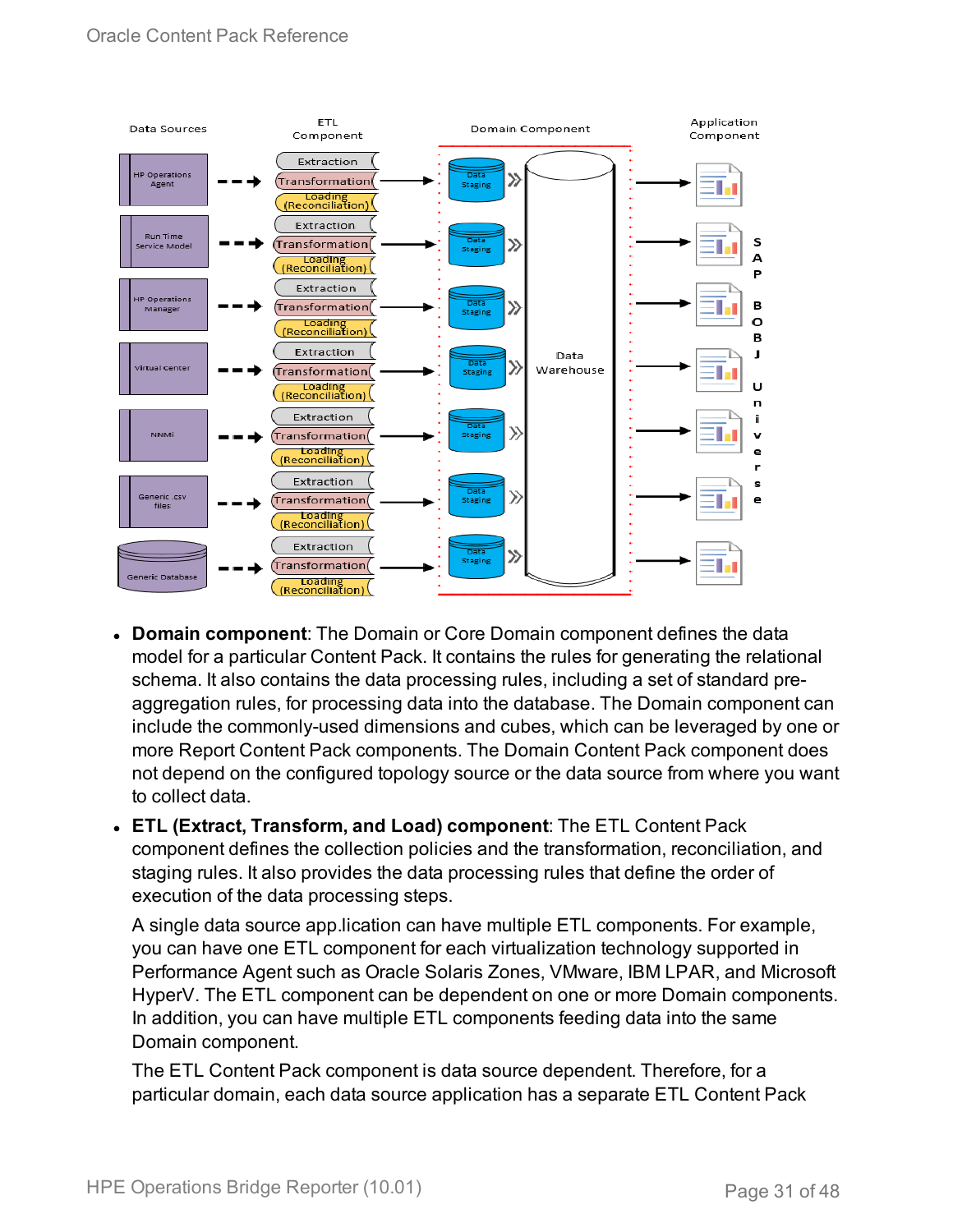component. For example, if you want to collect system performance data from the HP Operations Agent, you must install the SysPerf\_ETL\_PerformanceAgent component. If you want to collect system performance data from HP SiteScope, you must install either SysPerf\_ETL\_SiS\_API (sourcing data logged in API) or SysPerf\_ ETL SiS DB (sourcing data logged in BSM Profile database).

**Application component**: The Application Content Pack component defines the application-specific aggregation rules, business views, SAP BOBJ universes, and the reports for a particular domain. Report components can be dependent on one or more Domain components. This component also provides the flexibility to extend the data model that is defined in one or more Domain components.

The list of Content Pack components that you can install depends on the topology source that you configured during the post-install configuration phase of the installation. Once the topology source is configured, the Deployment Manager filters the list of Content Pack components to display only those components that can be installed in the supported deployment scenario. For example, if RTSM is the configured topology source, the Deployment Manager only displays those components that can be installed in the SaOB and APM deployment scenarios.

### <span id="page-31-0"></span>Install the Content Pack in Deployment Manger

To install the required Oracle Content Pack, follow these steps:

1. Launch the Administration Console in a web browser using the following URL:

http://*<OBR\_Server\_FQDN>*:21411

2. In the Administration Console, click **Administration > Deployment Manager**. The Deployment Manager page is displayed.

To install this Content Pack and to generate reports on data from HPOM, BSM, or OMi, make the following selections:

- Oracle ETL DBSPI (10.00.000)
- Oracle Domain (10.00.000)
- Oracle Reports (10.00.000)

**Tip:** Install the following dependent Content Packs (and their components) along with this Content Pack for it to function:

- Core
	- <sup>o</sup> Core\_Domain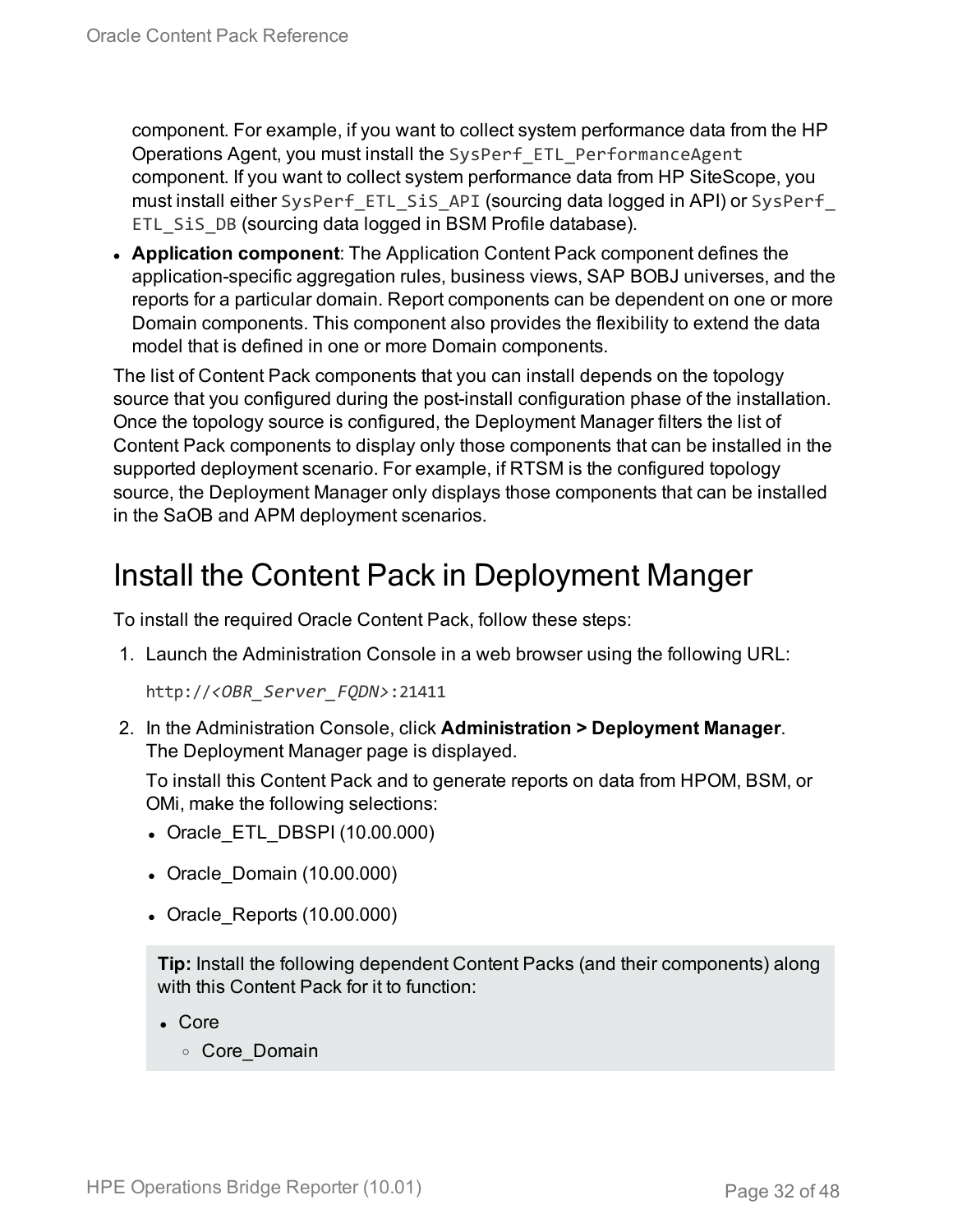- Operations Manager
	- o OprEvent Domain Reports
- System Performance
	- <sup>o</sup> SysPerf\_Domain

**Note:** The dependent domain content pack get selected automatically, you have to select only the ETLs based on the topology source.

**Note:** For more details on ETLs, see *HPE Operations Bridge Reporter Content Pack Release Notes*.

3. Click **Install/Upgrade** to install the Content Packs.

The color of the status column changes for all the selected Content Packs. An Installation Started status appears in the **Status** column for Content Pack that is currently being installed. The Deployment Manager page automatically refreshes itself to display the updated status. Once the installation completes, an Installation Successful status appears. If the installation fails, an Installation Failed status appears.

**Note:** The timer service will be stopped automatically during install/uninstall/upgrade operation and will be started once operation is complete.

4. Click the link in the **Status** column for more information about the installation process.

The Content Pack Component Status History window is displayed. It displays the details of the current and historical status of that Content Pack component's installation.

**Note:** During install/uninstall process, Deployment Manager does not allow you to interrupt the process. Instead, you must wait till the current process is complete before you can perform any other operations on the Deployment Manager page.

## <span id="page-32-0"></span>Uninstalling the Content Pack Components

Use the Deployment Manager utility to uninstall the Content Pack components.

To uninstall the Content Packs, follow these steps: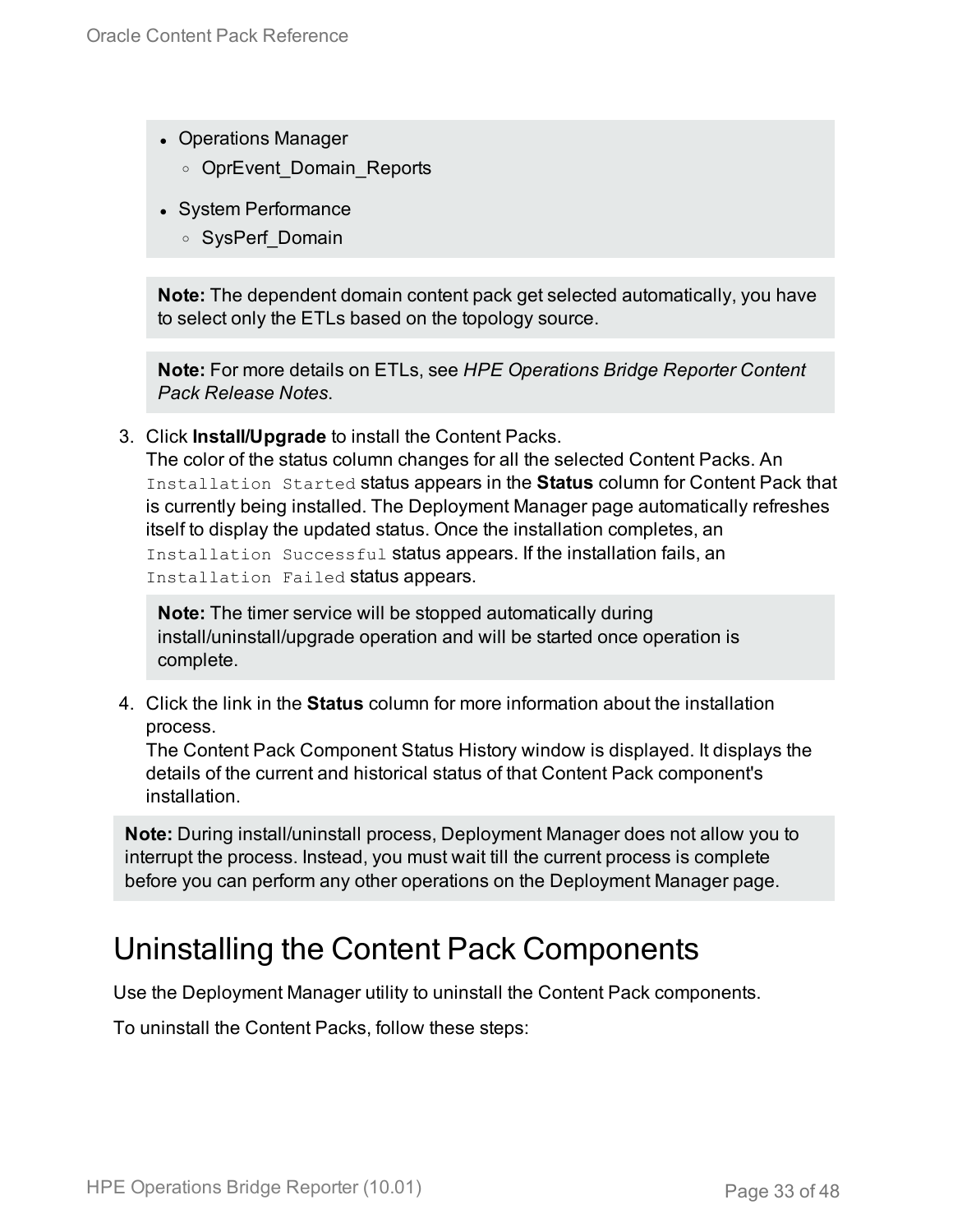- 1. Launch the Administration Console in a web browser:
	- a. Launch the following URL:

https://*<OBR\_Server\_FQDN>*:21412/

b. Type **administrator** in the **Login Name** field and password in the **Password** field. Click **Log In** to continue. The Administration Console page appears.

**Note:** If you use any other user account to access the Administration Console, make sure that the user account has administrator privileges.

2. On the left pane, click **Administration**, and then click **Deployment Manager**. The **Deployment Manager** page appears.

The Deployment Manager displays the Content Pack components that are installed in the supported deployment scenario. For the list of Content Pack, see ["List](#page-22-1) of Content Pack and [Topology](#page-22-1) Views to Deploy" on page 23.

3. Click icon for the required Content Pack to be uninstalled. A summary message is displayed.

**Note:** At a time, only one Content Pack and its dependent Content Packs are uninstalled.

4. Click **OK** to uninstall the Content Pack. The uninstall status is displayed in the **Status** column.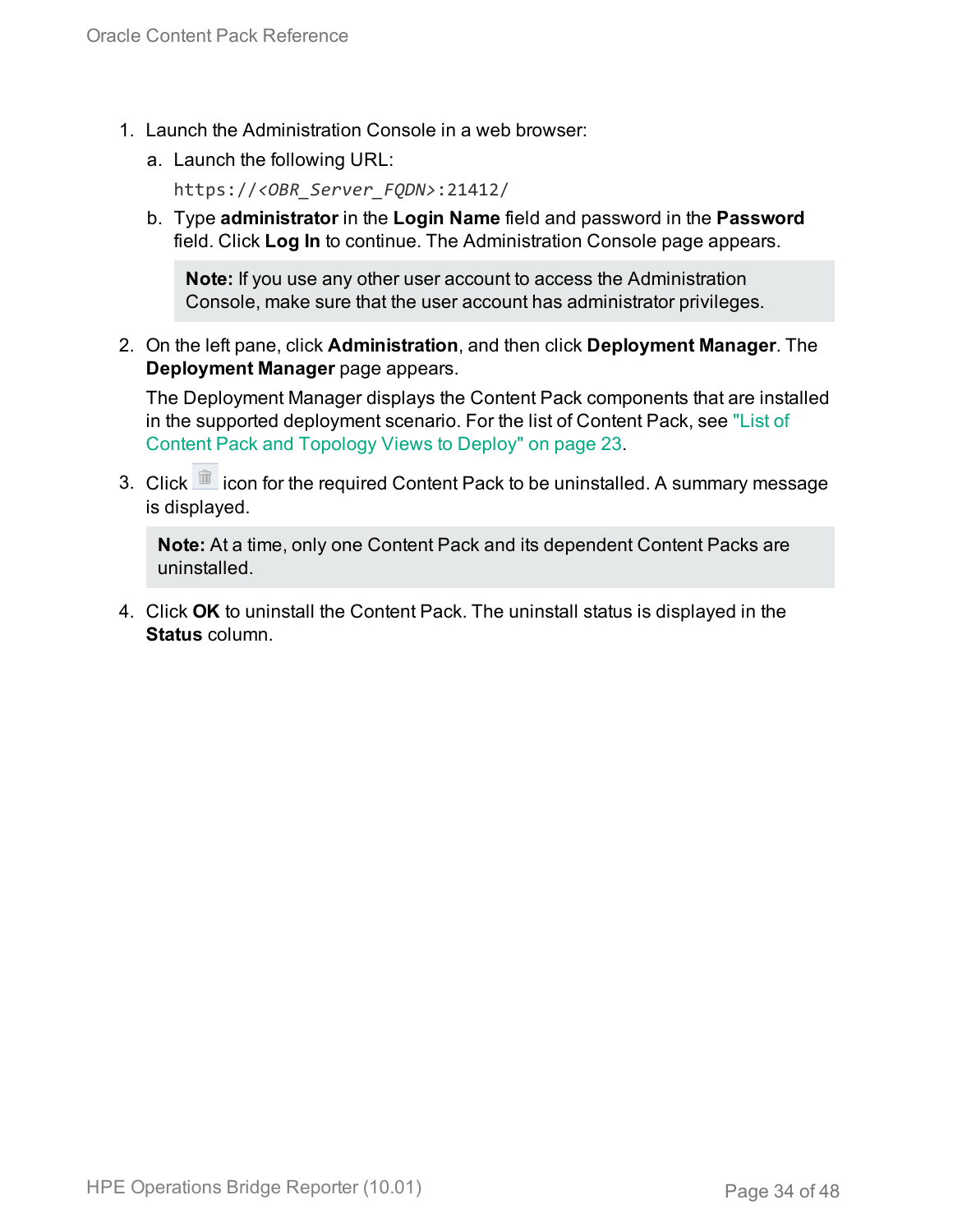# <span id="page-34-0"></span>Data Source Collection Configuration

After installing Content Packs, you must configure HPE OBR to collect required data from various data collectors. The data collectors work internally within the HPE OBR infrastructure to collect the data. Therefore, you cannot directly interface with these collectors. Instead, you can specify the data sources from where the collectors can collect the data through the Administration Console.

## <span id="page-34-1"></span>Configuring the HP Operations Agent Data Source

In the RTSM deployment scenario, you do not have to create new HP Operations Agent data source connections. Because, by default, all the nodes on which HP Operations Agent is installed are automatically discovered when the topology information is collected. These data sources or nodes are listed in the HP Operations Agent Data Source page of the Administration Console.

To view the list of HP Operations Agent data sources, follow these steps:

- 1. In the **Administration Console**, click **Data Source Configuration > HP Operations Agent**. The **HP Operations Agent Data Source** page appears.
- 2. To view detailed information about the HP Operations Agent data sources, click the Domain name or the number in the **HP Operations Agent Data Source Summary** table. The **HP Operations Agent Data Source Details** table appears.
- 3. To change the data collection schedule for one or more hosts, specify a polling time between 1 and 24 hours in the **Hrs** box in the **Schedule Polling Frequency** column.
- 4. Click **Save** to save the changes. A Saved Successfully message appears in the Information message panel.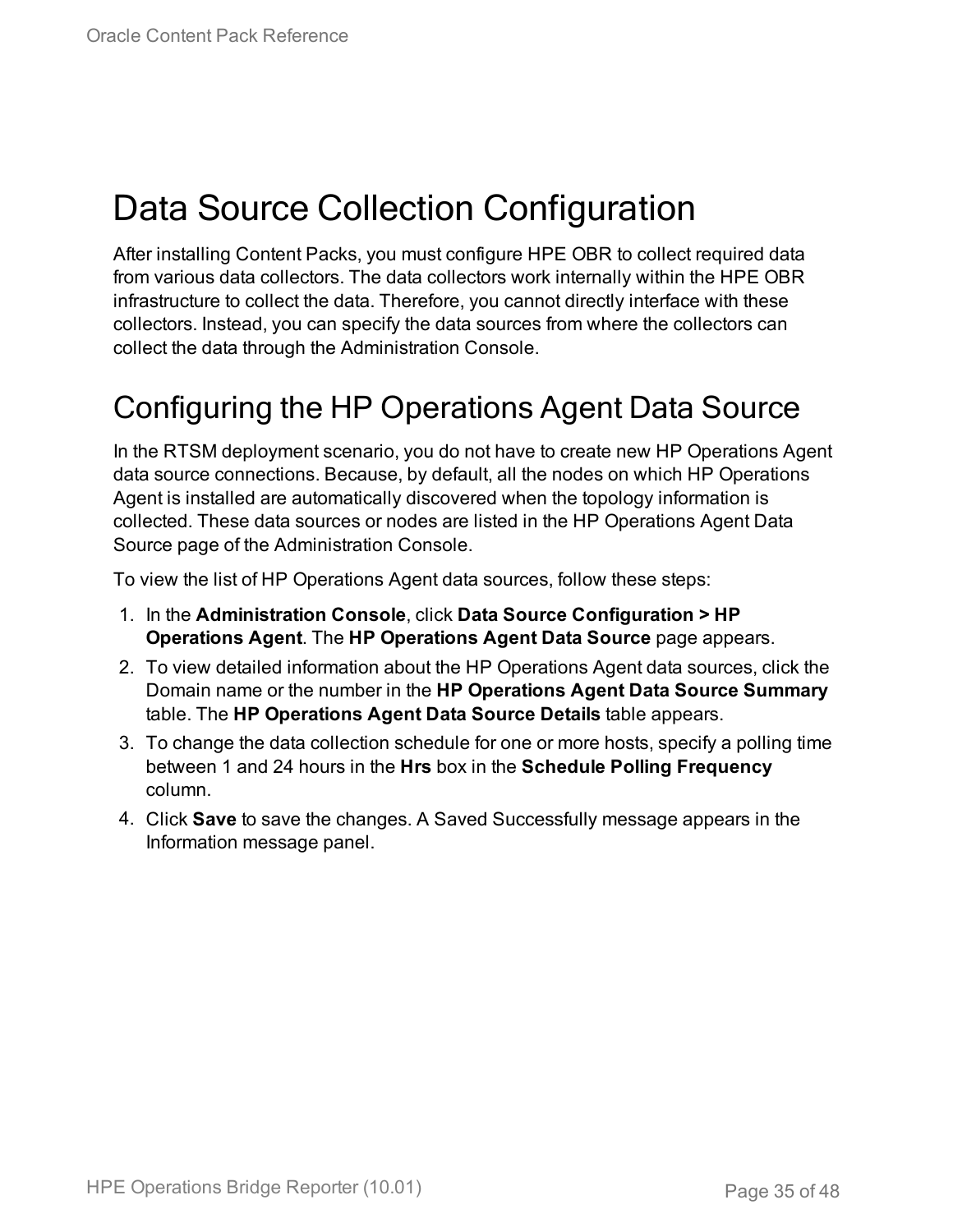# <span id="page-35-0"></span>Report Navigation

The Oracle reports are categorized into high-level—Executive Summary and Detailed Performance reports. You can navigate from the higher-level reports to the detailed reports using the various cross launch or hyperlink features. For example, you may start with the Oracle Executive Summary for an overall picture of the health of the database servers and then navigate to the detailed reports for specific information. Report navigation varies depending on the specific scenarios and per your discretion.

The Oracle Database reports display the performance, health, and resource requirement information for the following:

- Oracle database servers that are available in your IT environment
- Instances running on these database servers

Oracle reports also help to analyze the database performance impact in the context of an associated Business Service, Business Application, or Group.

#### **New Oracle Content Pack Report**

The following is the new Oracle report:

<sup>l</sup> **Database Oracle Instance Availability** - Provides information about the availability of the database instances that are running on selected node over a period of time. Displays the availability details of Oracle instances, as a heatmap based on predetermined thresholds, for every hour across the selected time period.

**Note:** This availability report presents the instance availability information for the application. This report should not to be used for uptime calculation.

| <b>Availability</b> | Color |
|---------------------|-------|
| < 90                |       |
| $> 90$ and $< 95$   |       |
| > 95                |       |

#### **Report Navigation**

The following diagram displays an instance of report navigation: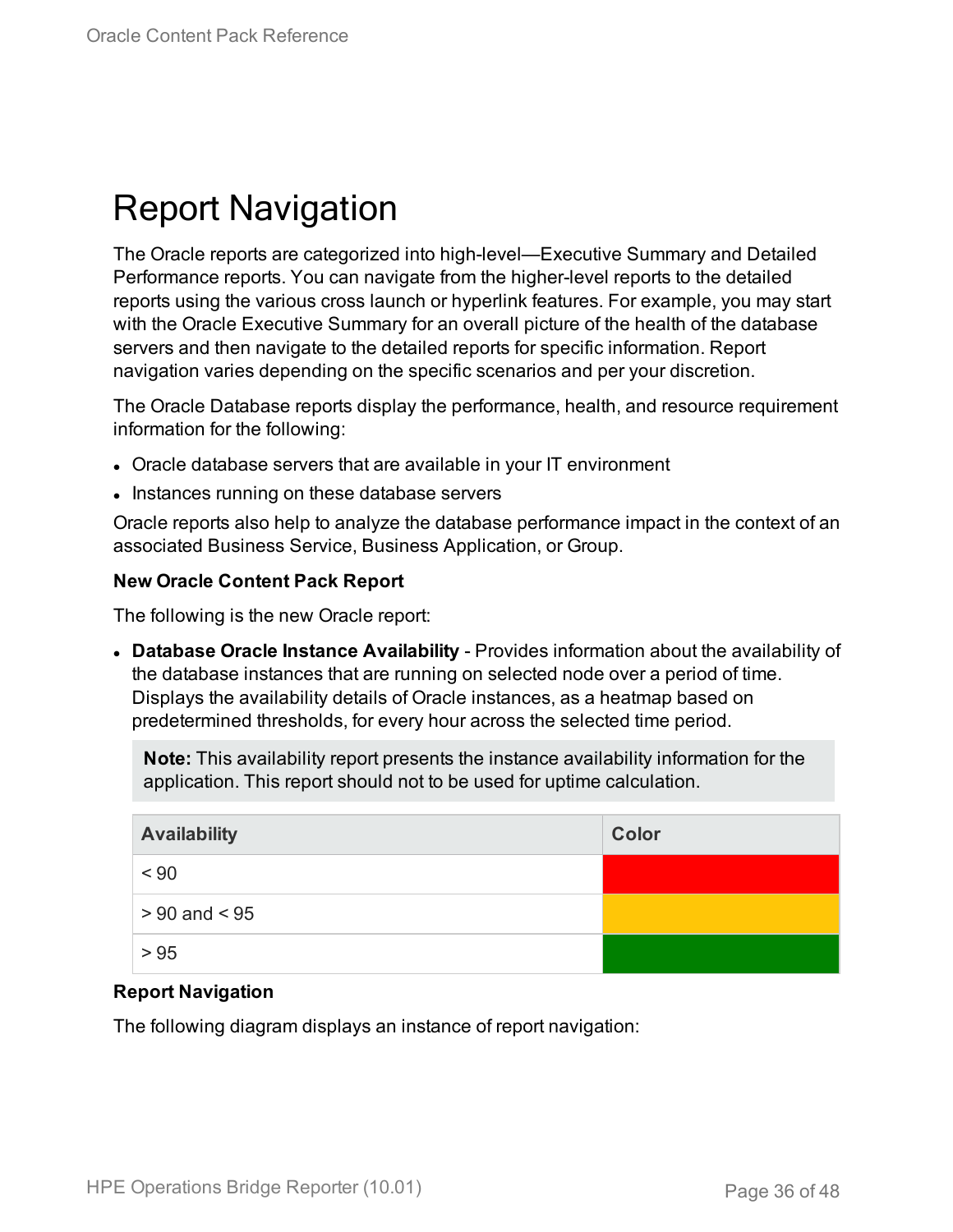

## <span id="page-36-0"></span>Use Cases

This section provides information on use cases for Oracle reports. The following table provides description, user, and report name for the use cases:

| <b>Description</b>                                                                                                      | <b>Report</b><br>Category | <b>Report Name</b>                          |
|-------------------------------------------------------------------------------------------------------------------------|---------------------------|---------------------------------------------|
| To view the performance metrics of the oracle<br>instances in a node with the resource utilization at<br>the node level | Executive<br>Summary      | Database Oracle<br><b>Executive Summary</b> |
| To view the top N tables based on the space used<br>for the selected database instance and database                     | Executive<br>Summary      | Database Oracle<br>Top 10 Instances         |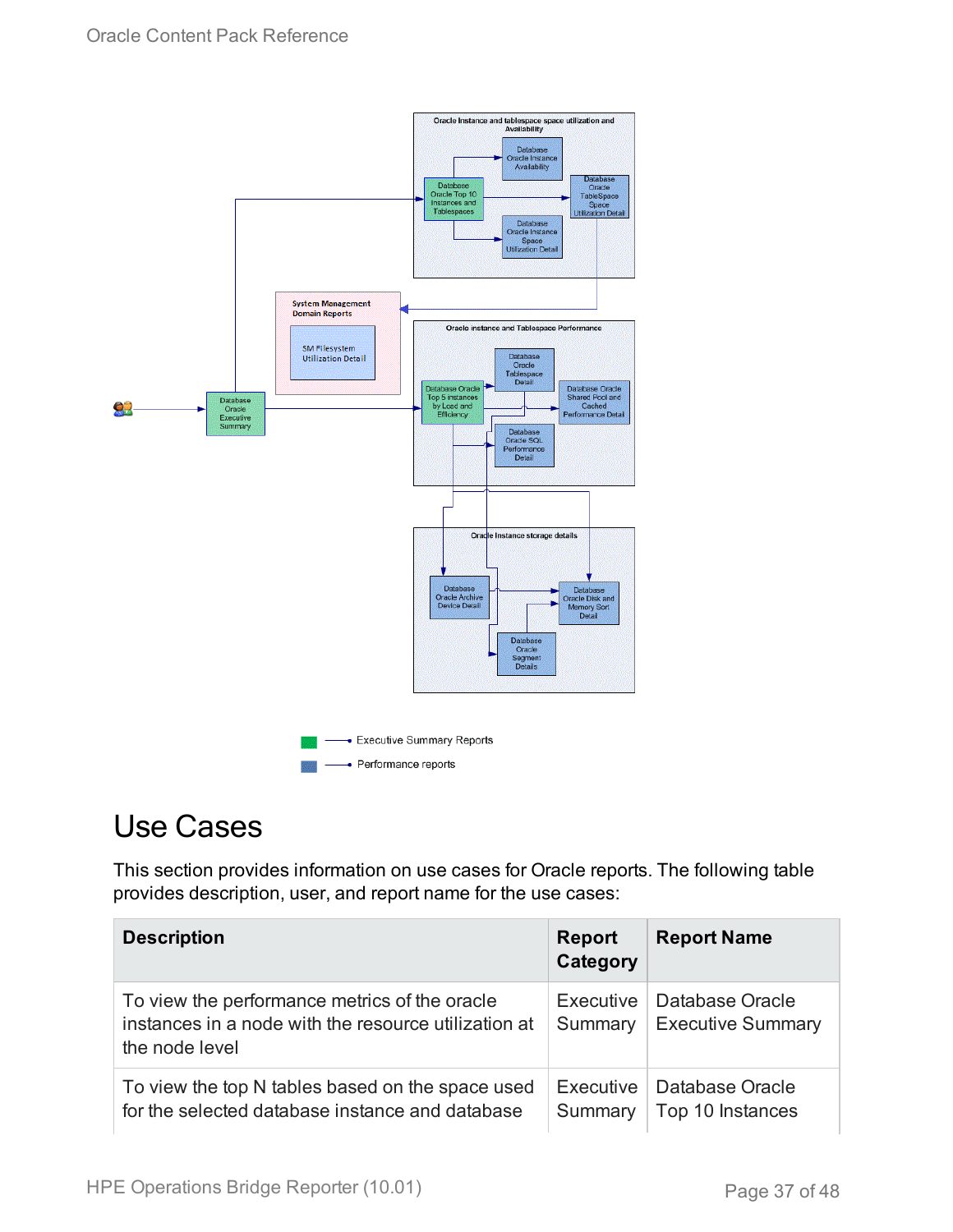| <b>Description</b>                                                                                                                   | <b>Report</b><br>Category | <b>Report Name</b>                                                   |
|--------------------------------------------------------------------------------------------------------------------------------------|---------------------------|----------------------------------------------------------------------|
|                                                                                                                                      |                           | and Tablespaces                                                      |
| To view the top N databases and virtual devices<br>based on the space used among the various<br>instances of a selected node         | Executive<br>Summary      | Database Oracle<br>Top 5 Instances<br>Load and Efficiency            |
| To view the average outstanding read and write<br>rate for each of selected database instance                                        | Executive<br>Summary      | <b>Oracle Database</b><br>Input and Output<br><b>Statistics</b>      |
| To correlate the number of transactions against<br>the growth of logs for each of the selected<br>database instance                  | Executive<br>Summary      | <b>Oracle Detail Server</b><br>Transaction<br>Summary                |
| To view the trend space used by all the databases<br>over a period of time for each of the selected<br>database instance             | Executive<br>Summary      | <b>Oracle Database</b><br>Space Usage<br><b>Details</b>              |
| To view the trend of space used by all the tables<br>over a period of time for each of the selected<br>databases in a given instance | Executive<br>Summary      | <b>Oracle Database</b><br><b>Table Space Usage</b><br><b>Details</b> |
| To view the trend of space used by all virtual<br>device over a period of time for each of the<br>selected DB instance               | Executive<br>Summary      | <b>Oracle Virtual</b><br><b>Device Space</b><br><b>Usage Details</b> |
| To view the total number of users connected over<br>a period of time for each of the selected database<br>instance                   | Executive<br>Summary      | <b>Oracle Users</b><br>Connection<br>Summary                         |
| To view the details of locks over a period of time<br>for each of the selected database instance                                     | Executive<br>Summary      | <b>Oracle Database</b><br><b>Locks Summary</b>                       |
| To view the input/output performance details over<br>a period of time for each of the selected database<br>instance                  | Executive<br>Summary      | <b>Oracle Database</b><br>Performance<br>Summary                     |
| To view the availability over a period of time for<br>each of the selected database instance                                         | Executive<br>Summary      | Oracle Instance<br><b>Availability Details</b>                       |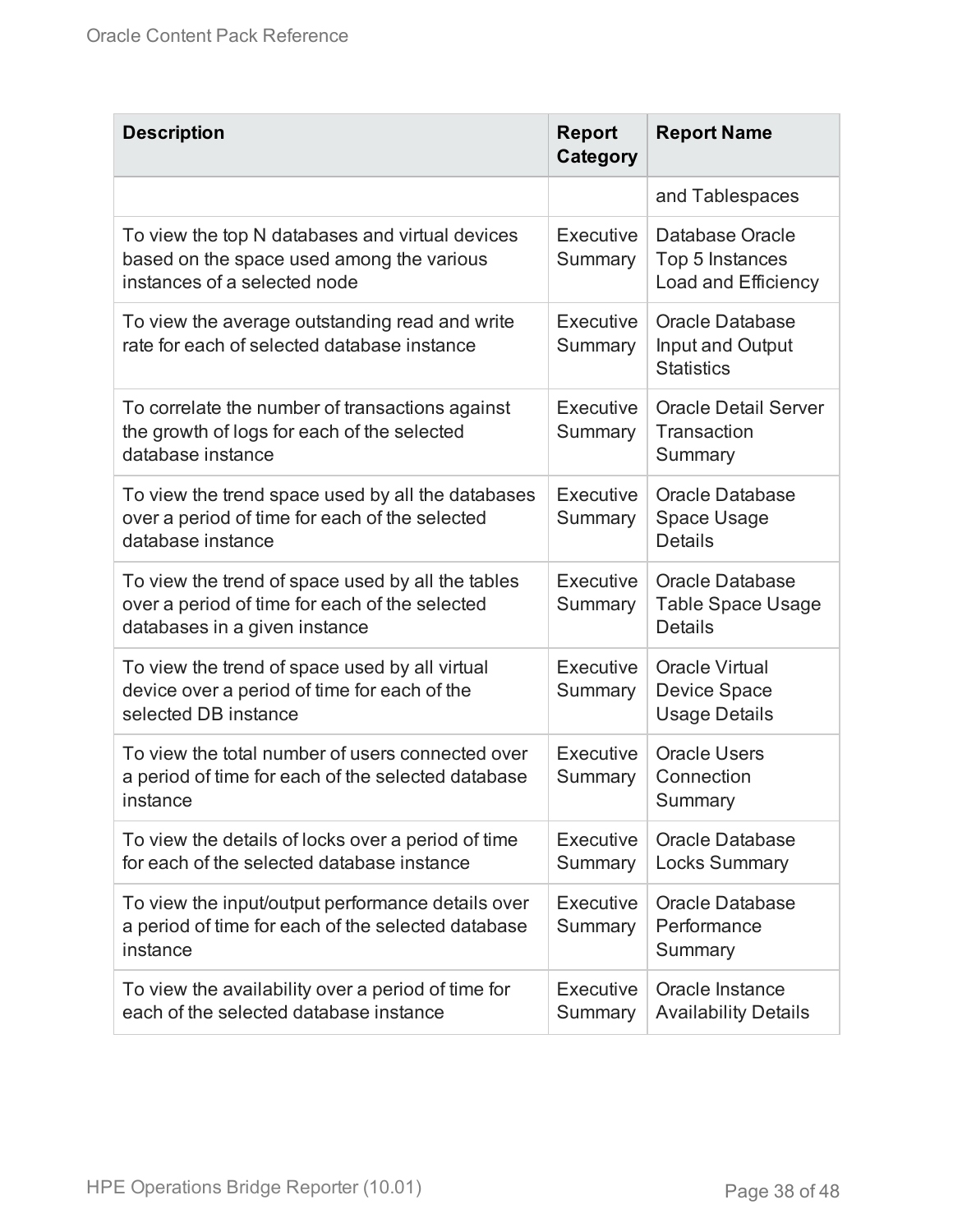# <span id="page-38-0"></span>Appendix

This section provides information on [Terminology](#page-38-1) , [Calculating](#page-44-0) Oracle instance [availability](#page-44-0) and Metric [Mapping](#page-45-0) for Reports.

## <span id="page-38-1"></span>Appendix A: Terminology

**Business Service:** Any service created in BSM Run-time Service Model (RTSM) and is part of your business, such as the online banking service or email service.

**Business View:** A view deployed on BSM RTSM that provides the topology information of the configuration items in your IT environment.

**Node Groups:** Group of managed nodes defined by users or available by default in HP Operations Manager (HPOM) to classify as specific organizations or entities within the enterprise. OBR uses the node groups from HPOM for its topology information.

**High Number of Waits for Redo Log Buffer Space:** A large number of processes waiting for the redo log buffer may result in a large amount of non-archived transactions. The non-archived transaction increases the chance of losing information in the event of a database failure.

**High Rate of User Call:** The user call rate measures the work demand rate of the clientside business applications, running on the specified instance. The performance of the instance is directly related to the rate of user calls.

**High Disk Sort Rate:** A high rate of disk sort may impact the instance performance adversely because:

- Disk sorts consume higher amount of resources in the temporary table spaces
- Disk sorts slows down an individual task and affects the concurrent tasks on the Oracle instance

**High User Logon Count:** Instances with the maximum number of users connected to a specified instance.

**High Buffer Busy Wait Percentage:** A buffer busy wait indicates that there are some buffers in the buffer cache that multiple processes are attempting to access concurrently. A large number of processes waiting for the buffer to perform logical reads may slow down the instance.

**Less Buffer Cache Hit %:** Buffer cache stores information in memory, therefore retrieving information from the buffer cache is faster than retrieving information from data files. A high buffer cache hit ratio indicates better system performance.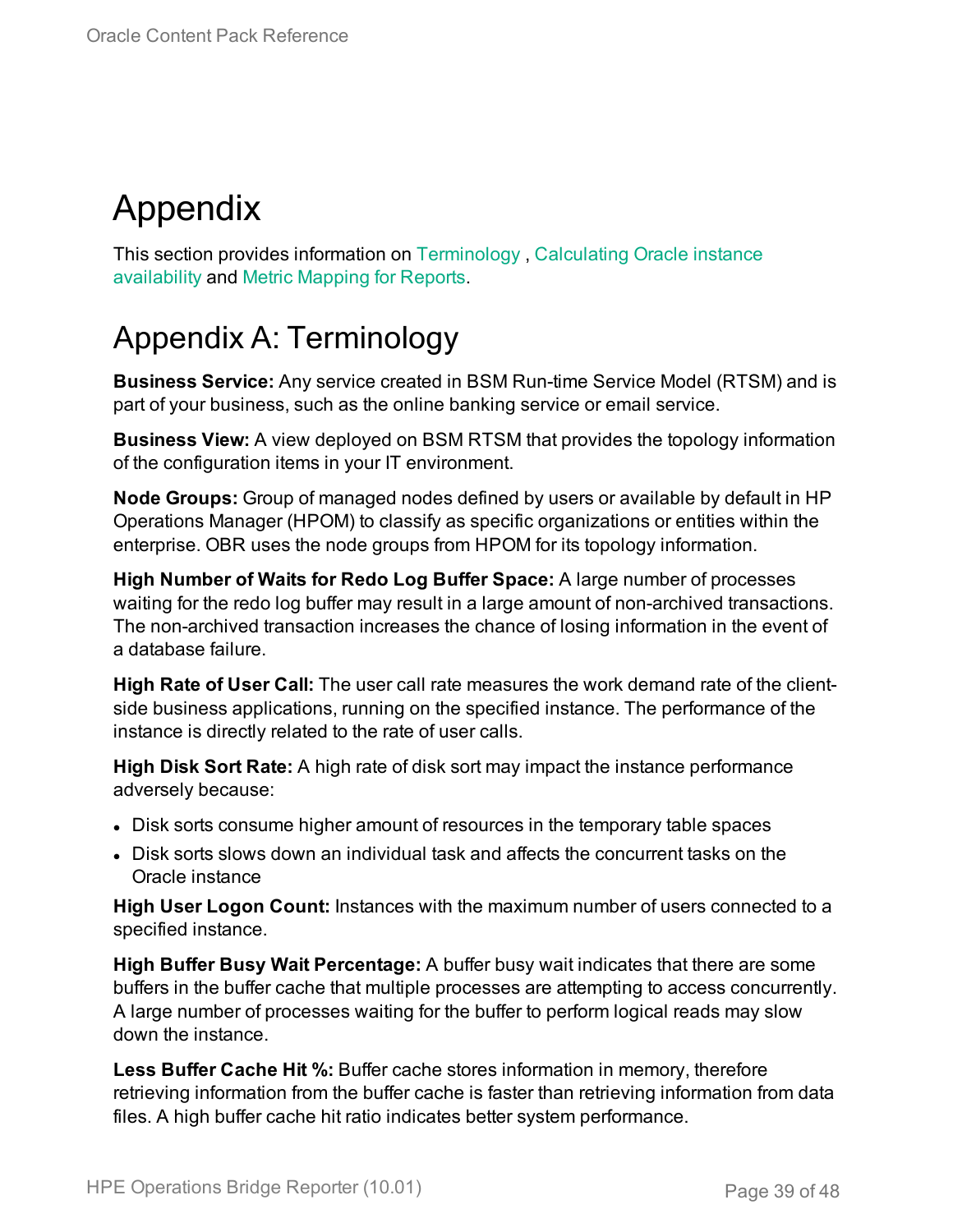**Less Memory Sort %:** A low rate of memory sort may impact the instance performance adversely, as a high rate of disk sort may consume large amount of system resources.

**Less Library Cache Get hits %:** This report displays the instance with less library cache get hit percentage.

**Average Up Time %:** The percentage of time the instances were up and running for a selected node.

**Average Down Time %:** The percentage of time the instances were down and unavailable for a selected node.

**Average Unknown Time %:** The percentage of time the availability status of the instance was unknown for OBR.

**Average Availability %:** The percentage of time the database instance was available factoring planned downtime.

**Average Allocated Space (GB):** Average amount of space allocated to a particular instance.

**Average Used Space (GB):** Average amount of space used by one instance against the amount of space allocated to it.

**Average Used Space %:** Percentage of space used by one instance against the amount of space allocated to it.

**Average Total (Disk and Memory) Sort per Hour:** The average number of total sorts performed by the instance in an hour. This data for this metric is normally collected every minute. Therefore, the readings for a minute are multiplied by 60 to get the reading for an hour.

**Average Disk Sort Per Hour:** The number of disk sorts performed by the instance in an hour.

**Average Ratio of Memory Sort to Total Sort:** The percentage value of the memory sort with the total sort for the selected instance. The sort performance for the instance increases if the instance performs more number of memory sorts.

**Average Percentage of Free Space on Archive Device:** The percentage of free space available on all the archive devices used by the instance. Using this, you can analyze whether the archive destination is running out of space and avoid errors that result from the inability to archive files.

**Average Percentage of Free Space Used on Background Dump:** The percentage of available free space on the background dump destination device. To avoid the failure of the archiving process and subsequent suspension of all database activities, ensure that there is sufficient space on the archive device.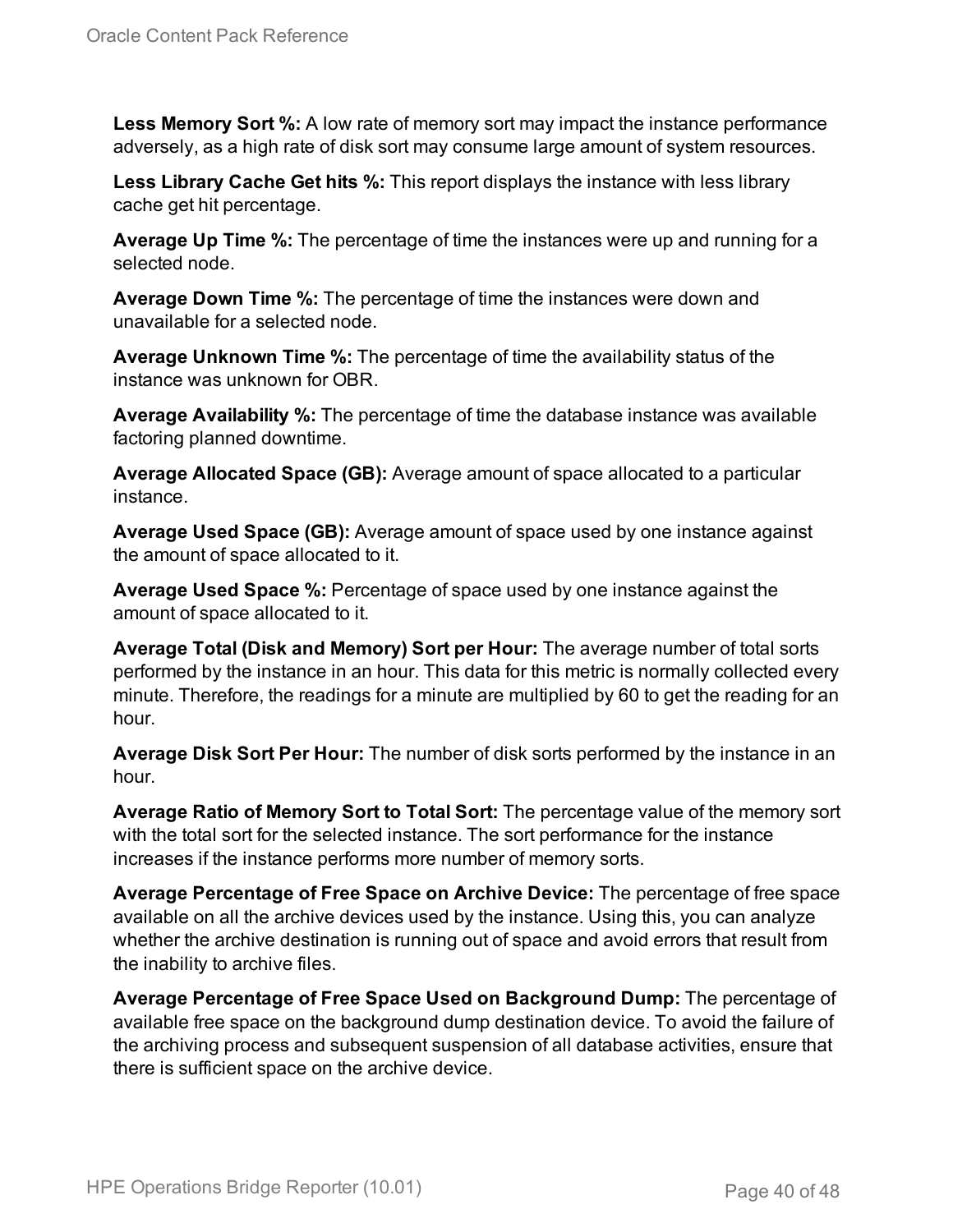**Average Percentage of Free Space Used on Core Dump Device:** The percentage of available free space on the core dump destination device. To avoid the failure of the archiving process and subsequent suspension of all database activities, ensure that there is sufficient space on the archive device.

**Average Number of Database Dump or Trace File(s) Created:** Using this, you can analyze and control the maximum size of all the trace files and limit the file to a specified number of operating system blocks.

**Average Number of Redo Logs not Archived:** The number of redo log files that have not been archived for the selected node and instance. Due to lack of available space on the targeted storage device, you will not be able to archive a redo log file. If this problem is not resolved, the database will no longer be able to execute transactions. So, ensure that there is sufficient space on the archive device.

**Average Percentage of Free Space on User Dump Device:** The percentage of available free space on the user dump destination device. To avoid the failure of the archiving process and subsequent suspension of all database activities, ensure that there is sufficient space on the archive device.

**Average Percentage of Enqueue Waiting for Requests:** The average percentage of enqueue waits against the number of enqueue requests. Using this, you can analyze the amount of time the sessions spent waiting for enqueues.

**Average Percentage of Enqueue Timeout for Requests:** The average percentage of enqueue timeouts against the number of enqueue requests. Using this, you can analyze the number of times, request for an enqueue was timed out.

**Average Percentage of Enqueue:** The average percentage of enqueue to configured enqueues. Using this, you can analyze the enqueue utilization for a specified time period.

**Average Percentage of Used DML Locks:** Data Manipulation Language (DML) locks protect data. DML operations can acquire data locks at two different levels -- for specific rows and for entire tables. This metric reflects the average percentage of DML locks used against the total number of DML locks configured. Using this, you can analyze the DML lock utilization for a specified period of time.

**Average Number of Sessions Waiting for Release of a Lock:** All locks acquired by statements within a transaction are held for the duration of the transaction. Oracle releases all locks acquired by the statements within a transaction when an explicit or implied commit or rollback is executed. Oracle also releases locks acquired after a savepoint when rolling back to the savepoint. This metric refers to the average number of sessions that are waiting for release of a lock. Using this, you can analyze the amount of time the sessions spent waiting for a transaction lock.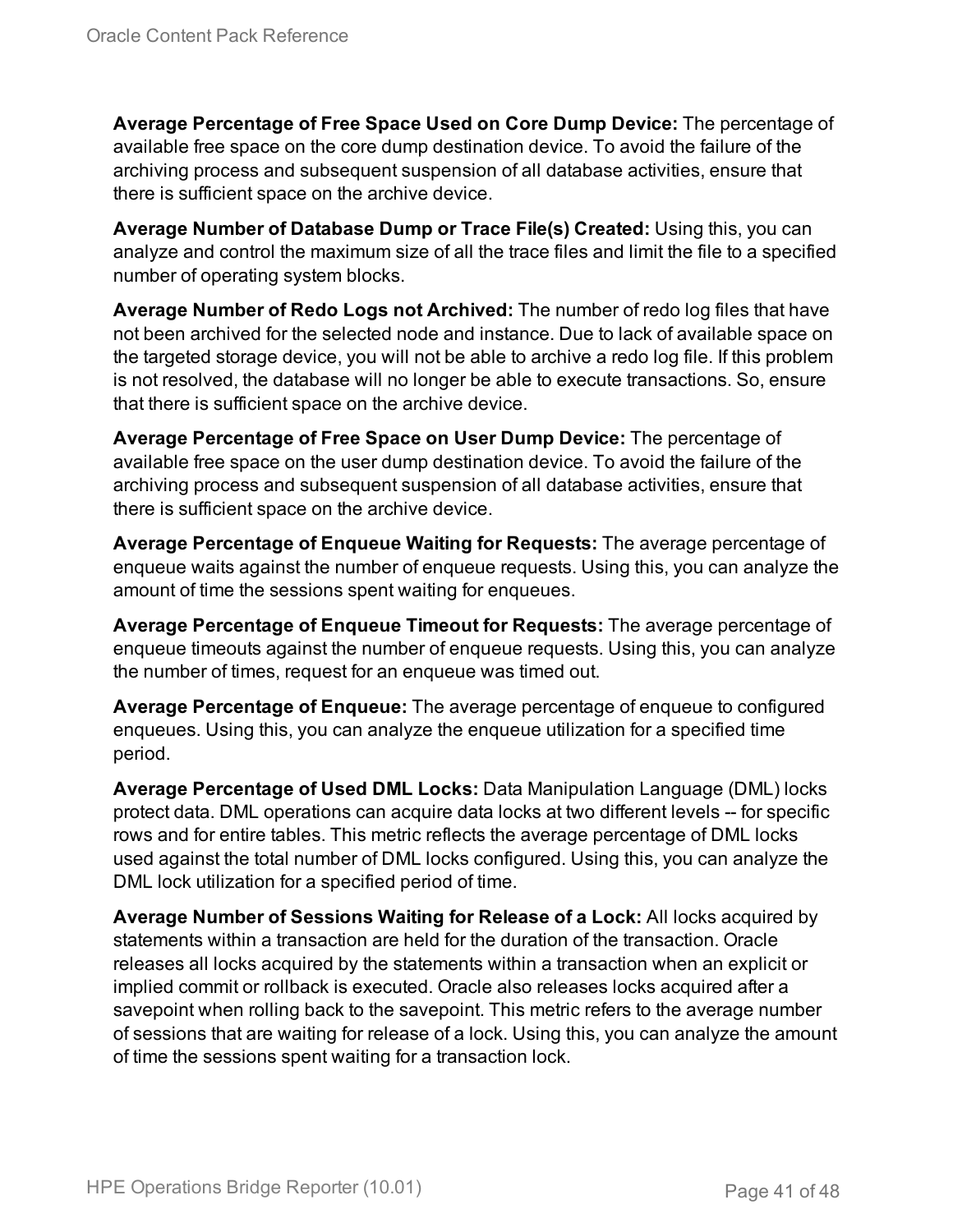**Average Number of Tables with Table Lock Disabled:** The average number of tables with table lock disabled. Using this, you can analyze the number of tables that are residing on the instance without a lock.

**Average Percentage of Busy Dispatchers:** The average percent busy for all dispatchers. Using this, you can analyze the load on the dispatchers.

**Average Number of Clients Connected to Dispatchers:** The number of clients connected to all dispatchers.

**Average Percentage of Shared Servers Waiting for Requests:** The average percentage of shared server waiting for the requests. A consistent increase in the number of clients that are waiting for connection to the shared servers may affect the database performance adversely.

**Average Percentage of Busy Shared Servers:** The average percentage of busy shared server processes. Using this, you can compare the number of busy shared servers processes with the maximum number of shared servers processes that the instance is allowed to use.

**Average Percentage of Total UGA Memory (MB) Allocated by Current Processes:** The Total User Global Area (UGA) memory, in megabytes, allocated for all current sessions.

**Average Percentage of Maximum UGA Memory (MB) Allocated by Current Processes:** The maximum UGA memory in bytes allocated for all current sessions.

**Average Number of Waits for Redo Log Buffer Space:** The redo log buffer space wait time is the cumulative time waited by all processes for space in the log buffer. If this value for redo log space wait time is low, your log buffer size is sized properly. Using this, you can analyze the number of times a user process was unable to allocate space in the redo log buffer.

**Average Percentage of Misses on the Redo Copy Latch:** After space is allocated for a redo entry, the user process can copy the entry into the buffer. A process can only copy on the redo allocation latch if the redo entry is smaller than the specified threshold. Using this, you can analyze the ratio of misses to gets for the redo copy latch.

**Average Percentage of Misses on the Redo Allocation Latch:** Redo allocation latches controls space allocation for redo entries in the redo log buffer. At a time, only one user process can allocate space in the buffer. This single latch ensures a sequential pattern of buffer entries. Using this, you can analyze the ratio of misses to gets for the redo allocation latch.

**Average Number of Rollback Segments Not Online:** The average number of rollback segments that are offline for the selected instance on the selected node. Rollback segment status not online could be an indication of performance problems.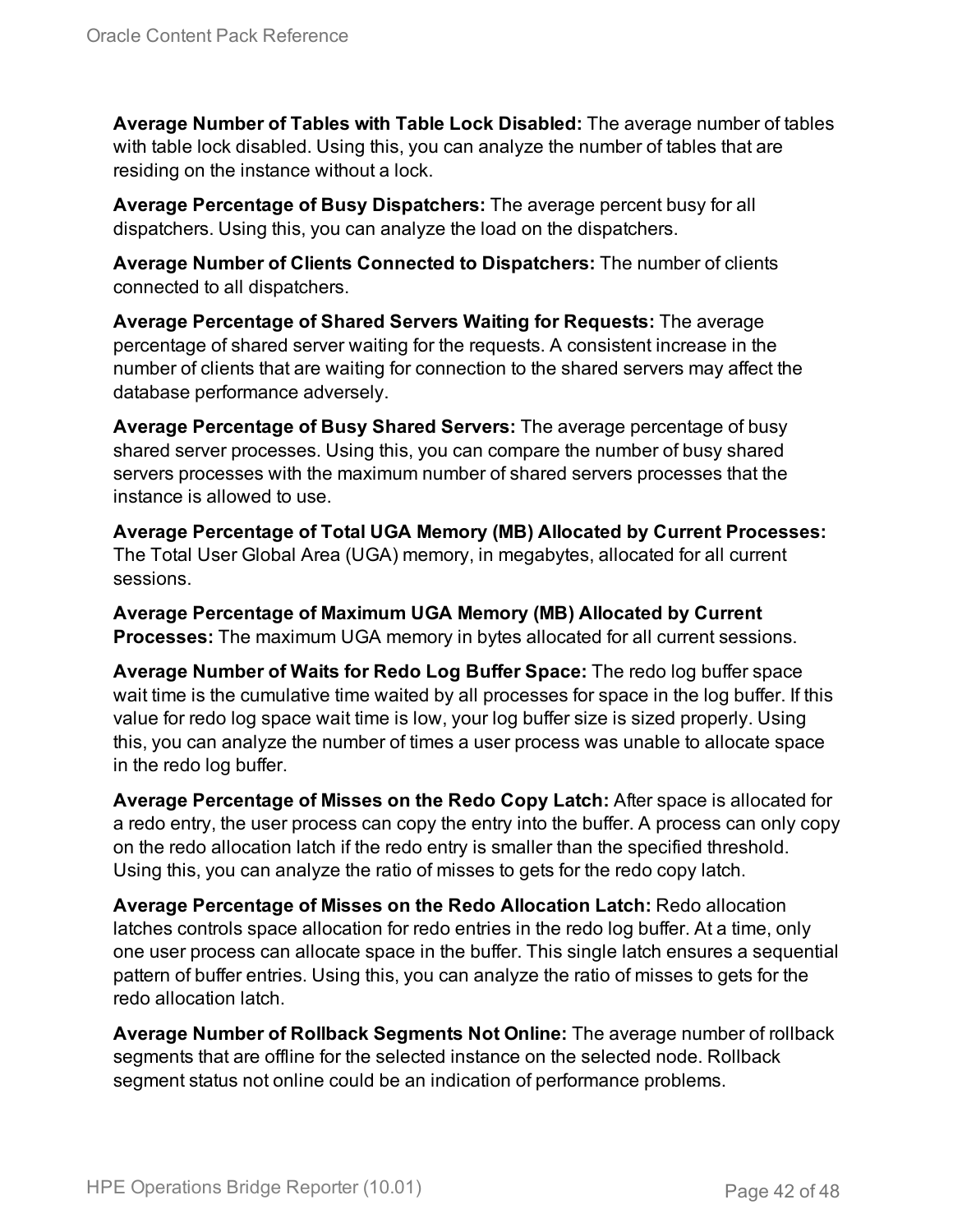**Average Number of Segments Adding Extents Rapidly:** The average number of segments that are adding extents rapidly for the selected instance on the selected node. If the segments add extends rapidly, the segments will reach the maximum extend limit shortly and this will lead to termination of the active transaction.

**Average Number of Segments Approaching Max Extent:** The average number of segments that are approaching maximum extent. Maximum number of extends are defined for each segment. If the MAXEXTENTS limit is reached in a segment, the active transaction is terminated and the system issues an error message.

**Average Number of Segments that Cannot Extent:** The average number of segments that cannot extend. If there is no more free space available for a new extent to be allocated, and if the automatic data file enhancement is not activated by AUTOALLOCATE, the current transaction is terminated and the system issues an error message.

**Average Total Buffer Cache Hit Percentage:** The average percentage of the buffer cache hits to total requests over the lifetime of an instance.

**Average Shared Pool Free Memory Percentage:** The average percentage of free memory to total shared pool memory over the lifetime of an instance.

**Average Library Cache Gethits Percentage:** The average percentage of gethits to gets in dictionary cache. If the gethit ratio is consistently low, you can increase the shared pool size.

**Average Library Cache Pinhits Percentage:** The percentage of pinhits to gets in dictionary cache. If the pinhit ratio is consistently low, you can increase the shared pool size.

**Average Buffer Busy Wait Percentage:** The average percentage of buffer busy waits to logical reads.

**Average Dictionary Cache Hit Percentage:** The average percentage of cache get misses to gets in the dictionary cache.

**Average Rate of Parallel Queries Initiated:** The average rate of parallel queries initiated for a selected instance and node. If the average rate of parallel queries initiated is less than the expected value per minute, then the SQL performance is adversely affected.

**Average Percentage of Parallel Query Servers Busy:** The average percentage of busy to maximum parallel query servers for a selected instance and node.

**Average Number of Full table Scans Per Minute:** The average rate at which full table scans occurs for a selected instance. If the full table scan rate is higher than the set threshold value, then it indicates that tables are without proper indexing.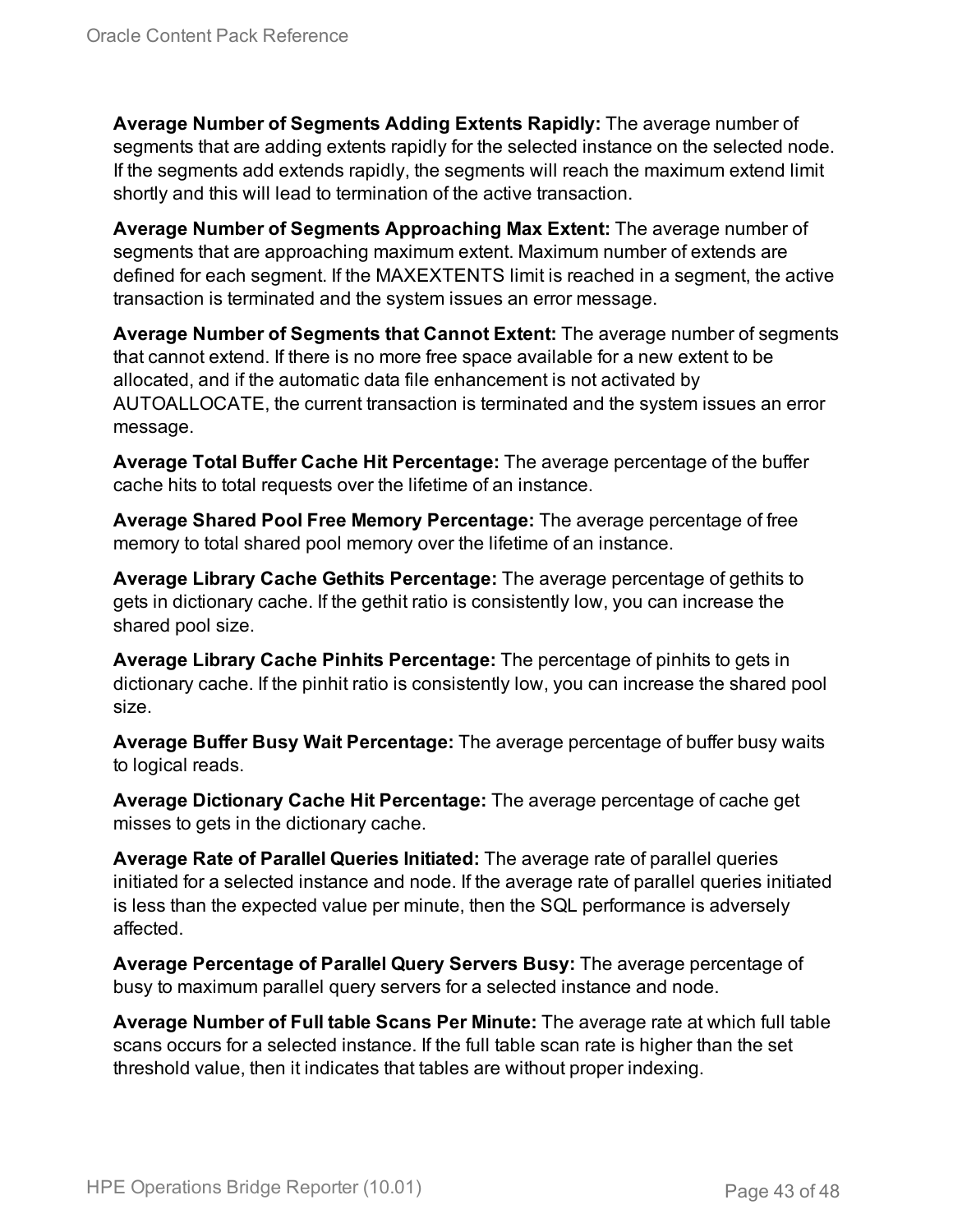**Average Percentage of Full table Scans via Rowed Range Scans Compared to Total Full table Scans:** The average percentage of full table scans by using the rowed range scans as compared to total full table scans.

**Average Percentage of Rows Fetched by Index:** The average percentage of rows fetched by index to the total rows fetched. On a hourly basis, if the average percentage of rows fetched by index is less than the expected value the it indicates one of the following:

- Missing indexes
- Unanalyzed indexes
- Badly tuned SQL

**Average Percentage of Busy Highwater to Max Parallel Query Servers:** The average percentage of busy highwater to maximum parallel query servers for a selected instance.

**TableSpace-Offline Count:** Average number of tablespace that are offline and unavailable.

**TableSpace-Low Free Space Count:** Average number of tablespaces that are low on free space. If free space becomes low in a tablespace, either add a new data file to the offending tablespace or drop unwanted database objects.

**Average Number of Users having System as default Tablespace:** Average number of users with default tablespace set to SYSTEM. If the average number of foreign objects is greater than the expected value then it indicates that a user is setup incorrectly or additional Oracle installed usernames are present.

**Average Number of Users having Foreign Objects in System Tablespace:** Average number of foreign objects in SYSTEM tablespace. If the average number of foreign objects is greater than the expected value, then it can lead to fragmentation and lack of space in system tablespace.

**Fragmented TableSpaces Count:** Average number of tablespaces having fragmented free space worse than the value specified in the metric parameter.

**Tablespaces-High Block/Physical Read Count:** Average number of tablespaces with high ratio of block to physical reads. If the value is greater than the set threshold, then it is an indication for the administrator to check the load-balance I/O across devices, check for missing indexes, and tune SQL statements that result in full table scans.

**Tablespaces-Average Allocated Space (MB) :** Average of the total amount of space allocated to a specified tablespace. This value is the summation of sizes of the data files included in the tablespace.

**Tablespaces-Average Used Space (MB):** Average of the total amount of space (in megabytes) used by the tablespace.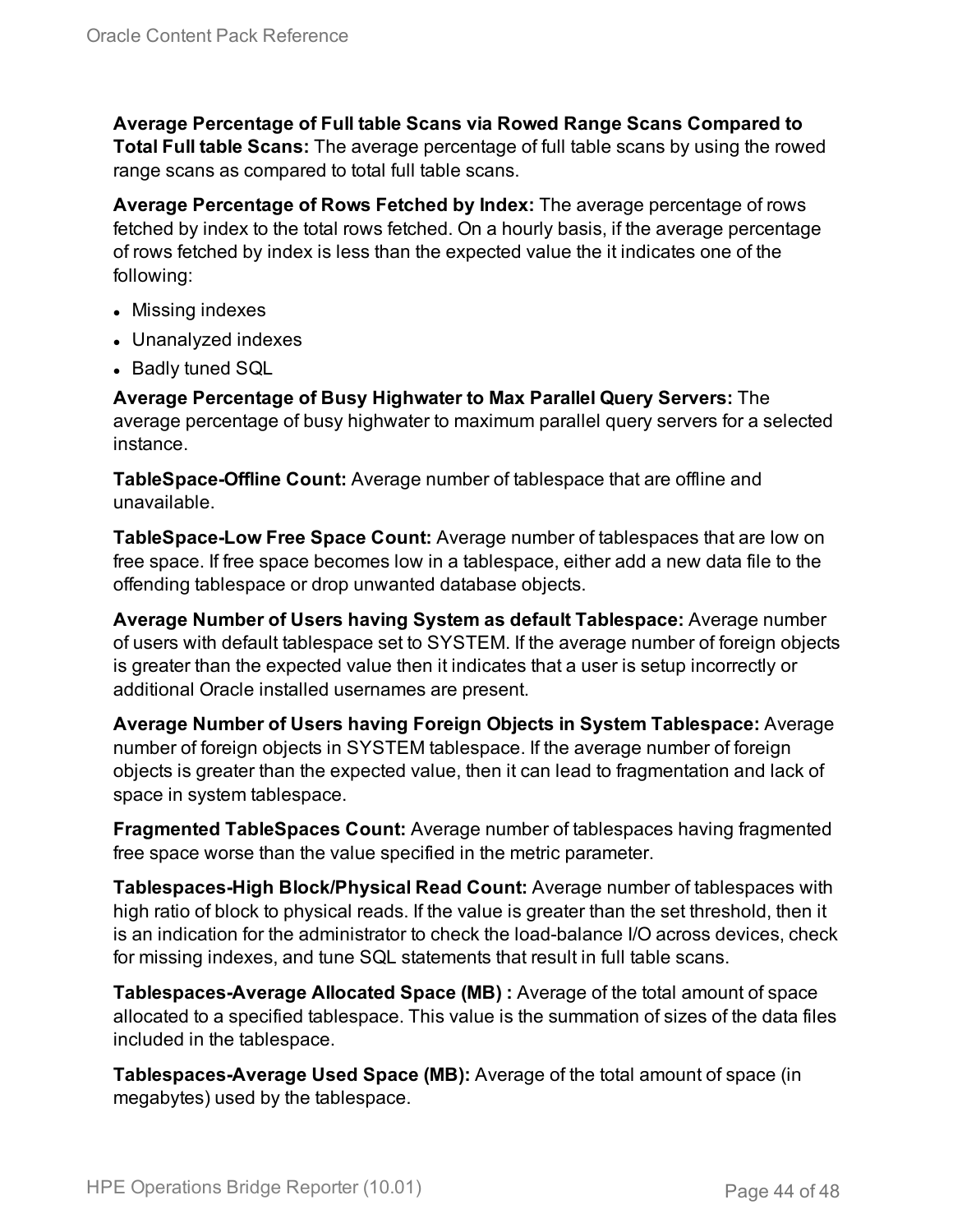**Tablespaces-Average Used Space %:** Average of the total amount of space used by the tablespace as compared to the allocated space.

**Average User Logon Count:** Average number of user logons for the selected instance over the specified time period.

**Maximum User Logon Count:** Maximum number of user logons for the selected instance over the specified time period.

**Minimum User Logon Count:** Minimum number of user logons for the selected instance over the specified time period.

**Maximum session Count:** Maximum number of session for the selected instance over the specified time period.

**Average User Calls Per minute:** A user call is an SQL statement that is run at the request of the user. The total number of calls made to the Oracle kernel. In a busy production system, the value will be high. Any reduction in the number of calls sent to the kernel will ease the load put on the database system.

**Average Recursive Calls to User Calls Ratio:** A recursive call occurs when one SQL statement requires the execution of a further separate SQL statement. A continued increase in the reported figure indicates poor or decreasing system performance.

The most common causes of recursive calls are:

- Misses in the data dictionary cache
- Dynamic storage extension
- Execution of DDL statements

Recursive calls can impair the performance of the database system and should be minimized when possible.

**Average Recursive Calls to Cumulative Opened Cursors Ratio:** Cursors help users to get, put, and delete database records. Users can thus process individual rows returned by a database for a query. The Cumulative Opened Cursor metric shows the total number of opened cursors.

## <span id="page-44-0"></span>Appendix B: Calculating Oracle Instance Availability

HPE OBR collects five-minute summary data for the Oracle from the HP Performance Agent. This data is in the form of status values as follows:

- $\bullet$  Downtime—0
- $\bullet$  Uptime—5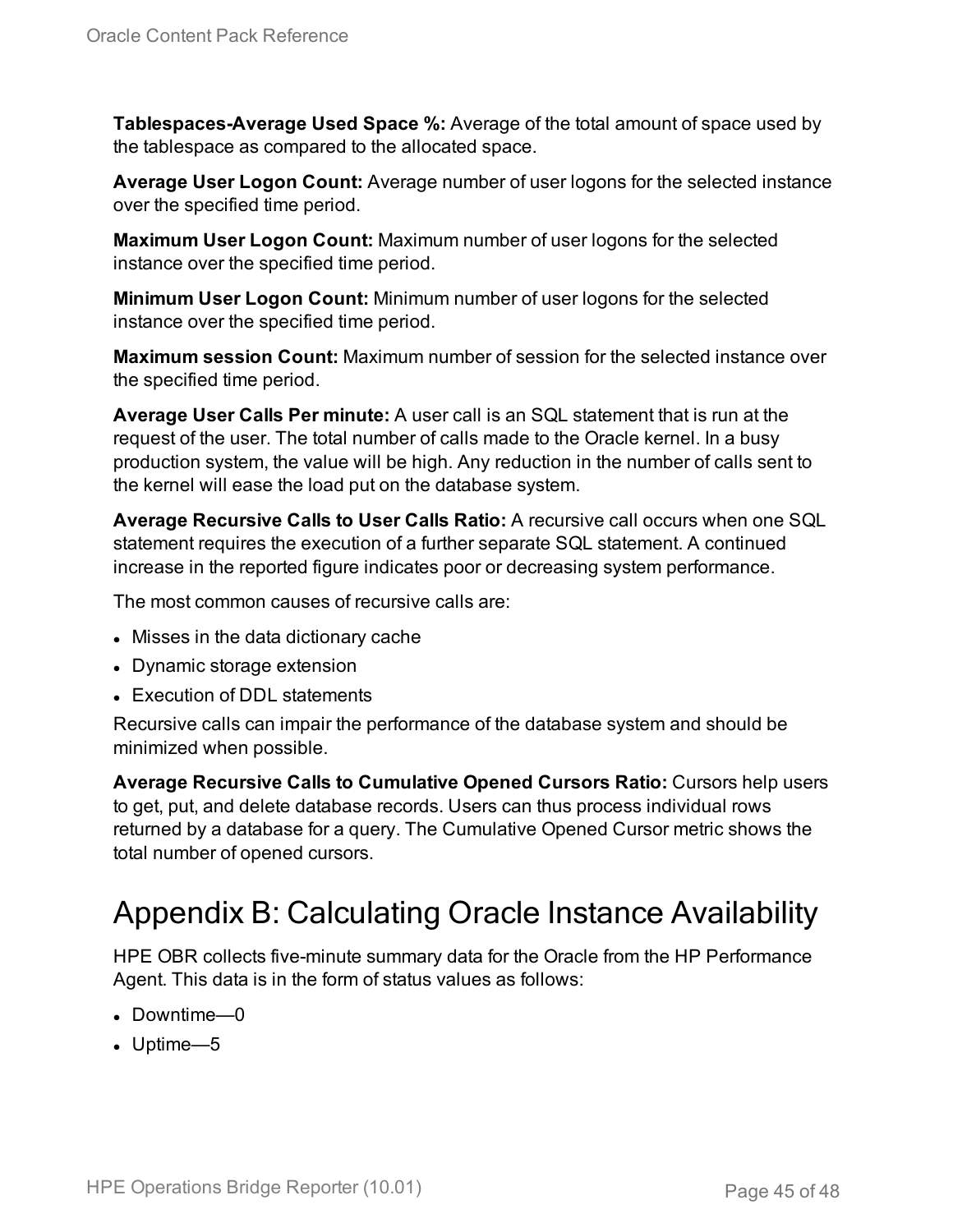The status values are stored in the rate table. The availability calculation procedure in HPE OBR uses this information to calculate the actual uptime, downtime, availability and unknown time values for 5 minute interval. The possible scenarios are as follows:

- If the status value is 5, the procedure interprets it as uptime. The procedure updates the uptime value as 5, and downtime and unknown time values as 0 in the rate table.
- If the status value is 0, the procedure interprets it as downtime. The procedure updates the downtime value as 5, and uptime and unknown time value as 0 in the rate table.
- If, for some reason, HPE OBR is unable to retrieve the status value for particular interval (12 records within an hour, that is, one record each for every five minutes), the procedure interprets it as unknown status. The procedure updates the uptime and downtime values as 0 and unknown time value as 5 in the rate table.

The availability calculation procedure for Oracle instances ensures that 12 records are available for every hour and each record would either represent uptime, downtime, or unknown time. Using this data, the actual uptime, actual downtime, availability and unknown times are calculated as follows:

- <sup>l</sup> **Actual Uptime Percentage** Uptime/(Uptime + Downtime)\*100
- <sup>l</sup> **Actual Downtime Percentage** [(Downtime /(Uptime + Downtime)]\*100
- <sup>l</sup> **Availability Computation**

[(Uptime + Planned Downtime + Excused Downtime)/(Uptime + Downtime)]\*100

<sup>l</sup> **Unknown Time Percentage**

[(Unknown Time)/(Uptime + Downtime + Unknown Time)]\*100

The availability procedure computes the planned downtime and excused downtime based on the configuration provided in the downtime XML file.

For more information on how to configure downtime, see *Configuring downtime in reports* section in *HPE Operations Bridge Reporter Online Help for Administrators*.

## <span id="page-45-0"></span>Appendix C: Metric Mapping for Reports

HPE OBR provides a utility to generate metric flow documents. The utility has strong filtering capabilities and generates the metric flow documents in HTML format. These HTML output files can then be saved in Excel for further filtering and metric tracking.

To generate the metric flow documents, follow these steps:

1. Run the utility using the following command: On Windows: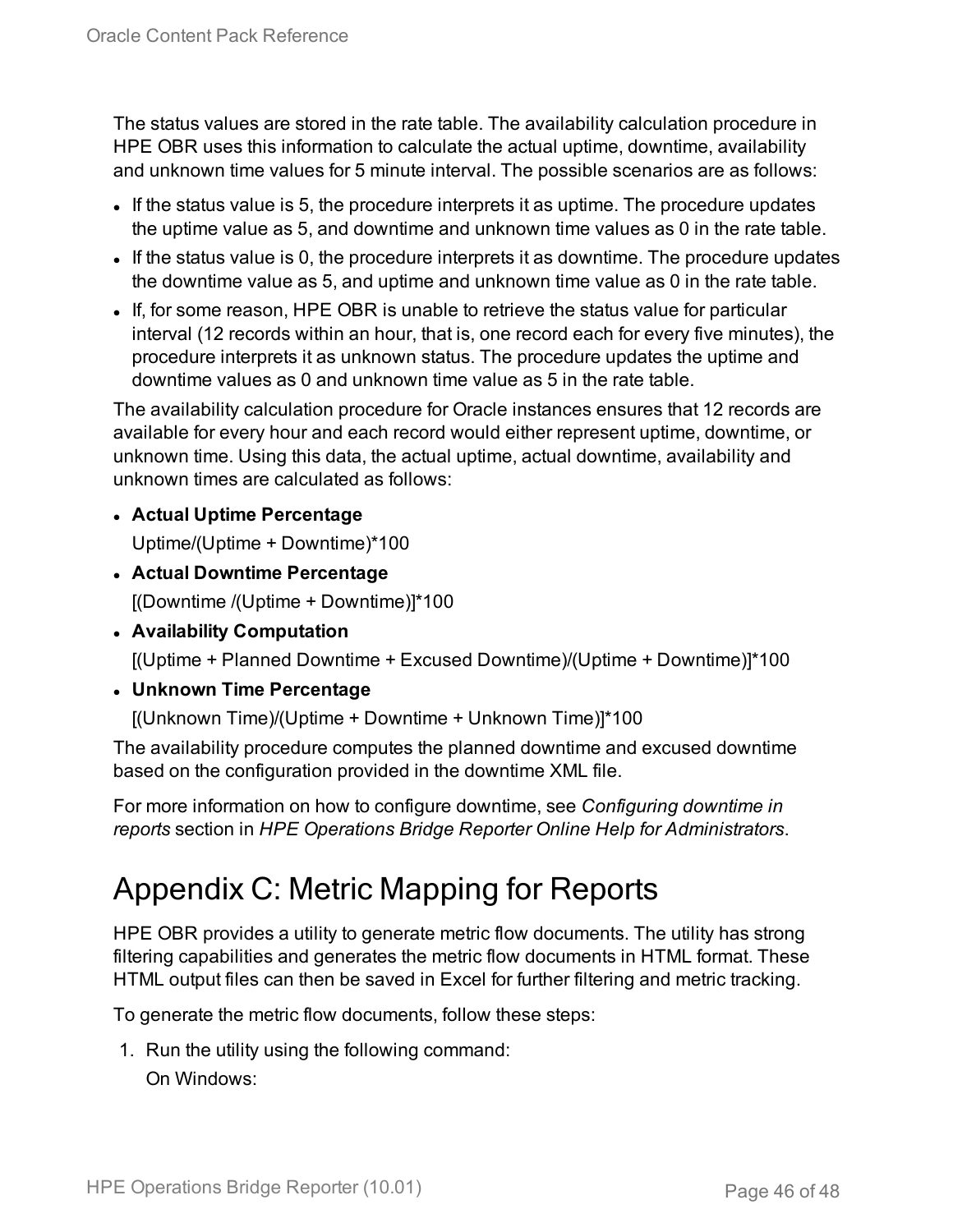```
%PMDB_HOME%\bin\shr_utility -flow - dir %PMDB_
HOME%\packages\DatabaseOracle
On Linux:
$PMDB_HOME/bin/shr_utility -flow -dir $PMDB_
HOME/packages/DatabaseOracle
```
The command generates multiple HTML output file in the current directory.

2. Open the HTML output file in Excel.

You can apply combination of filters to compare and track a particular metric(s).

**Note:** The output file in Excel format is published for some of the Content Packs. You can download the files from the following URL:

<https://hpln.hp.com/node/24267/attachment>